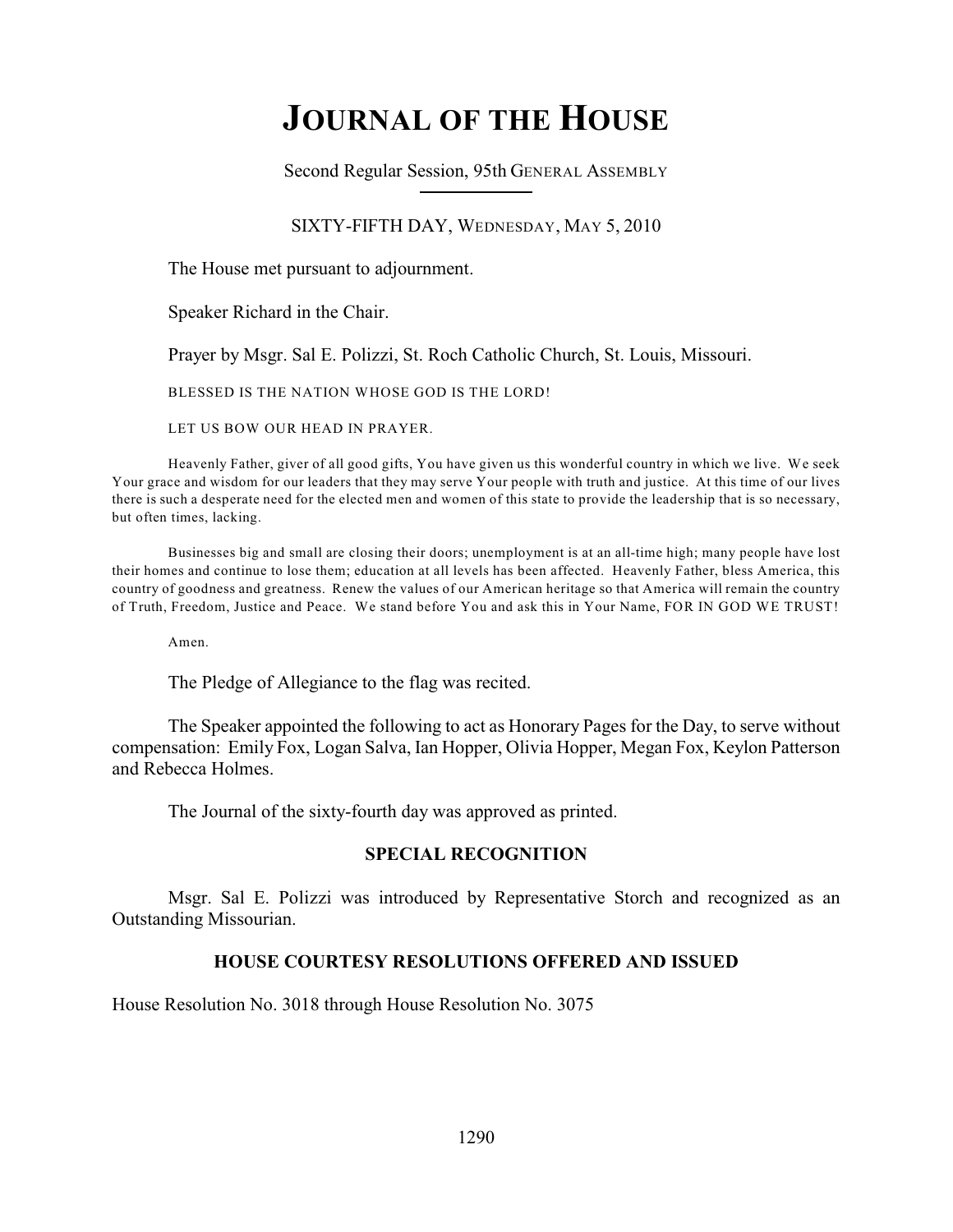## **HOUSE CONCURRENT RESOLUTIONS**

Representative Munzlinger offered House Concurrent Resolution No. 82. Representative Roorda, et al., offered House Concurrent Resolution No. 83.

## **SECOND READING OF SENATE BILL**

**SS SCS SB 884** was read the second time.

## **HOUSE BILLS WITH SENATE AMENDMENTS**

**SS HB 1713**, relating to insurance for adopted children, was taken up by Representative Sander.

Representative Sander moved that the House refuse to adopt **SS HB 1713** and request the Senate to recede from its position and, failing to do so, grant the House a conference.

Representative Faith made a substitute motion that **SS HB 1713** be referred to the Committee on Fiscal Review pursuant to Rule 25(19).

Which motion was adopted.

**SCS HCS HB 2297, as amended**, relating to the Kansas City Zoological District, was taken up by Representative Molendorp.

Representative Molendorp moved that the House refuse to adopt **SCS HCS HB 2297, as amended**, and request the Senate to recede from its position and, failing to do so, grant the House a conference.

Which motion was adopted.

## **REFERRAL OF HOUSE BILL**

The following House Bill was referred to the Committee indicated:

**SS HB 1713** - Fiscal Review (Fiscal Note)

## **THIRD READING OF SENATE BILLS**

**HCS SB 795, as amended**, relating to animals and agriculture, was taken up by Representative Loehner.

Representative Witte offered **House Amendment No. 4**.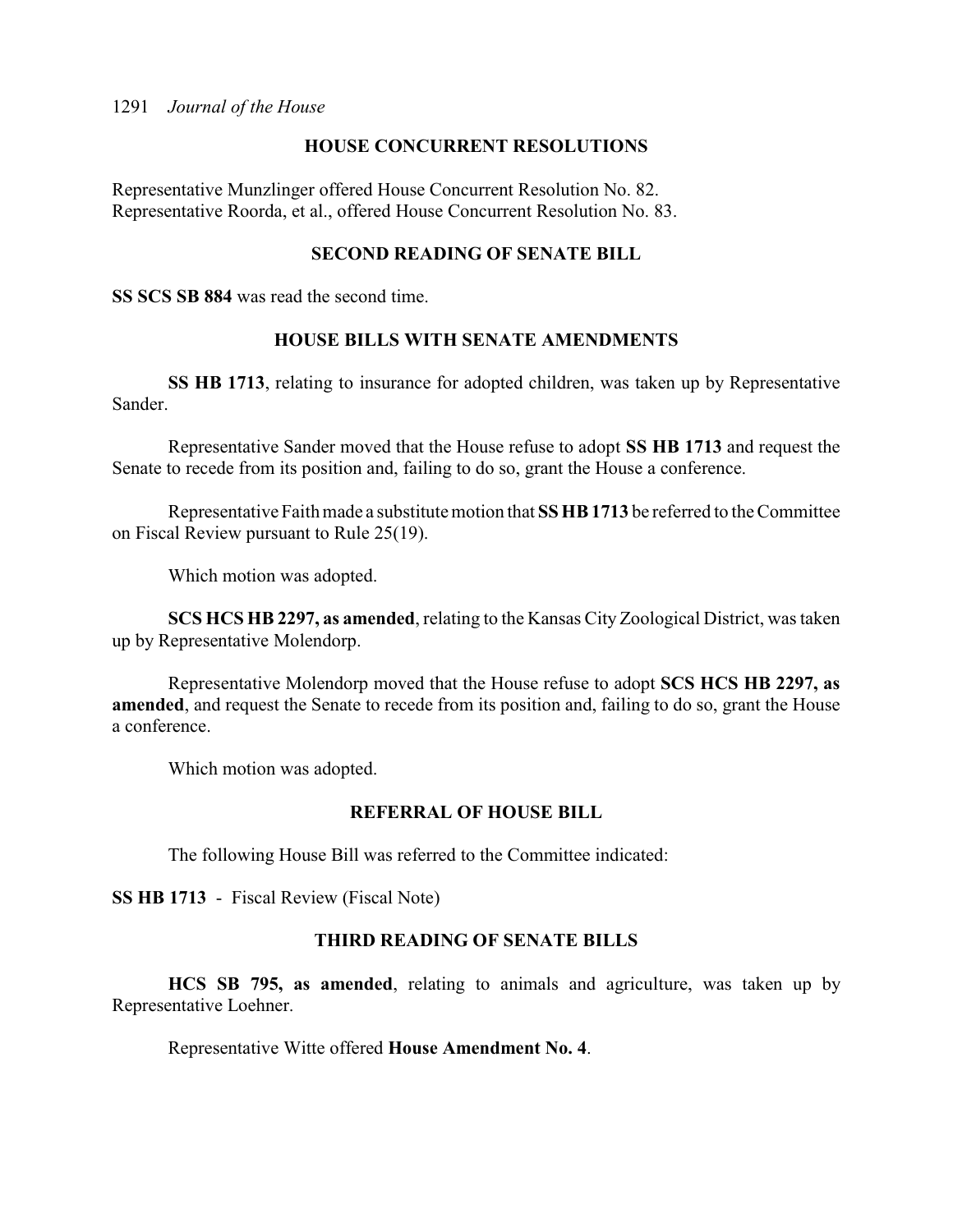#### *House Amendment No. 4*

AMEND House Committee Substitute for Senate Bill No. 795, Page 3, Section 261.200, Line 11, by deleting all of said line and inserting in lieu thereof the following:

"**administration of the program from which the fee was collected; except that, the provisions of this section shall not apply to any moneys credited to the fund under subdivision (2) of subsection 1 of section 311.550.**"; and

Further amend said bill, Page 24, Section 281.260, Lines 34 thru 36, by deleting all of said lines and inserting in lieu thereof the following:

"**set forth herein, the department of agriculture shall reduce fees for all registrants if the fees derived exceed the reasonable cost of administering the pest and pesticide programs of the department of agriculture.**"; and

Further amend said bill by amending the title, enacting clause, and intersectional references accordingly.

### Representative Loehner offered **House Amendment No. 1 to House Amendment No. 4**.

*House Amendment No. 1 to House Amendment No. 4*

AMEND House Amendment No. 4 to House Committee Substitute for Senate Bill No. 795, Page 1, Line 5 of said page, by inserting after all of said line the following:

'Further amend said bill, Page 23, Section 281.260, Line 15, by inserting after the number "**261.200**" the following:

 "**to be used solely to administer the pest and pesticide programs of the department of agriculture. If the funding exceeds the reasonable costs to administer the programs as set forth herein, the department of agriculture shall reduce fees for all registrants if the fees derived exceed the reasonable cost of administering the pest and pesticide programs of the department of agriculture**" '; and

Further amend said title, enacting clause and intersectional references accordingly.

On motion of Representative Loehner, **House Amendment No. 1 to House Amendment No. 4** was adopted.

On motion of Representative Witte, **House Amendment No. 4, as amended**, was adopted.

Representative Witte offered **House Amendment No. 5**.

*House Amendment No. 5*

AMEND House Committee Substitute for Senate Bill No. 795, Pages 10 and 11, Section 265.300, Lines 1 to 37, by removing all of said section from the bill; and

Further amend said bill by amending the title, enacting clause, and intersectional references accordingly.

On motion of Representative Witte, **House Amendment No. 5** was adopted.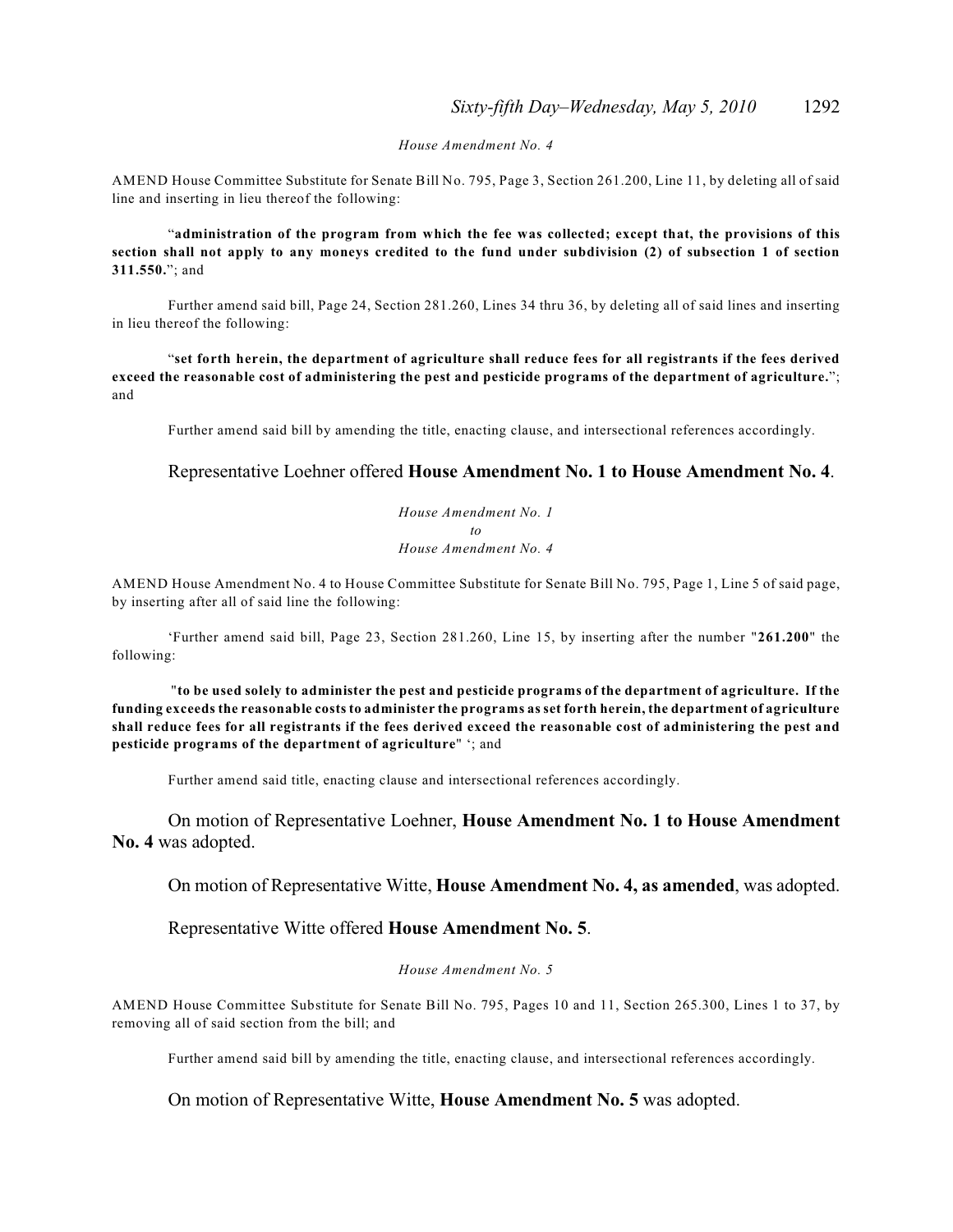### Representative Smith (150) offered **House Amendment No. 6**.

*House Amendment No. 6*

AMEND House Committee Substitute for Senate Bill No. 795, Page 3, Section 226.1120, Line 22, by inserting after all of said line the following:

### "**246.310. The provisions of section 262.802 shall not apply to any drainage district or levee district formed under the laws of this state.**"; and

Further amend said bill by amending the title, enacting clause, and intersectional references accordingly.

### On motion of Representative Smith (150), **House Amendment No. 6** was adopted.

### Representative Munzlinger offered **House Amendment No. 7**.

#### *House Amendment No. 7*

AMEND House Committee Substitute for Senate Bill No. 795, Page 23, Section 273.329, Line 19, by inserting immediately after said line the following:

"274.180. Each association organized hereunder shall pay an annual fee of ten dollars only, in lieu of all franchise or license or corporation or other taxes, **or sales taxes,** or taxes or charges upon reserves held by it for members."; and

Further amend said bill by amending the title, enacting clause, and intersectional references accordingly.

### Representative Hobbs offered **House Substitute Amendment No. 1 for House Amendment No. 7**.

*House Substitute Amendment No. 1 for House Amendment No. 7*

AMEND House Committee Substitute for Senate Bill No.795, Page 1, In the Title, Line 4, by inserting before the period at the end of said line the following:

", and an emergency clause for a certain section"; and

Further amend said bill, Page 23, Section 273.329, Line 19, by inserting after all of said line the following:

"274.180. Each association organized hereunder shall pay an annual fee of ten dollars only, in lieu of all franchise or license or corporation or other taxes, or taxes**, or sales taxes,** or charges upon reserves held by it for members."; and

Further amend said bill, Page 42, Section 1, Line 2, by inserting after all of said line the following:

"Section B. Because immediate action is necessary to ensure compliance with the Missouri administrative hearing commission decision, the repeal and reenactment of section 274.180 of section A of this act is deemed necessary for the immediate preservation of the public health, welfare, peace, and safety, and is hereby declared to be an emergency act within the meaning of the constitution, and the repeal and reenactment of section 274.180 of section A of this act shall be in full force and effect upon its passage and approval."; and

Further amend said title, enacting clause and intersectional references accordingly.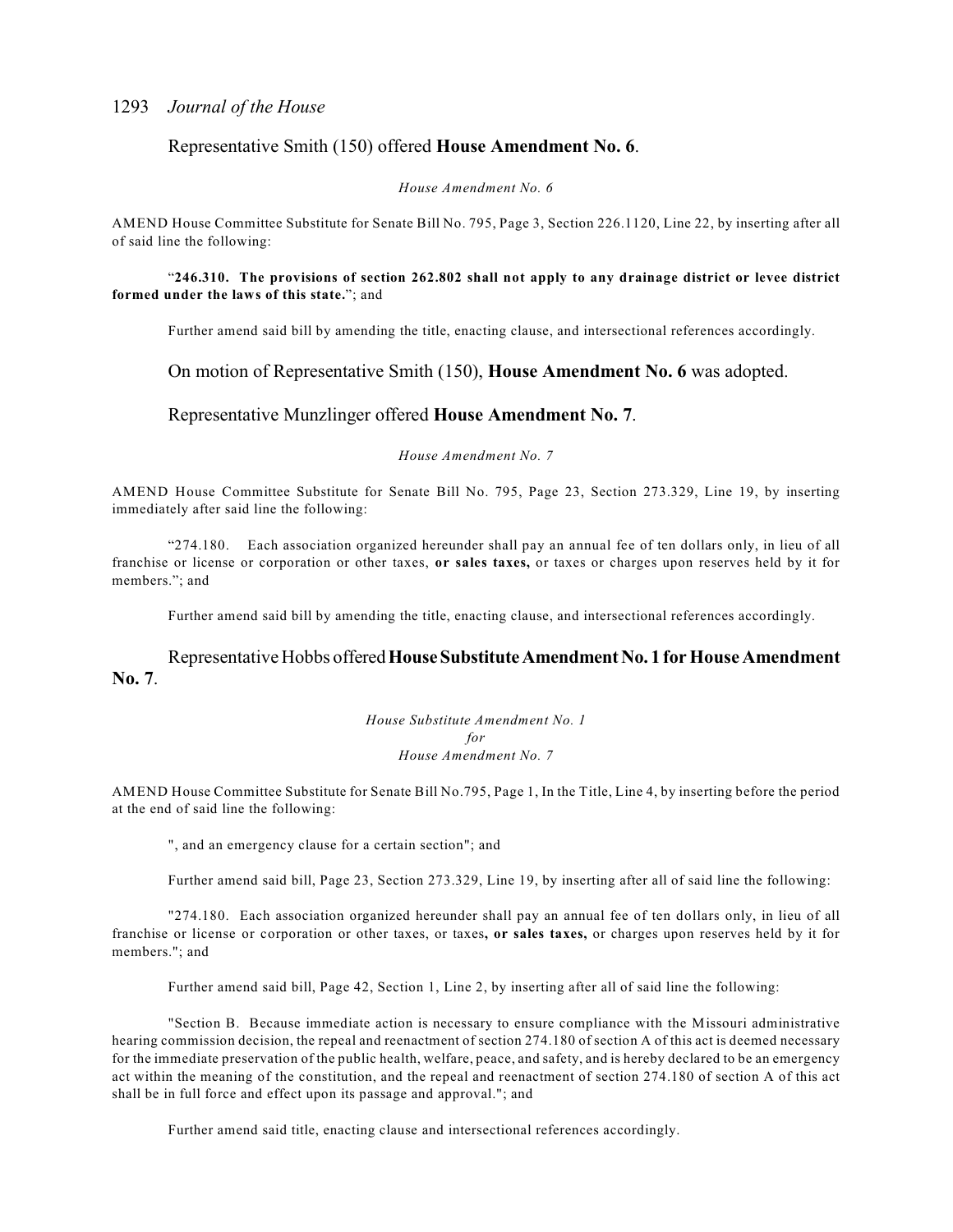On motion of Representative Hobbs, **House Substitute Amendment No. 1 for House Amendment No. 7** was adopted.

### Representative Guernsey offered **House Amendment No. 8**.

*House Amendment No. 8*

AMEND House Committee Substitute for Senate Bill No. 795, Section 1, Page 42, Line 2, by inserting the following after all of said line:

"**Section 2. 1. Damages allowable for a private nuisance on property used for farming purposes as defined in sections 262.801 and 262.805 shall be as follows:**

**(1) If the nuisance is a permanent nuisance, compensatory damages shall be measured by the reduction in the fair market value of the claimant's property caused by the nuisance, but not to exceed the fair market value of the property;**

**(2) If the nuisance is a temporary nuisance, compensatory damages shall be measured by the diminution in the fair rental value of the property which resulted from the nuisance;**

**(3) No damages shall be awarded for annoyance, discomfort, sickness, emotional distress, or similar claims for a private nuisance.**

**2. In the event a claim for injury or damages to a person is asserted in the same proceeding as a claim for damage to the claimant's property cause by a private nuisance, liability for such personal injury or damage shall be determined on the basis of applicable principles of tort law independent of whether the defendant's use of property is found to constitute a nuisance.**

**3. In any action for private nuisance where the amount in controversy exceeds one million dollars, if any party requests the court or jury to visit the property alleged to be affected by the nuisance, the court or jury shall visit the property.**

**[**537.296. In any action for private nuisance where the amount in controversy exceeds one million dollars, if any party requests the court or jury to visit the property alleged to be affected by the nuisance, the court or jury shall visit the property.**]**"; and

Further amend said bill by amending the title, enacting clause, and intersectional references accordingly.

Representative Silvey moved the previous question.

Which motion was adopted by the following vote:

| Allen      | Ayres        | <b>Bivins</b> | Brandom        | Brown 30  |
|------------|--------------|---------------|----------------|-----------|
| Brown 149  | <b>Bruns</b> | Burlison      | Cooper         | Cox       |
| Cunningham | Davis        | Deeken        | Denison        | Dethrow   |
| Dieckhaus  | Diehl        | Dixon         | Dugger         | Dusenberg |
| Emery      | Ervin        | Faith         | Fisher 125     | Flanigan  |
| Flook      | Franz        | Funderburk    | Gatschenberger | Grisamore |
| Guernsey   | Guest        | Hobbs         | Hoskins 121    | Icet      |
| Jones 89   | Jones 117    | Keeney        | Kingery        | Koenig    |
| Kraus      | Lair         | Leara         | Lipke          | Loehner   |
| McGhee     | McNary       | Molendorp     | Munzlinger     | Nance     |
| Nieves     | Nolte        | Parkinson     | Parson         | Pollock   |
| Pratt      | Riddle       | Ruestman      | Ruzicka        | Sander    |
| Sater      | Schaaf       | Schad         | Schlottach     | Schoeller |
| Self       | Silvey       | Smith 14      | Smith 150      | Stevenson |
|            |              |               |                |           |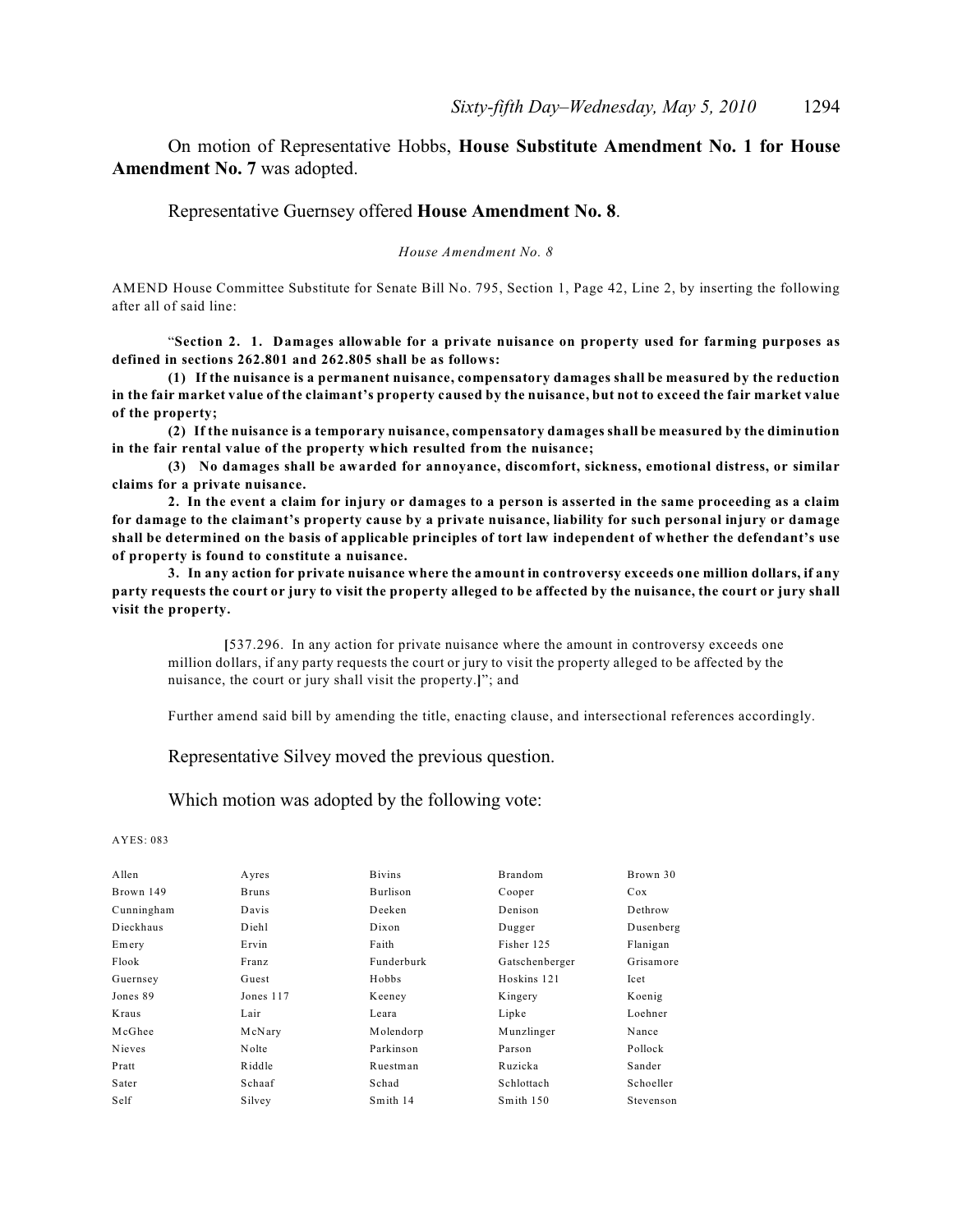| Stream<br>Wallace<br>Wright | Sutherland<br>Wells<br>Zerr | Thomson<br><b>W</b> eter<br>Mr Speaker | Tracy<br>Wilson 119 | Viebrock<br>Wilson 130 |
|-----------------------------|-----------------------------|----------------------------------------|---------------------|------------------------|
| <b>NOES: 068</b>            |                             |                                        |                     |                        |
| Atkins                      | $A$ ull                     | Biermann                               | Bringer             | Brown 50               |
| Burnett                     | Calloway                    | Carter                                 | Casey               | Chappelle-Nadal        |
| Colona                      | Conway                      | Corcoran                               | Curls               | Dougherty              |
| Englund                     | Fallert                     | Fischer 107                            | Frame               | Grill                  |
| Harris                      | Hodges                      | Holsman                                | Hoskins 80          | Hummel                 |
| Jones 63                    | Kander                      | Kelly                                  | Kirkton             | Komo                   |
| Kratky                      | Kuessner                    | Lampe                                  | LeBlanc             | LeVota                 |
| McClanahan                  | McDonald                    | McNeil                                 | Meadows             | Meiners                |
| Nasheed                     | Newman                      | Norr                                   | Oxford              | Pace                   |
| Quinn                       | Roorda                      | Rucker                                 | Salva               | Scavuzzo               |
| Schieffer                   | Schoemehl                   | Schupp                                 | Shively             | Skaggs                 |
| Still                       | Storch                      | Swinger                                | Talboy              | Todd                   |
| Walsh                       | Walton Gray                 | <b>Webb</b>                            | Webber              | Whitehead              |
| <b>W</b> itte               | Yaeger                      | Zimmerman                              |                     |                        |

PRESENT: 000

### ABSENT WITH LEAVE: 011

| Day    | Hughes      | Largent | Liese  | Low  |
|--------|-------------|---------|--------|------|
| Morris | Scharnhorst | Spreng  | Tilley | Vogt |
| Wasson |             |         |        |      |

VACANCIES: 001

## Representative Guernsey moved that **House Amendment No. 8** be adopted.

Which motion was defeated by the following vote:

| Allen            | Ayres             | <b>Bivins</b>   | Brandom    | Brown 149   |
|------------------|-------------------|-----------------|------------|-------------|
| Burlison         | Cooper            | C <sub>ox</sub> | Cunningham | Davis       |
| Deeken           | Denison           | Dethrow         | Dieckhaus  | Diehl       |
| Dugger           | Dusenberg         | Emery           | Ervin      | Faith       |
| Fisher 125       | Flanigan          | Flook           | Franz      | Funderburk  |
| Gatschenberger   | Grisamore         | Guernsey        | Guest      | Hobbs       |
| Hoskins 121      | <b>Icet</b>       | Keeney          | Koenig     | Lair        |
| Leara            | McGhee            | McNary          | Molendorp  | Munzlinger  |
| Nance            | Nolte             | Parkinson       | Parson     | Pollock     |
| Riddle           | Ruestman          | Ruzicka         | Sander     | Sater       |
| Schaaf           | Schad             | Schoeller       | Smith 14   | Smith $150$ |
| Stevenson        | Stream            | Sutherland      | Thomson    | Tracy       |
| Wells            | Wilson 119        | Zerr            | Mr Speaker |             |
| <b>NOES: 086</b> |                   |                 |            |             |
| Atkins           | A <sub>u</sub> 11 | Biermann        | Bringer    | Brown 30    |
| Brown 50         | <b>Burnett</b>    | Calloway        | Carter     | Casey       |
| Chappelle-Nadal  | Colona            | Conway          | Corcoran   | Curls       |
| Dixon            | Dougherty         | Englund         | Fallert    | Fischer 107 |
|                  |                   |                 |            |             |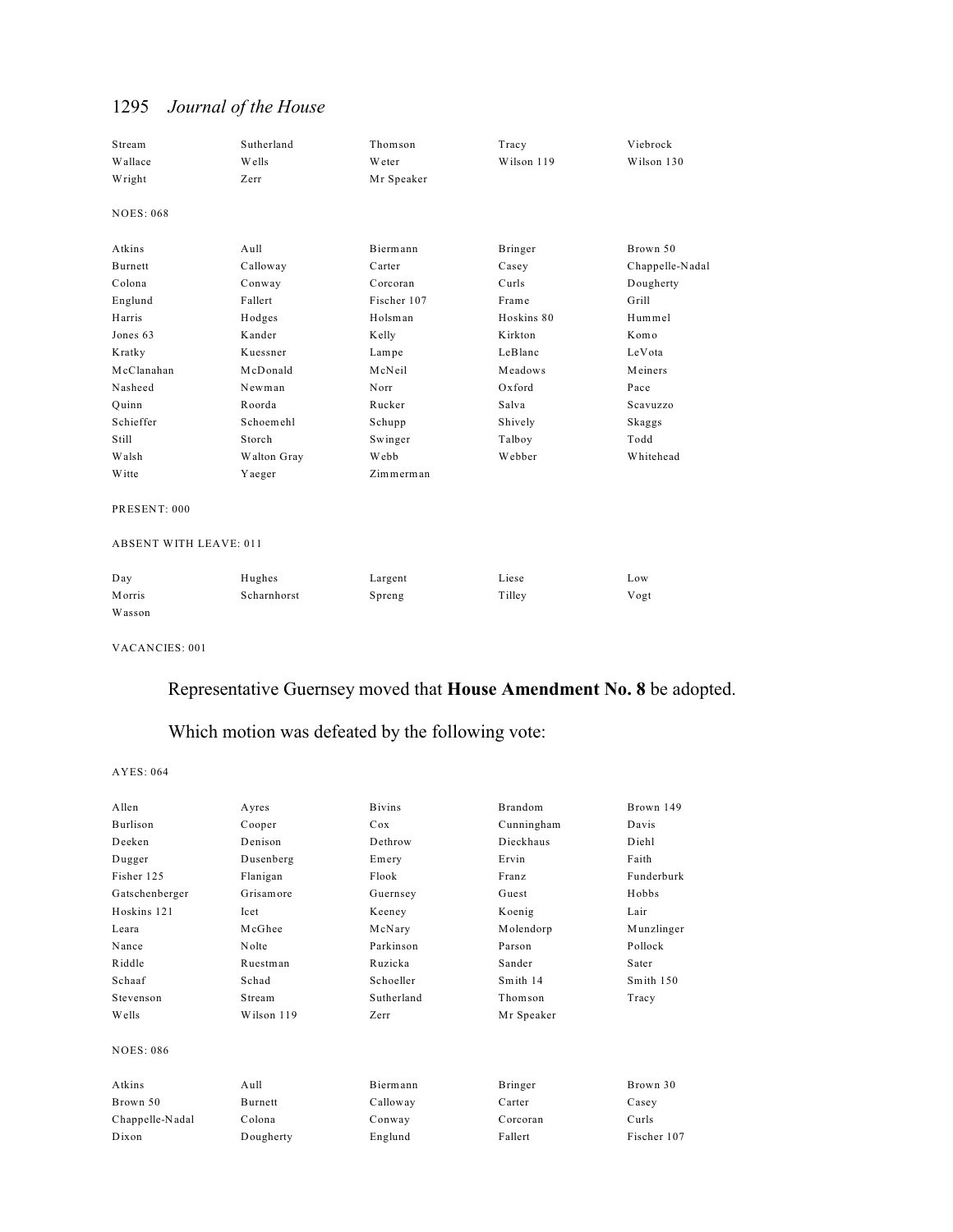## *Sixty-fifth Day–Wednesday, May 5, 2010* 1296

| Frame      | Grill       | Harris        | Hodges     | Holsman       |
|------------|-------------|---------------|------------|---------------|
| Hoskins 80 | Hummel      | Jones 63      | Jones 89   | Jones 117     |
| Kander     | Kelly       | Kingery       | Kirkton    | Komo          |
| Kratky     | Kraus       | Kuessner      | Lampe      | LeBlanc       |
| LeVota     | Lipke       | Loehner       | McClanahan | McDonald      |
| McNeil     | Meadows     | Meiners       | Morris     | Nasheed       |
| Newman     | Nieves      | Norr          | Oxford     | Pace          |
| Pratt      | Ouinn       | Roorda        | Rucker     | Salva         |
| Scavuzzo   | Schieffer   | Schlottach    | Schoemehl  | Schupp        |
| Self       | Shively     | Silvey        | Skaggs     | Still         |
| Storch     | Swinger     | Talboy        | Todd       | Vogt          |
| Wallace    | Walton Gray | <b>Webb</b>   | Webber     | <b>W</b> eter |
| Whitehead  | Wilson 130  | <b>W</b> itte | Wright     | Yaeger        |
| Zimmerman  |             |               |            |               |

#### PRESENT: 000

#### ABSENT WITH LEAVE: 012

| <b>Bruns</b> | Day         | Hughes | Largent | Liese    |
|--------------|-------------|--------|---------|----------|
| Low          | Scharnhorst | Spreng | Tilley  | Viebrock |
| Walsh        | Wasson      |        |         |          |

#### VACANCIES: 001

Representative Jones (89) moved the previous question.

## Which motion was adopted by the following vote:

| Allen            | Ayres        | <b>Bivins</b>   | Brandom    | Brown 30        |
|------------------|--------------|-----------------|------------|-----------------|
| Brown 149        | <b>Bruns</b> | <b>Burlison</b> | Cooper     | Cox             |
| Cunningham       | Davis        | Deeken          | Denison    | Dethrow         |
| Dieckhaus        | Diehl        | Dixon           | Dugger     | Dusenberg       |
| Emery            | Ervin        | Faith           | Fisher 125 | Flanigan        |
| Flook            | Franz        | Gatschenberger  | Grisamore  | Guernsey        |
| Guest            | Hobbs        | Hoskins 121     | Icet       | Jones 89        |
| Jones 117        | Keeney       | Kingery         | Koenig     | Kraus           |
| Lair             | Leara        | Lipke           | Loehner    | McGhee          |
| McNary           | Molendorp    | Munzlinger      | Nance      | Nasheed         |
| Nieves           | Nolte        | Parkinson       | Parson     | Pollock         |
| Pratt            | Riddle       | Ruestman        | Ruzicka    | Sander          |
| Sater            | Schaaf       | Schad           | Schlottach | Schoeller       |
| Self             | Silvey       | Smith 14        | Smith 150  | Stevenson       |
| Stream           | Sutherland   | Thomson         | Tracy      | Viebrock        |
| Wallace          | Wells        | Wilson 119      | Wilson 130 | Wright          |
| Zerr             | Mr Speaker   |                 |            |                 |
| <b>NOES: 069</b> |              |                 |            |                 |
| Atkins           | Aull         | Biermann        | Bringer    | Brown 50        |
| Burnett          | Calloway     | Carter          | Casey      | Chappelle-Nadal |
| Colona           | Conway       | Corcoran        | Curls      | Dougherty       |
| Englund          | Fallert      | Fischer 107     | Frame      | Grill           |
| Harris           | Hodges       | Holsman         | Hoskins 80 | Hummel          |
| Jones 63         | Kander       | Kelly           | Kirkton    | Komo            |
|                  |              |                 |            |                 |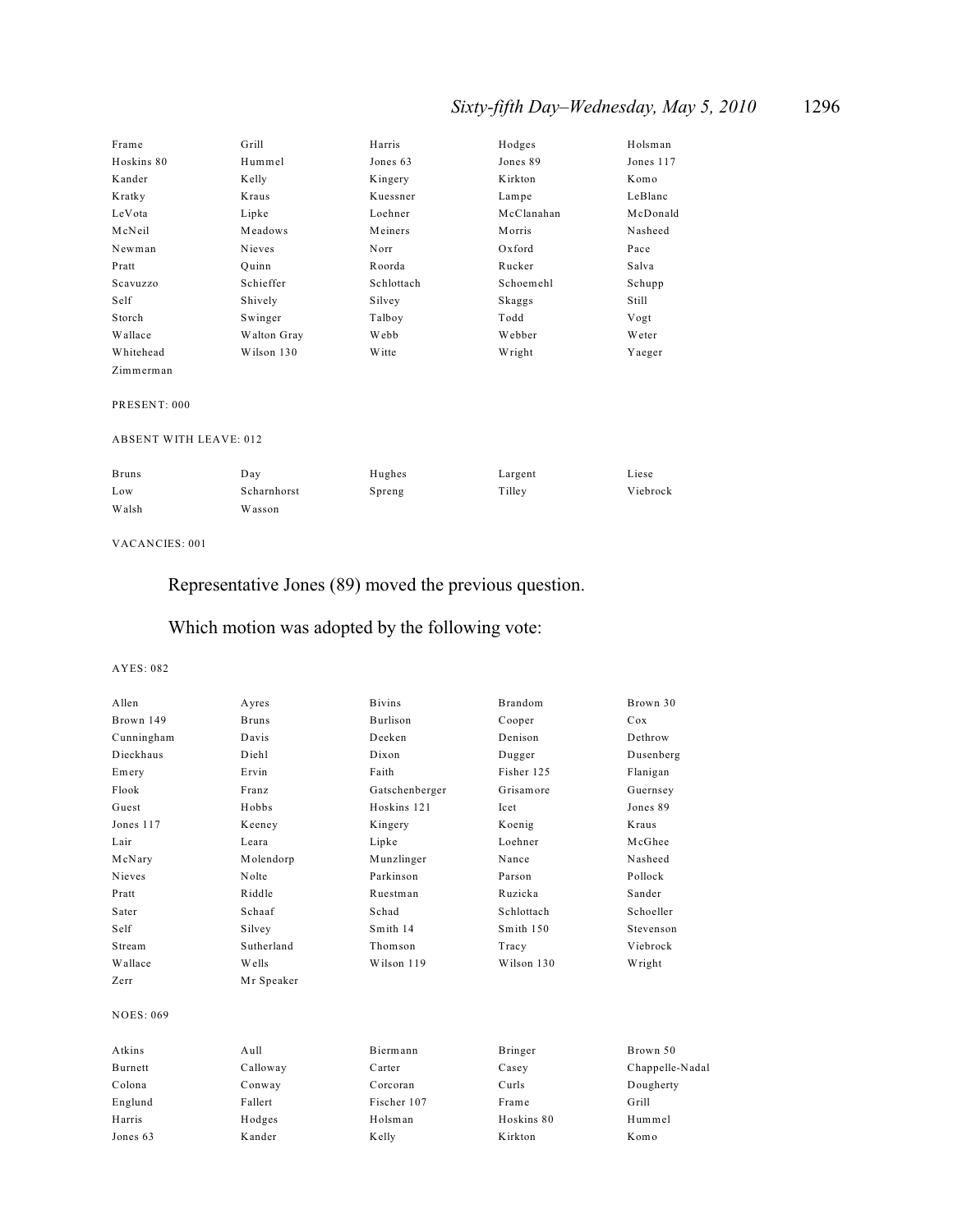| Kratky                        | Kuessner      | Lampe       | LeBlanc   | LeVota  |
|-------------------------------|---------------|-------------|-----------|---------|
| Liese                         | McClanahan    | McDonald    | McNeil    | Meadows |
| Meiners                       | <b>Morris</b> | Newman      | Norr      | Oxford  |
| Pace                          | Ouinn         | Roorda      | Rucker    | Salva   |
| Scavuzzo                      | Schieffer     | Schoemehl   | Schupp    | Shively |
| Skaggs                        | Still         | Storch      | Swinger   | Todd    |
| Vogt                          | Walsh         | Walton Gray | Webb      | Webber  |
| Whitehead                     | <b>W</b> itte | Yaeger      | Zimmerman |         |
| PRESENT: 000                  |               |             |           |         |
| <b>ABSENT WITH LEAVE: 011</b> |               |             |           |         |
| Dav                           | Funderburk    | Hughes      | Largent   | Low     |

Scharnhorst Spreng Talboy Tilley Wasson Weter

VACANCIES: 001

On motion of Representative Loehner, **HCS SB 795, as amended**, was adopted.

On motion of Representative Loehner, **HCS SB 795, as amended**, was read the third time and passed by the following vote:

| Allen           | Aull            | Ayres          | Biermann    | <b>Bivins</b> |
|-----------------|-----------------|----------------|-------------|---------------|
| <b>Brandom</b>  | Bringer         | Brown 30       | Brown 50    | Brown 149     |
| <b>Bruns</b>    | <b>Burlison</b> | Colona         | Cooper      | Cox           |
| Cunningham      | Davis           | Day            | Deeken      | Denison       |
| Dethrow         | Dieckhaus       | Diehl          | Dixon       | Dougherty     |
| Dugger          | Dusenberg       | Emery          | Ervin       | Faith         |
| Fallert         | Fischer 107     | Fisher 125     | Flanigan    | Flook         |
| Franz           | Funderburk      | Gatschenberger | Grisamore   | Guernsey      |
| Guest           | Hobbs           | Hodges         | Hoskins 121 | Hummel        |
| <b>Icet</b>     | Jones 89        | Keeney         | Kelly       | Kingery       |
| Koenig          | Kratky          | Kraus          | Kuessner    | Lair          |
| Lampe           | Leara           | Lipke          | Loehner     | McClanahan    |
| McGhee          | Meiners         | Munzlinger     | Nance       | Nasheed       |
| <b>Nieves</b>   | Nolte           | Parkinson      | Parson      | Pollock       |
| Pratt           | Ouinn           | Ruestman       | Ruzicka     | Sander        |
| Sater           | Schaaf          | Schad          | Schieffer   | Schlottach    |
| Schoeller       | Self            | Shively        | Silvey      | Smith 14      |
| Smith 150       | Stevenson       | Stream         | Sutherland  | Swinger       |
| Thomson         | Todd            | Tracy          | Viebrock    | Wallace       |
| Wasson          | Wells           | Weter          | Wilson 119  | Wilson 130    |
| Witte           | Wright          | Zerr           | Mr Speaker  |               |
| NOES: 049       |                 |                |             |               |
| Atkins          | <b>Burnett</b>  | Calloway       | Carter      | Casey         |
| Chappelle-Nadal | Conway          | Corcoran       | Curls       | Englund       |
| Frame           | Grill           | Harris         | Holsman     | Hoskins 80    |
| Jones 63        | Kander          | Kirkton        | Komo        | LeBlanc       |
| LeVota          | McDonald        | McNary         | McNeil      | Meadows       |
| Molendorp       | Morris          | Newman         | Norr        | Oxford        |
|                 |                 |                |             |               |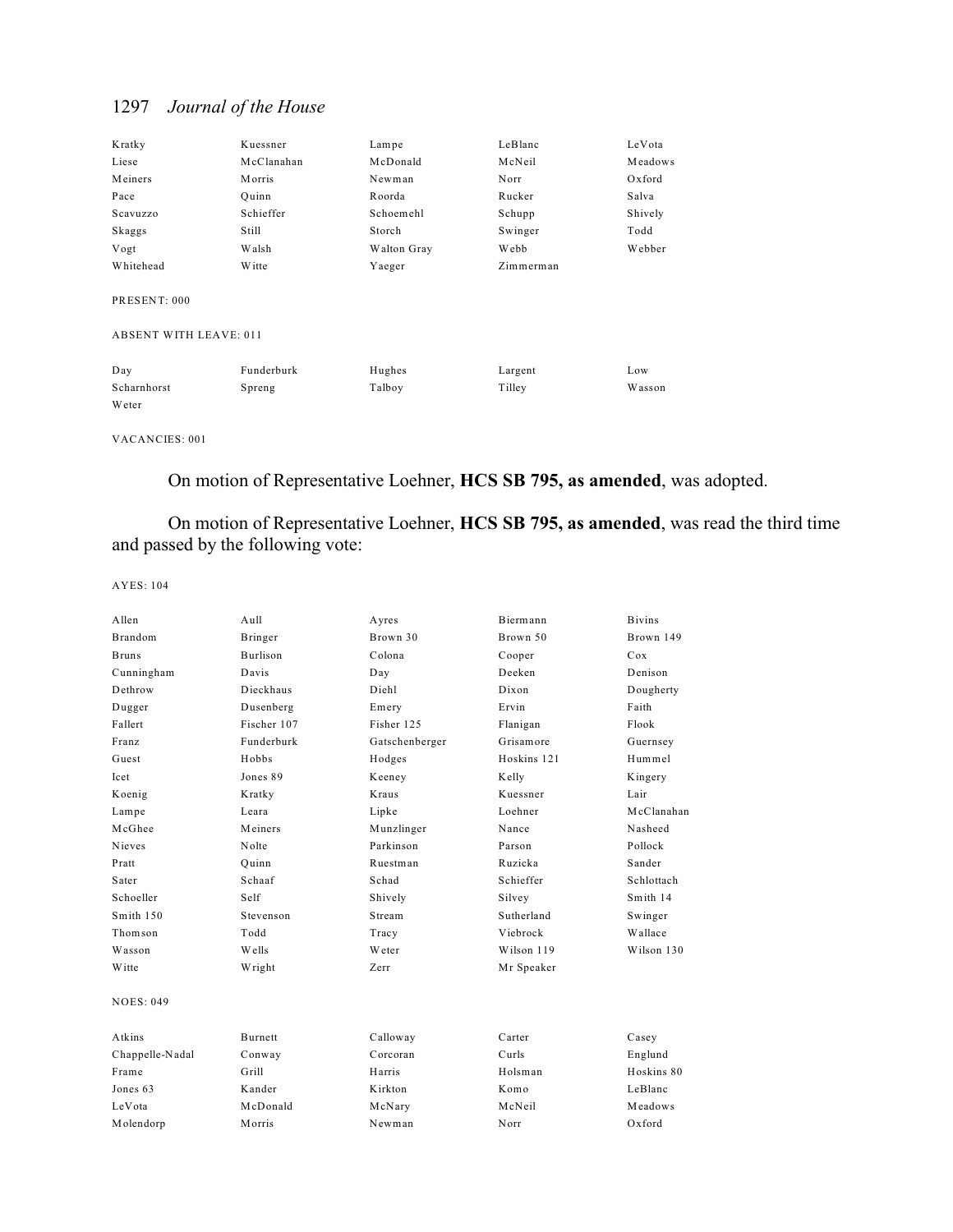## *Sixty-fifth Day–Wednesday, May 5, 2010* 1298

| Pace                          | Roorda      | Rucker  | Salva       | Scavuzzo |
|-------------------------------|-------------|---------|-------------|----------|
| Schoemehl                     | Schupp      | Skaggs  | Still       | Storch   |
| Talboy                        | Vogt        | Walsh   | Walton Gray | Webb     |
| Webber                        | Whitehead   | Yaeger  | Zimmerman   |          |
|                               |             |         |             |          |
| PRESENT: 000                  |             |         |             |          |
|                               |             |         |             |          |
| <b>ABSENT WITH LEAVE: 009</b> |             |         |             |          |
|                               |             |         |             |          |
| Hughes                        | Jones 117   | Largent | Liese       | Low      |
| Riddle                        | Scharnhorst | Spreng  | Tilley      |          |
|                               |             |         |             |          |

VACANCIES: 001

## Speaker Richard declared the bill passed.

## The emergency clause was adopted by the following vote:

#### AYES: 126

| Allen            | Aull           | Ayres     | Biermann   | <b>Bivins</b>   |
|------------------|----------------|-----------|------------|-----------------|
| <b>Brandom</b>   | Bringer        | Brown 30  | Brown 50   | Brown 149       |
| Burlison         | Calloway       | Colona    | Conway     | Corcoran        |
| Cox              | Cunningham     | Curls     | Davis      | Day             |
| Deeken           | Denison        | Dethrow   | Dieckhaus  | Diehl           |
| Dixon            | Dougherty      | Dugger    | Dusenberg  | Emery           |
| Englund          | Ervin          | Faith     | Fallert    | Fischer 107     |
| Fisher 125       | Flanigan       | Flook     | Frame      | Franz           |
| Funderburk       | Grisamore      | Guernsey  | Guest      | Harris          |
| Hobbs            | Hodges         | Holsman   | Hoskins 80 | Hoskins 121     |
| Hummel           | Icet           | Jones 89  | Jones 117  | Kander          |
| Kelly            | Kingery        | Kirkton   | Koenig     | Komo            |
| Kratky           | Kraus          | Kuessner  | Lair       | Lampe           |
| Leara            | LeBlanc        | LeVota    | Liese      | Lipke           |
| Loehner          | McClanahan     | Meadows   | Meiners    | Munzlinger      |
| Nance            | Nieves         | Nolte     | Norr       | Oxford          |
| Parkinson        | Parson         | Pollock   | Pratt      | Quinn           |
| Riddle           | Roorda         | Rucker    | Ruestman   | Ruzicka         |
| Sander           | Sater          | Scavuzzo  | Schaaf     | Schad           |
| Schieffer        | Schlottach     | Schoeller | Schoemehl  | Self            |
| Shively          | Silvey         | Smith 14  | Smith 150  | Stevenson       |
| Still            | Storch         | Stream    | Sutherland | Swinger         |
| Thomson          | Todd           | Viebrock  | Wallace    | Walsh           |
| Wasson           | Webber         | Wells     | Weter      | Wilson 119      |
| Wilson 130       | Witte          | Wright    | Zerr       | Zimmerman       |
| Mr Speaker       |                |           |            |                 |
| <b>NOES: 025</b> |                |           |            |                 |
| Atkins           | <b>Burnett</b> | Carter    | Casey      | Chappelle-Nadal |
| Grill            | Jones 63       | McDonald  | McNary     | McNeil          |
| Molendorp        | <b>Morris</b>  | Nasheed   | Newman     | Pace            |

Salva Schupp Skaggs Spreng Talboy Vogt Walton Gray Webb Whitehead Yaeger

PRESENT: 000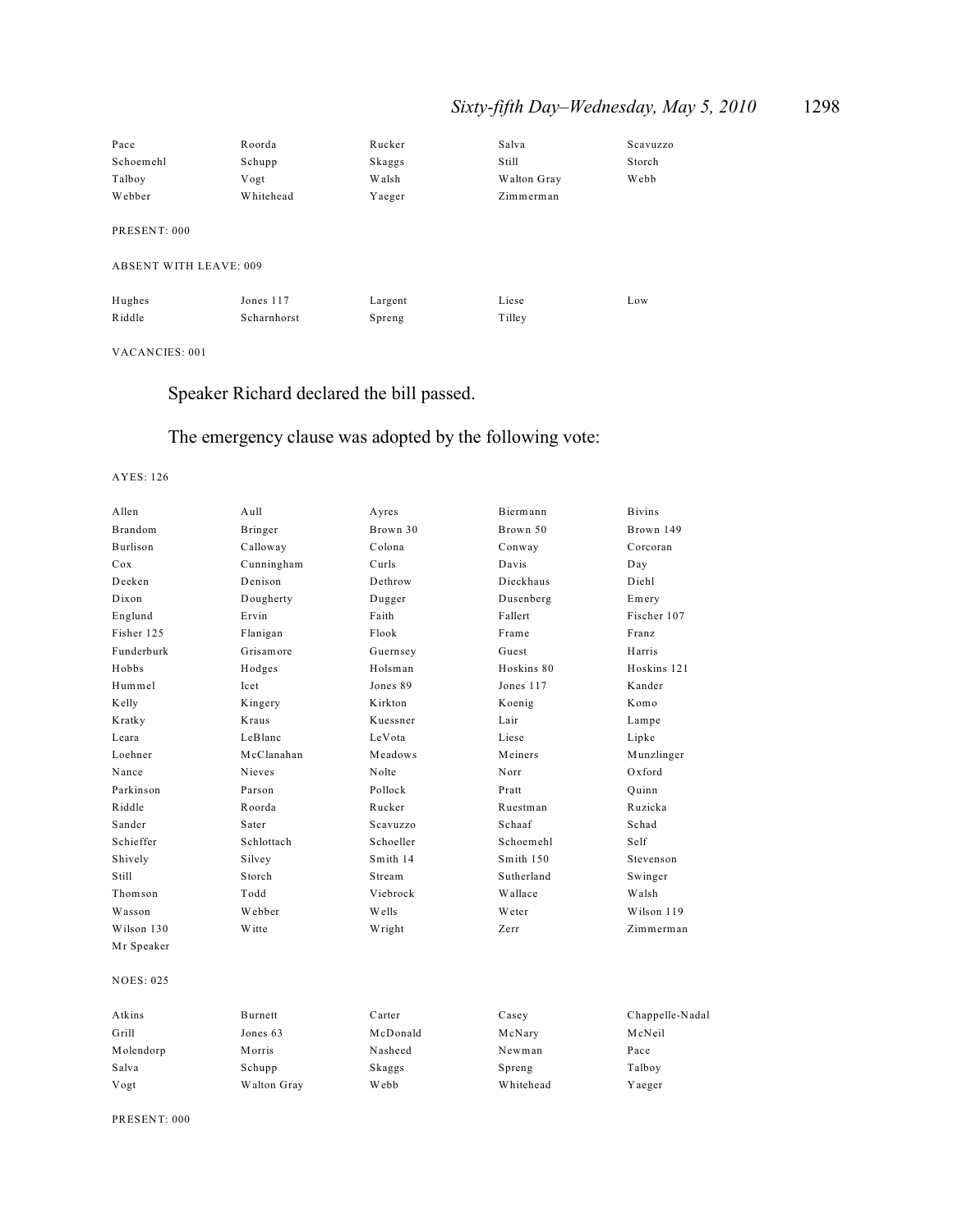ABSENT WITH LEAVE: 011

| <b>Bruns</b> | Cooper | Gatschenberger | Hughes      | Keeney |
|--------------|--------|----------------|-------------|--------|
| Largent      | LOW    | McGhee         | Scharnhorst | Tilley |
| Tracy        |        |                |             |        |

VACANCIES: 001

**HCS SB 739**, relating to fire department employee residency, was taken up by Representative Pratt.

On motion of Representative Pratt, **HCS SB 739** was adopted.

On motion of Representative Pratt, **HCS SB 739** was read the third time and passed by the following vote:

AYES: 136

| Allen            | Atkins     | Aull        | Biermann   | <b>Bivins</b>   |
|------------------|------------|-------------|------------|-----------------|
| <b>Brandom</b>   | Brown 30   | Brown 50    | Brown 149  | <b>Bruns</b>    |
| <b>Burlison</b>  | Calloway   | Carter      | Casey      | Chappelle-Nadal |
| Colona           | Conway     | Corcoran    | Cox        | Cunningham      |
| Curls            | Davis      | Day         | Deeken     | Denison         |
| Dethrow          | Dieckhaus  | Diehl       | Dixon      | Dougherty       |
| Dugger           | Dusenberg  | Emery       | Englund    | Ervin           |
| Faith            | Fallert    | Fischer 107 | Fisher 125 | Flanigan        |
| Flook            | Frame      | Franz       | Funderburk | Gatschenberger  |
| Grill            | Grisamore  | Guernsey    | Guest      | Harris          |
| Hodges           | Holsman    | Hoskins 121 | Icet       | Jones 63        |
| Jones 89         | Jones 117  | Kander      | Keeney     | Kelly           |
| Kingery          | Kirkton    | Koenig      | Komo       | Kratky          |
| <b>Kraus</b>     | Lair       | Lampe       | Leara      | LeBlanc         |
| Liese            | Lipke      | Loehner     | McClanahan | McNary          |
| McNeil           | Meadows    | Meiners     | Molendorp  | Munzlinger      |
| Newman           | Nieves     | Nolte       | Norr       | Pace            |
| Parkinson        | Parson     | Pollock     | Pratt      | Quinn           |
| Riddle           | Roorda     | Rucker      | Ruestman   | Ruzicka         |
| Sander           | Sater      | Scavuzzo    | Schaaf     | Schad           |
| Schieffer        | Schlottach | Schoeller   | Schoemehl  | Schupp          |
| Self             | Shively    | Silvey      | Smith 14   | Smith 150       |
| Stevenson        | Storch     | Stream      | Sutherland | Swinger         |
| Talboy           | Thomson    | Todd        | Tracy      | Vogt            |
| Wallace          | Walsh      | Wasson      | Webb       | Webber          |
| <b>Wells</b>     | Weter      | Whitehead   | Wilson 119 | Wilson 130      |
| Witte            | Wright     | Yaeger      | Zerr       | Zimmerman       |
| Mr Speaker       |            |             |            |                 |
| <b>NOES: 012</b> |            |             |            |                 |
| Bringer          | Burnett    | Hoskins 80  | Hummel     | Kuessner        |
| LeVota           | McDonald   | Oxford      | Skaggs     | Spreng          |

PRESENT: 000

Still Walton Gray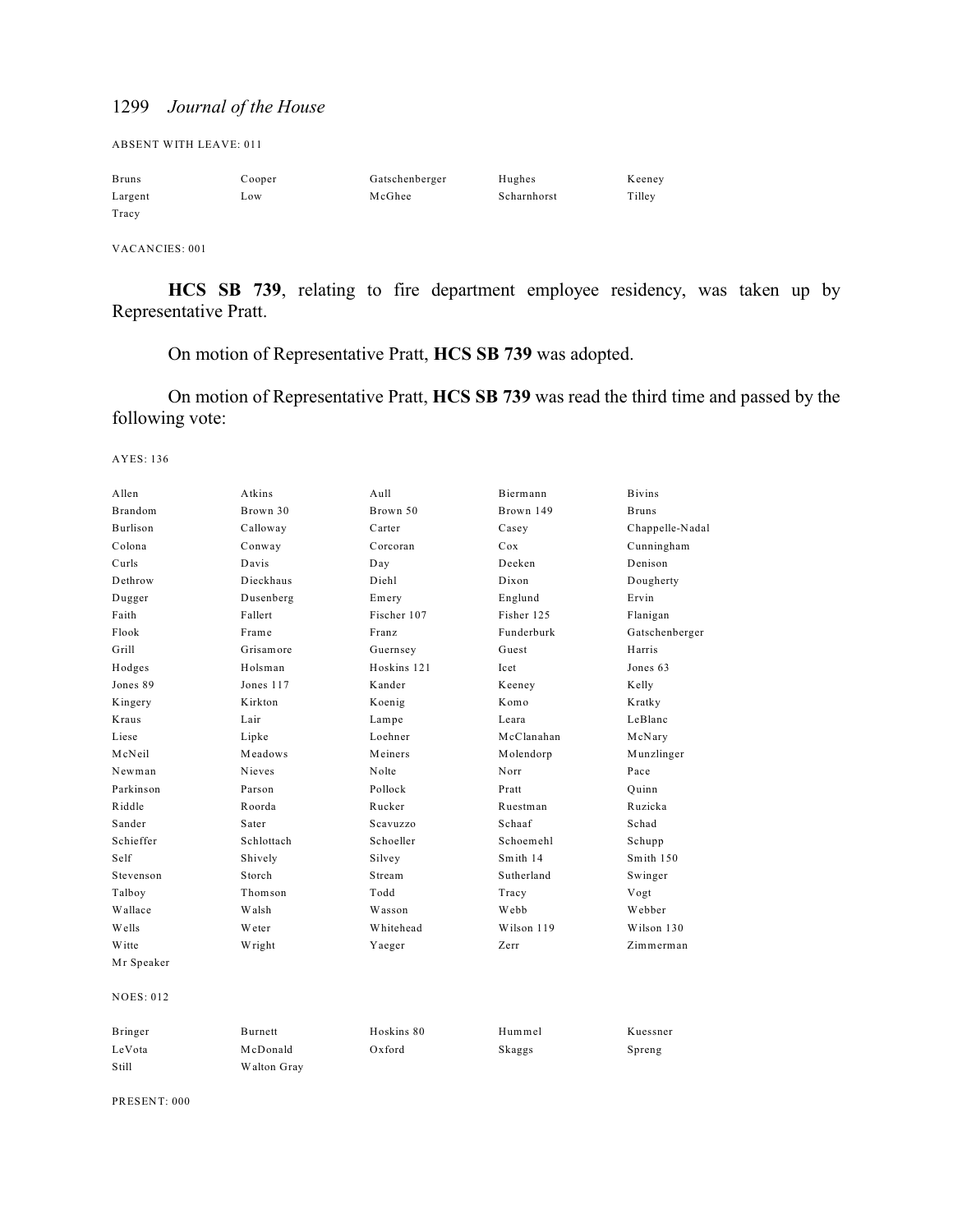ABSENT WITH LEAVE: 014

| Ayres | Cooper      | Hobbs   | Hughes   | Largent |
|-------|-------------|---------|----------|---------|
| Low   | McGhee      | M orris | Nance    | Nasheed |
| Salva | Scharnhorst | Tilley  | Viebrock |         |

VACANCIES: 001

Speaker Richard declared the bill passed.

**HCS SCS SBs 842, 799 & 809**, relating to the MO HealthNet Program, was taken up by Representative Stream.

### Representative Icet offered **House Amendment No. 1**.

#### *House Amendment No. 1*

AMEND House Committee Substitute for Senate Committee Substitute for Senate Bill Nos. 842, 799 & 809, Section 208.215, Page 8, Line 258, by inserting after all of said section, page, and line the following:

"660.425. 1. In addition to all other fees and taxes required or paid, a tax is hereby imposed upon in-home services providers for the privilege of providing in-home services **[**under chapter 208, RSMo**]**. The tax is imposed upon payments received by an in-home services provider for the provision of in-home services **[**under chapter 208, RSMo**]**. 2. For purposes of sections 660.425 to 660.465, the following terms shall mean:

(1) "Engaging in the business of providing in-home services", all payments received by an in-home services provider for the provision of in-home services **[**under chapter 208, RSMo**]**;

(2) "In-home services", homemaker services, personal care services, chore services, respite services, consumer-directed services, and services, when provided in the individual's home and under a plan of care created by a physician, necessary to keep children out of hospitals. "In-home services" shall not include home health services as defined by federal and state law;

(3) "In-home services provider", any provider or vendor, as defined in section 208.900, RSMo, of compensated in-home services **[**under chapter 208, RSMo**]**, and under a provider agreement or contracted with the department of social services or the department of health and senior services.

660.430. 1. Each in-home services provider in this state providing in-home services **[**under chapter 208, RSMo,**]** shall, in addition to all other fees and taxes now required or paid, pay an in-home services gross receipts tax, not to exceed six and one-half percent of gross receipts, for the privilege of engaging in the business of providing in-home services in this state.

2. Each in-home services provider's tax shall be based on a formula set forth in rules promulgated by the department of social services. Any rule or portion of a rule, as that term is defined in section 536.010, RSMo, that is created under the authority delegated in this section shall become effective only if it complies with and is subject to all of the provisions of chapter 536, RSMo, and, if applicable, section 536.028, RSMo.

This section and chapter 536, RSMo, are nonseverable and if any of the powers vested with the general assembly pursuant to chapter 536, RSMo, to review, to delay the effective date or to disapprove and annul a rule are subsequently held unconstitutional, then the grant of rulemaking authority and any rule proposed or adopted after August 28, 2009, shall be invalid and void.

3. The director of the department of social services or the director's designee may prescribe the form and contents of any forms or other documents required by sections 660.425 to 660.465.

4. Notwithstanding any other provision of law to the contrary, appeals regarding the promulgation of rules under this section shall be made to the circuit court of Cole County. The circuit court of Cole County shall hear the matter as the court of original jurisdiction.

660.435. 1. For purposes of assessing the tax under sections 660.425 to 660.465, the department of health and senior services shall make available to the department of social services a list of all providers and vendors under this section.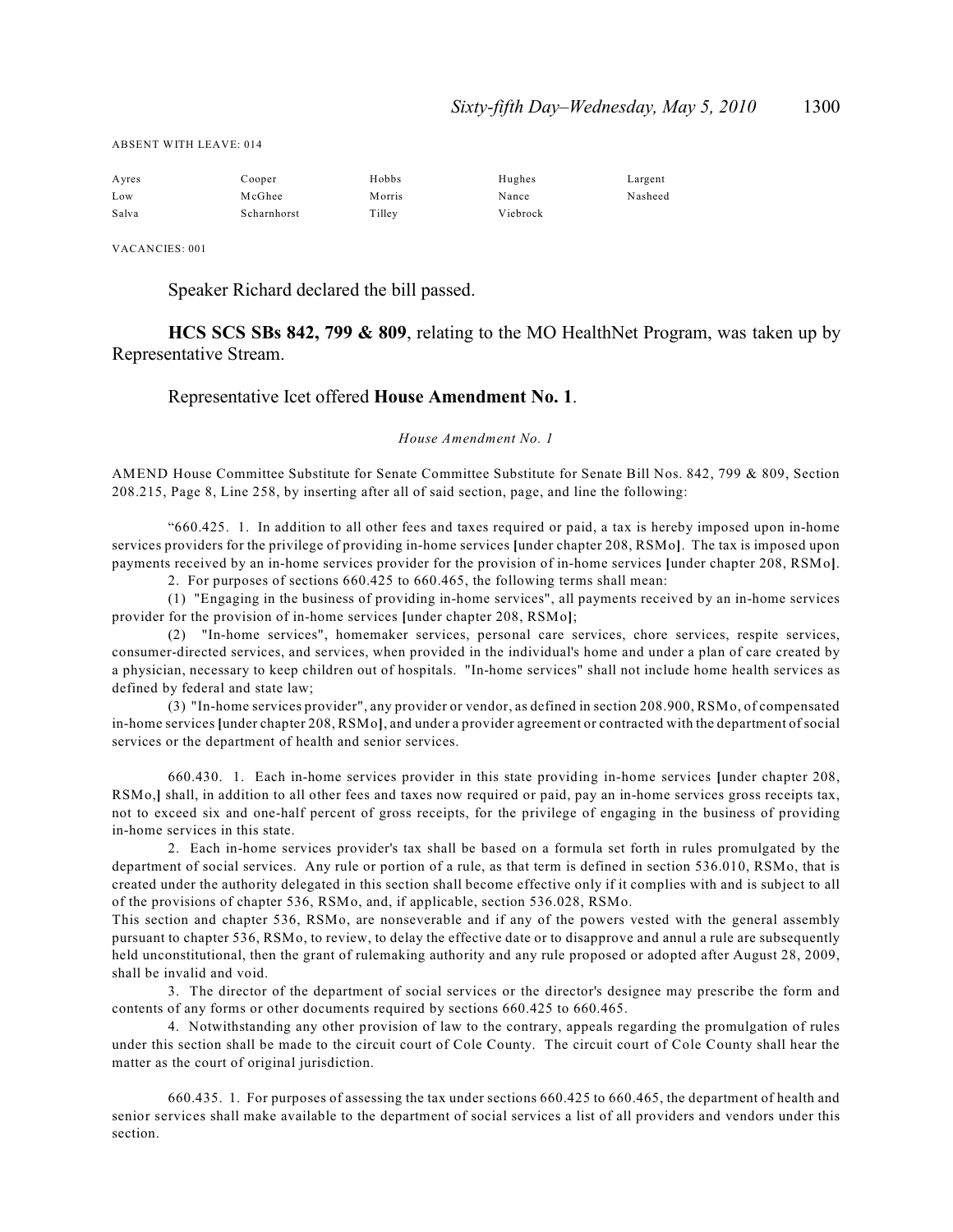2. Each in-home services provider subject to sections 660.425 to 660.465 shall keep such records as may be necessary to determine the total payments received for the provision of in-home services **[**under chapter 208, RSMo,**]** by the in-home services provider. Every in-home services provider shall submit to the department of social services a statement that accurately reflects such information as is necessary to determine such in-home services provider's tax due.

3. The director of the department of social services may prescribe the form and contents of any forms or other documents required by this section.

4. Each in-home services provider shall report the total payments received for the provision of in-home services **[**under chapter 208, RSMo,**]** to the department of social services.

660.445. 1. The determination of the amount of tax due shall be the total amount of payments reported to the department multiplied by the tax rate established by rule by the department of social services.

2. The department of social services shall notify each in-home services provider of the amount of tax due. Such amount may be paid in increments over the balance of the assessment period.

3. The department of social services may adjust the tax due quarterly on a prospective basis. The department of social services may adjust the tax due more frequently for individual providers if there is a substantial and statistically significant change in the in-home services provided or in the payments received for such services provided **[**under chapter 208, RSMo**]**. The department of social services may define such adjustment criteria by rule.

660.455. 1. The in-home services tax owed or, if an offset has been made, the balance after such offset, if any, shall be remitted by the in-home services provider to the department of social services. The remittance shall be made payable to the director of the department of social services and shall be deposited in the state treasury to the credit of the "In-home Services Gross Receipts Tax Fund" which is hereby created to provide payments for in-home services provided **[**under chapter 208, RSMo**]**. All investment earnings of the fund shall be credited to the fund.

2. An offset authorized by section 660.450 or a payment to the in-home services gross receipts tax fund shall be accepted as payment of the obligation set forth in section 660.425.

3. The state treasurer shall maintain records showing the amount of money in the in-home services gross receipts tax fund at any time and the amount of investment earnings on such amount.

4. Notwithstanding the provisions of section 33.080, RSMo, to the contrary, any unexpended balance in the in-home services gross receipts tax fund at the end of the biennium shall not revert to the credit of the general revenue fund.

660.460. 1. The department of social services shall notify each in-home services provider with a tax due of more than ninety days of the amount of such balance. If any in-home services provider fails to pay its in-home services tax within thirty days of such notice, the in-home services tax shall be delinquent.

2. If any tax imposed under sections 660.425 to 660.465 is unpaid and delinquent, the department of social services may proceed to enforce the state's lien against the property of the in-home services provider and compel the payment of such assessment in the circuit court having jurisdiction in the county where the in-home services provider is located. In addition, the department of social services may cancel or refuse to issue, extend, or reinstate a Medicaid provider agreement to any in-home services provider that fails to pay the tax imposed by section 660.425.

3. Failure to pay the tax imposed under section 660.425 shall be grounds for failure to renew a provider agreement for services **[**under chapter 208, RSMo,**]** or failure to renew a provider contract. The department of social services may revoke the provider agreement of any in-home services provider that fails to pay such tax, or notify the department of health and senior services to revoke the provider contract.

660.465. 1. The in-home services tax required by sections 660.425 to 660.465 shall expire:

(1) Ninety days after any one or more of the following conditions are met:

(a) The aggregate in-home services fee as appropriated by the general assembly paid to in-home services providers for in-home services provided **[**under chapter 208, RSMo,**]** is less than the fiscal year 2010 in-home services fees reimbursement amount; or

(b) The formula used to calculate the reimbursement as appropriated by the general assembly for in-home services provided is changed resulting in lower reimbursement to in-home services providers in the aggregate than provided in fiscal year 2010; or

(2) September 1, **[**2011**] 2012**.

 The director of the department of social services shall notify the revisor of statutes of the expiration date as provided in this subsection.

2. Sections 660.425 to 660.465 shall expire on September 1, **[**2011**] 2012**."; and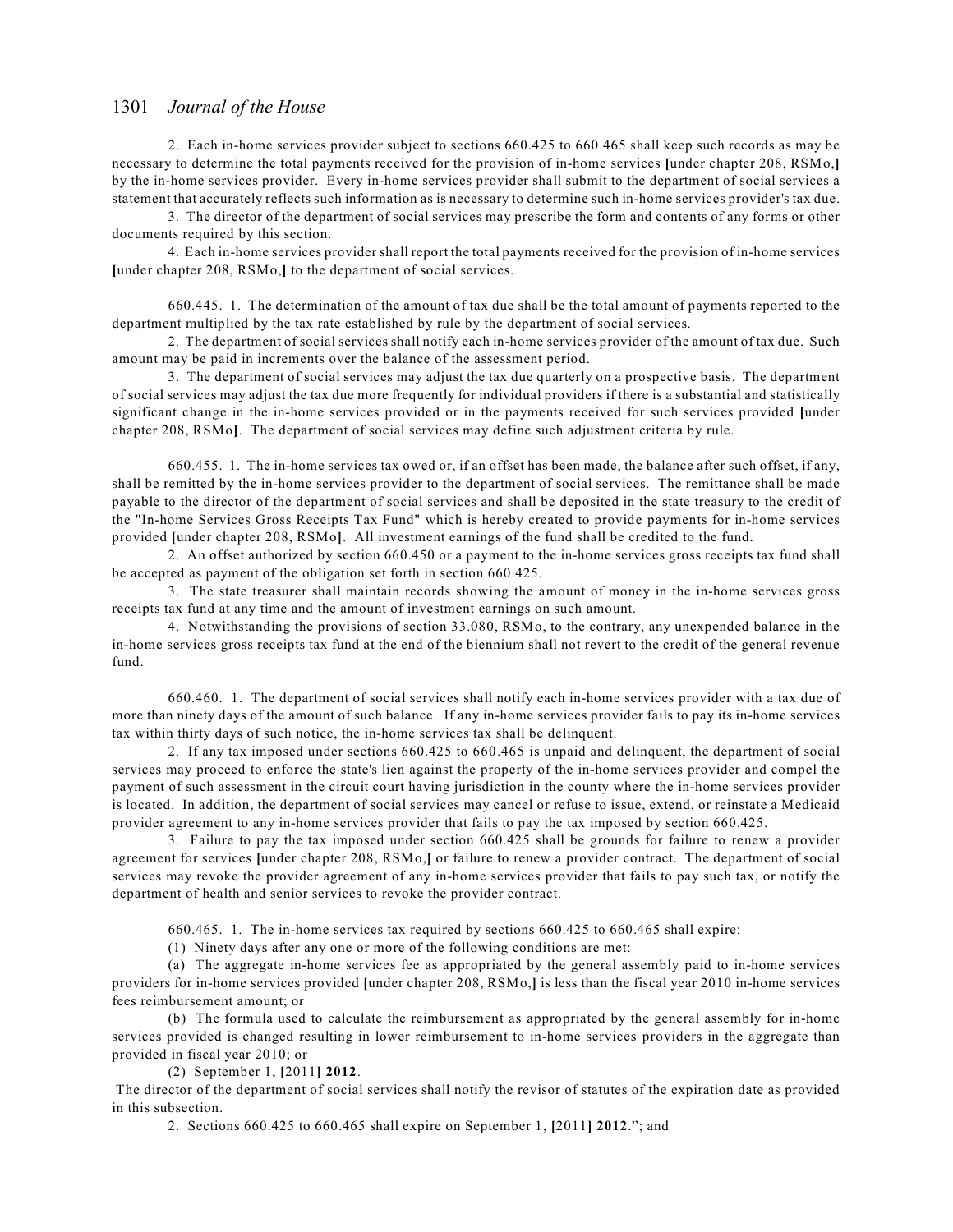Further amend said bill by amending the title, enacting clause, and intersectional references accordingly.

## On motion of Representative Icet, **House Amendment No. 1** was adopted.

### Representative Sater offered **House Amendment No. 2**.

#### *House Amendment No. 2*

AMEND House Committee Substitute for Senate Committee Substitute for Senate Bill Nos. 842, 799 & 809, Section A, Page 1, Line 2, by inserting after all of said section and line the following:

"148.340. **1.** Every insurance company or association not organized under the laws of this state, shall, as provided in section 148.350, quarterly pay tax upon the direct premiums received, whether in cash or in notes, in this state or on account of business done in this state, for insurance of life, property or interest in this state at the rate of two percent per annum in lieu of all other taxes, except as in sections 148.310 to 148.461 otherwise provided, which amount of taxes shall be assessed and collected as herein provided; provided, that fire and casualty insurance companies or associations shall be credited with canceled or return premiums actually paid during the year in this state, and that life insurance companies shall be credited with dividends actually declared to policyholders in this state, but held by the company and applied to the reduction of premiums payable by the policyholder.

**2. Every health maintenance organization under contract with the State of Missouri to provide services to recipients of medical assistance, not organized under the laws of this state, shall quarterly pay tax upon the direct premiums received, with such payment to be on the same terms as the insurance companies and associations described in subsection 1. Such tax shall be in addition to any other tax levied by the State. This subsection shall apply only as long as the revenues generated under this subsection are eligible for federal financial participation and payments. For the purposes of this subsection, "federal financial participation" is the federal government's share of Missouri's expenditures under the Medicaid program. This subsection shall expire June 30, 2012.**

148.350. 1. Every such company or association shall, on or before the first day of March in each year, make a return, verified by the affidavit of its president and secretary or other authorized officers, to the director of the department of insurance, financial institutions and professional registration stating the amount of all premiums received on account of policies issued in this state by such company, whether in cash or in notes, during the year ending on the thirty-first day of December, next preceding. Upon receipt of such returns, the director of the department of insurance, financial institutions and professional registration shall verify the same and certify the amount of tax due from the various companies on the basis and at the rate provided in section 148.340, and shall certify the same to the director of revenue together with the amount of the quarterly installments to be made as provided in subsection 2 of this section, on or before the thirtieth day of April of each year.

2. Beginning January 1, 1983, the amount of the tax due for that calendar year and each succeeding calendar year thereafter shall be paid in four approximately equal estimated quarterly installments and a fifth reconciling installment. The first four installments shall be based upon the tax assessed for the immediately preceding taxable year ending on the thirty-first day of December, next preceding. The quarterly installment shall be made on the first day of March, the first day of June, the first day of September, and the first day of December. Immediately after receiving from the director of the department of insurance, financial institutions and professional registration, certification of the amount of tax due from the various companies, the director of revenue shall notify and assess each company the amount of taxes on its premiums for the calendar year ending on the thirty-first day of December, next preceding. The director of revenue shall also notify and assess each company the amount of the estimated quarterly installments to be made for the calendar year. If the amount of the actual tax due for any year exceeds the total of the installments made for such year, the balance of the tax due shall be paid on the first day of June of the following year, together with the regular quarterly installment due at that time. If the total amount of the tax actually due is less than the total amount of the installments actually paid, the amount by which the amount paid exceeds the amount due shall be credited against the tax for the following year and deducted from the quarterly installment otherwise due on the first day of June. If the March first quarterly installment made by a company is less than the amount assessed by the director of revenue, the difference will be due on June first, but no interest will accrue to the state on the difference unless the amount paid by the company is less than eighty percent of one-fourth of the total amount of tax assessed by the director of revenue for the immediately preceding taxable year. If the estimated quarterly tax installments are not so paid, the director of revenue shall certify such fact to the director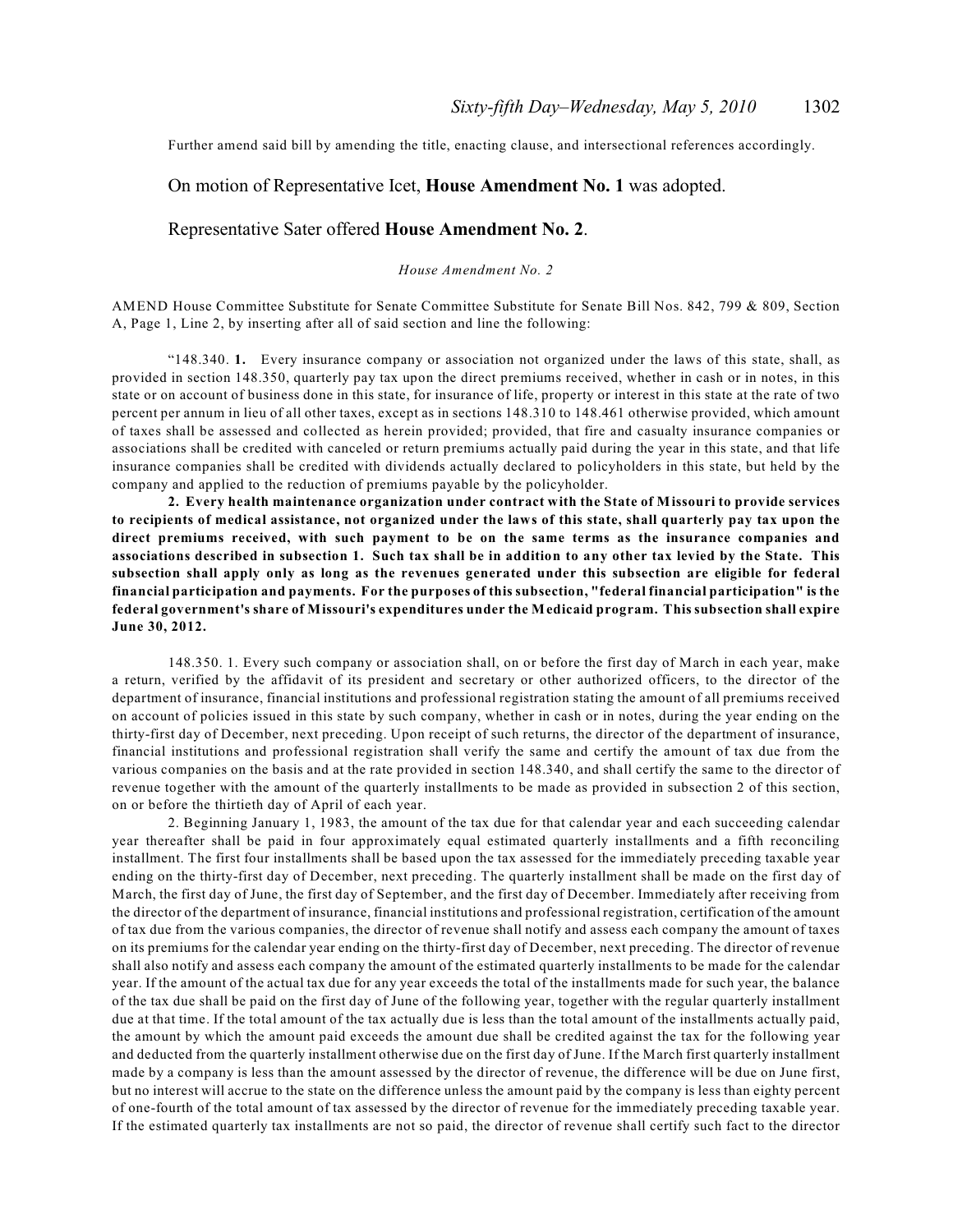of the department of insurance, financial institutions and professional registration who shall thereafter suspend such delinquent company or companies from the further transaction of business in this state until such taxes shall be paid, and such companies shall be subject to the provisions of sections 148.410 to 148.461.

3. **Except as provided in subsection 4,** upon receiving such money from the director of revenue, the state treasurer shall receipt one-half thereof into the general revenue fund of the state, and he shall place the remainder of such tax to the credit of a fund to be known as "The County Foreign Insurance Tax Fund", which is hereby created and established. All premium tax credits described in sections 135.500 to 135.529, RSMo, shall only reduce the amount of moneys received by the general revenue fund of this state and shall not reduce any moneys received by the county foreign insurance tax fund.

**4. Taxes collected from health maintenance organizations pursuant to 148.340.2 shall be deposited to the credit of the Managed Care Fund, which is hereby created and established in the state treasury.**

**5. The state treasurer shall be custodian of the fund and may approve disbursements from the fund in accordance with sections 30.170 and 30.180, RSMo. The unexpended balance in the Managed Care Fund at the end of the biennium is exempt from the provisions of section 33.080, RSMo. The state treasurer shall invest moneys in the fund in the same manner as other funds are invested. Any interest and moneys earned on such investments shall be credited to the fund.**

148.370. **1.** Every insurance company or association organized under the laws of the state of Missouri and doing business under the provisions of sections 376.010 to 376.670, 379.205 to 379.310, 379.650 to 379.790 and chapter 381, RSMo, and every mutual fire insurance company organized under the provisions of sections 379.010 to 379.190, RSMo, shall, as hereinafter provided, quarterly pay, beginning with the year 1983, a tax upon the direct premiums received by it from policyholders in this state, whether in cash or in notes, or on account of business done in this state, in lieu of the taxes imposed under the provisions of chapters 143 and 147, RSMo, for insurance of life, property or interest in this state, at the rate of two percent per annum, which amount of taxes shall be assessed and collected as hereinafter provided; provided, that fire and casualty insurance companies or associations shall be credited with canceled or returned premiums actually paid during the year in this state, and that life insurance companies shall be credited with dividends actually declared to policyholders in this state but held by the company and applied to the reduction of premiums payable by the policyholder.

**2. Every health maintenance organization organized under the laws of this State, that is under contract with the State of Missouri to provide services to recipients of medical assistance shall quarterly pay tax upon the direct premiums received, with such payment to be on the same terms as the insurance companies and associations described in subsection 1. Such tax shall be in addition to any other tax levied by the State. This subsection shall apply only as long as the revenues generated under this subsection are eligible for federal financial participation and payments. For the purposes of this subsection, "federal financial participation" is the federal government's share of Missouri's expenditures under the Medicaid program. This subsection shall expire June 30, 2012.**

148.380. 1. Every such company, on or before the first day of March in each year, shall make a return verified by the affidavit of its president and secretary, or other chief officers, to the director of the department of insurance, financial institutions and professional registration, stating the amount of all direct premiums received by it from policyholders in this state, whether in cash or in notes, during the year ending on the thirty-first day of December, next preceding. Upon receipt of such returns the director of the department of insurance, financial institutions and professional registration shall verify the same and certify the amount of the tax due from the various companies on the basis and\* at the rate provided in section 148.370, taking into consideration deductions and credits allowed by law, and shall certify the same to the director of revenue together with the amount of the quarterly installments to be made as provided in subsection 2 of this section, on or before the thirtieth day of April of each year.

2. Beginning January 1, 1983, the amount of the tax due for that calendar year and each succeeding calendar year thereafter shall be paid in four approximately equal estimated quarterly installments, and a fifth reconciling installment. The first four installments shall be based upon the tax for the immediately\*\* preceding taxable year ending on the thirty-first day of December, next preceding. The quarterly installments shall be made on the first day of March, the first day of June, the first day of September and the first day of December. Immediately after receiving certification from the director of the department of insurance, financial institutions and professional registration of the amount of tax due from the various companies, the director of revenue shall notify and assess each company the amount of taxes on its premiums for the calendar year ending on the thirty-first day of December, next preceding. The director of revenue shall also notify and assess each company the amount of the estimated quarterly installments to be made for the calendar year. If the amount of the actual tax due for any year exceeds the total of the installments made for such year, the balance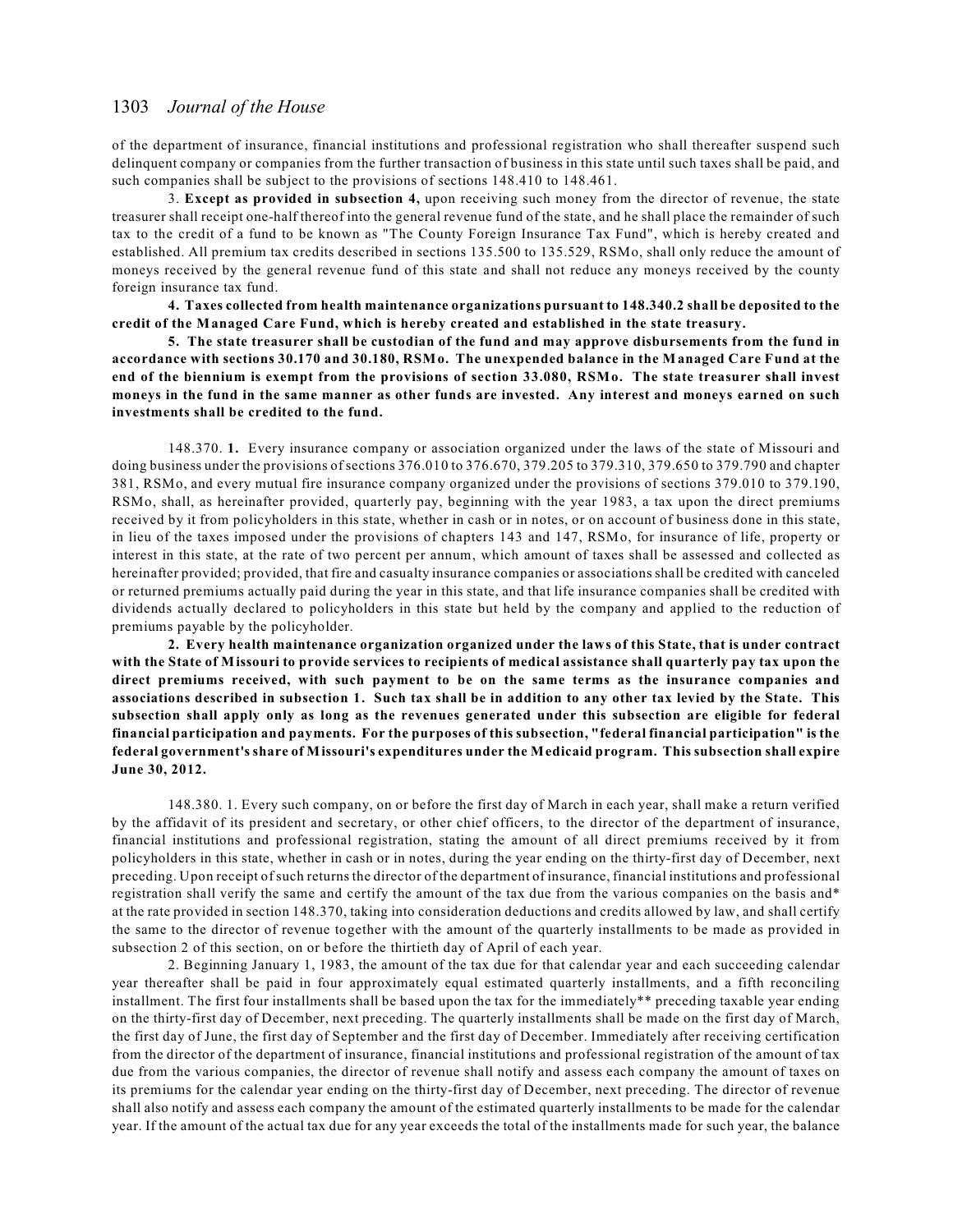of the tax due shall be paid on the first day of June of the year following, together with the regular quarterly payment due at that time. If the total amount of the tax actually due is less than the total amount of the installments actually paid, the amount by which the amount paid exceeds the amount due shall be credited against the tax for the following year and deducted from the quarterly installment otherwise due on the first day of June. If the March first quarterly installment made by a company is less than the amount assessed by the director of revenue, the difference will be due on June first, but no interest will accrue to the state on the difference unless the amount paid by the company is less than eighty percent of one-fourth of the total amount of tax assessed by the director of revenue for the immediately preceding taxable year.

3. If the estimated quarterly tax installments are not so paid, the director of revenue shall notify the director of the department of insurance, financial institutions and professional registration who shall thereupon suspend such delinquent company from the further transaction of business in this state until such taxes shall be paid, and such companies shall be subject to the provisions of sections 148.410 to 148.461.

4. **Except as provided in subsection 5,** upon receipt of the money the state treasurer shall receipt one-half thereof into the general revenue fund of the state, and one-half thereof to the credit of the county foreign insurance fund for the purposes set forth in section 148.360.

### **5. Taxes collected from health maintenance organizations pursuant to 148.370.2 shall be to the credit of the Managed Care Fund, established under 148.350 RSMo.**

208.010. 1. In determining the eligibility of a claimant for public assistance pursuant to this law, it shall be the duty of the division of family services to consider and take into account all facts and circumstances surrounding the claimant, including his or her living conditions, earning capacity, income and resources, from whatever source received, and if from all the facts and circumstances the claimant is not found to be in need, assistance shall be denied. In determining the need of a claimant, the costs of providing medical treatment which may be furnished pursuant to sections 208.151 to 208.158 and 208.162 shall be disregarded. The amount of benefits, when added to all other income, resources, support, and maintenance shall provide such persons with reasonable subsistence compatible with decency and health in accordance with the standards developed by the division of family services; provided, when a husband and wife are living together, the combined income and resources of both shall be considered in determining the eligibility of either or both. "Living together" for the purpose of this chapter is defined as including a husband and wife separated for the purpose of obtaining medical care or nursing home care, except that the income of a husband or wife separated for such purpose shall be considered in determining the eligibility of his or her spouse, only to the extent that such income exceeds the amount necessary to meet the needs (as defined by rule or regulation of the division) of such husband or wife living separately. In determining the need of a claimant in federally aided programs there shall be disregarded such amounts per month of earned income in making such determination as shall be required for federal participation by the provisions of the federal Social Security Act (42 U.S.C.A. 301 et seq.), or any amendments thereto. When federal law or regulations require the exemption of other income or resources, the division of family services may provide by rule or regulation the amount of income or resources to be disregarded.

2. Benefits shall not be payable to any claimant who:

(1) Has or whose spouse with whom he or she is living has, prior to July 1, 1989, given away or sold a resource within the time and in the manner specified in this subdivision. In determining the resources of an individual, unless prohibited by federal statutes or regulations, there shall be included (but subject to the exclusions pursuant to subdivisions (4) and (5) of this subsection, and subsection 5 of this section) any resource or interest therein owned by such individual or spouse within the twenty-four months preceding the initial investigation, or at any time during which benefits are being drawn, if such individual or spouse gave away or sold such resource or interest within such period of time at less than fair market value of such resource or interest for the purpose of establishing eligibility for benefits, including but not limited to benefits based on December, 1973, eligibility requirements, as follows:

(a) Any transaction described in this subdivision shall be presumed to have been for the purpose of establishing eligibility for benefits or assistance pursuant to this chapter unless such individual furnishes convincing evidence to establish that the transaction was exclusively for some other purpose;

(b) The resource shall be considered in determining eligibility from the date of the transfer for the number of months the uncompensated value of the disposed of resource is divisible by the average monthly grant paid or average Medicaid payment in the state at the time of the investigation to an individual or on his or her behalf under the program for which benefits are claimed, provided that:

a. When the uncompensated value is twelve thousand dollars or less, the resource shall not be used in determining eligibility for more than twenty-four months; or

b. When the uncompensated value exceeds twelve thousand dollars, the resource shall not be used in determining eligibility for more than sixty months;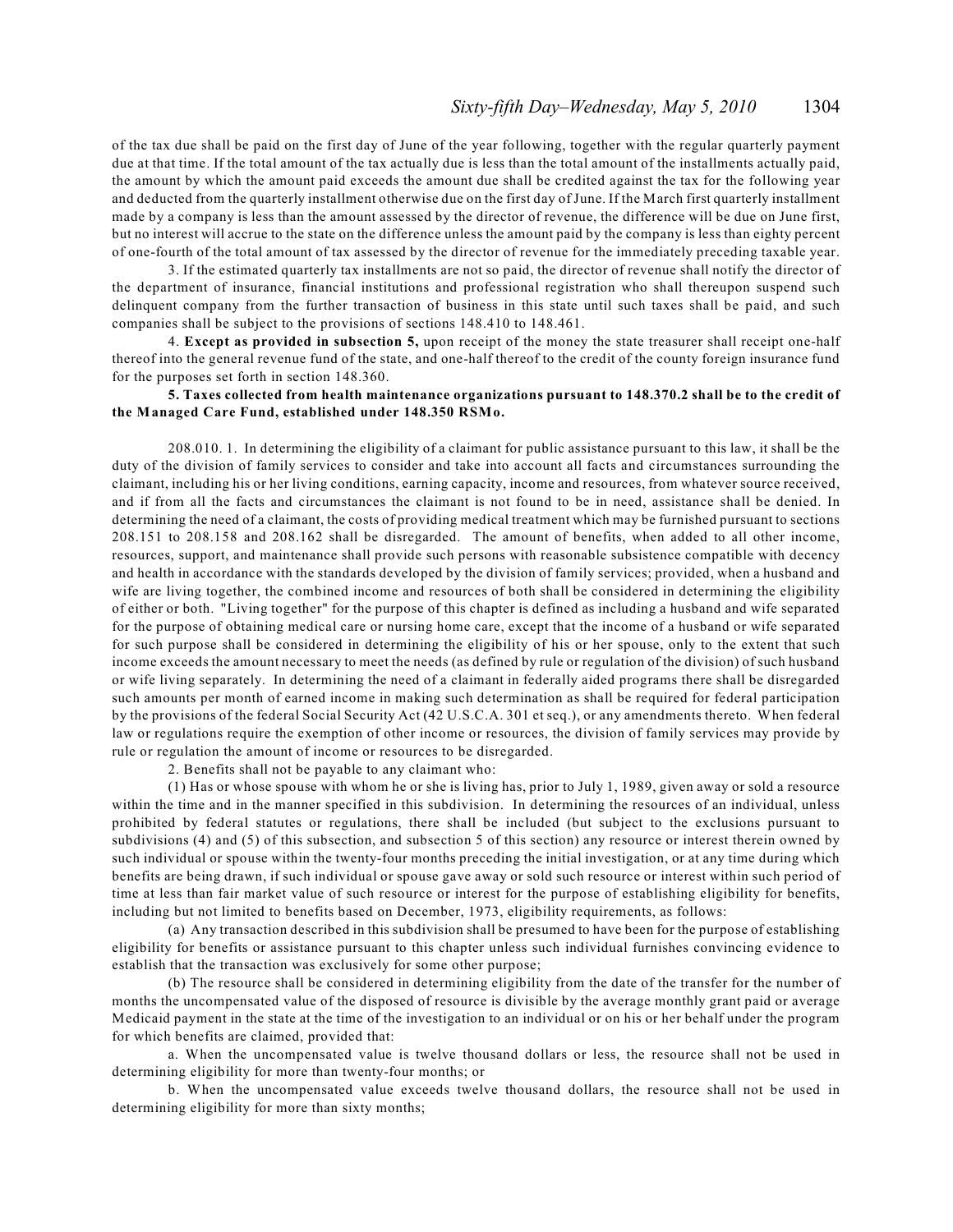(2) The provisions of subdivision (1) of this subsection shall not apply to a transfer, other than a transfer to claimant's spouse, made prior to March 26, 1981, when the claimant furnishes convincing evidence that the uncompensated value of the disposed of resource or any part thereof is no longer possessed or owned by the person to whom the resource was transferred;

(3) Has received, or whose spouse with whom he or she is living has received, benefits to which he or she was not entitled through misrepresentation or nondisclosure of material facts or failure to report any change in status or correct information with respect to property or income as required by section 208.210. A claimant ineligible pursuant to this subsection shall be ineligible for such period of time from the date of discovery as the division of family services may deem proper; or in the case of overpayment of benefits, future benefits may be decreased, suspended or entirely withdrawn for such period of time as the division may deem proper;

(4) Owns or possesses resources in the sum of one thousand dollars or more; provided, however, that if such person is married and living with spouse, he or she, or they, individually or jointly, may own resources not to exceed two thousand dollars; and provided further, that in the case of a temporary assistance for needy families claimant, the provision of this subsection shall not apply;

(5) Prior to October 1, 1989, owns or possesses property of any kind or character, excluding amounts placed in an irrevocable prearranged funeral or burial contract pursuant to subsection 2 of section 436.035, RSMo, and subdivision (5) of subsection 1 of section 436.053, RSMo, or has an interest in property, of which he or she is the record or beneficial owner, the value of such property, as determined by the division of family services, less encumbrances of record, exceeds twenty-nine thousand dollars, or if married and actually living together with husband or wife, if the value of his or her property, or the value of his or her interest in property, together with that of such husband and wife, exceeds such amount;

(6) In the case of temporary assistance for needy families, if the parent, stepparent, and child or children in the home owns or possesses property of any kind or character, or has an interest in property for which he or she is a record or beneficial owner, the value of such property, as determined by the division of family services and as allowed by federal law or regulation, less encumbrances of record, exceeds one thousand dollars, excluding the home occupied by the claimant, amounts placed in an irrevocable prearranged funeral or burial contract pursuant to subsection 2 of section 436.035, RSMo, and subdivision (5) of subsection 1 of section 436.053, RSMo, one automobile which shall not exceed a value set forth by federal law or regulation and for a period not to exceed six months, such other real property which the family is making a good-faith effort to sell, if the family agrees in writing with the division of family services to sell such property and from the net proceeds of the sale repay the amount of assistance received during such period. If the property has not been sold within six months, or if eligibility terminates for any other reason, the entire amount of assistance paid during such period shall be a debt due the state;

(7) Is an inmate of a public institution, except as a patient in a public medical institution.

3. In determining eligibility and the amount of benefits to be granted pursuant to federally aided programs, the income and resources of a relative or other person living in the home shall be taken into account to the extent the income, resources, support and maintenance are allowed by federal law or regulation to be considered.

4. In determining eligibility and the amount of benefits to be granted pursuant to federally aided programs, the value of burial lots or any amounts placed in an irrevocable prearranged funeral or burial contract pursuant to subsection 2 of section 436.035, RSMo, and subdivision (5) of subsection 1 of section 436.053, RSMo, shall not be taken into account or considered an asset of the burial lot owner or the beneficiary of an irrevocable prearranged funeral or funeral contract. For purposes of this section, "burial lots" means any burial space as defined in section 214.270, RSMo, and any memorial, monument, marker, tombstone or letter marking a burial space. If the beneficiary, as defined in chapter 436, RSMo, of an irrevocable prearranged funeral or burial contract receives any public assistance benefits pursuant to this chapter and if the purchaser of such contract or his or her successors in interest cancel or amend the contract so that any person will be entitled to a refund, such refund shall be paid to the state of Missouri up to the amount of public assistance benefits provided pursuant to this chapter with any remainder to be paid to those persons designated in chapter 436, RSMo.

5. In determining the total property owned pursuant to subdivision (5) of subsection 2 of this section, or resources, of any person claiming or for whom public assistance is claimed, there shall be disregarded any life insurance policy, or prearranged funeral or burial contract, or any two or more policies or contracts, or any combination of policies and contracts, which provides for the payment of one thousand five hundred dollars or less upon the death of any of the following:

(1) A claimant or person for whom benefits are claimed; or

(2) The spouse of a claimant or person for whom benefits are claimed with whom he or she is living. If the value of such policies exceeds one thousand five hundred dollars, then the total value of such policies may be considered in determining resources; except that, in the case of temporary assistance for needy families, there shall be disregarded any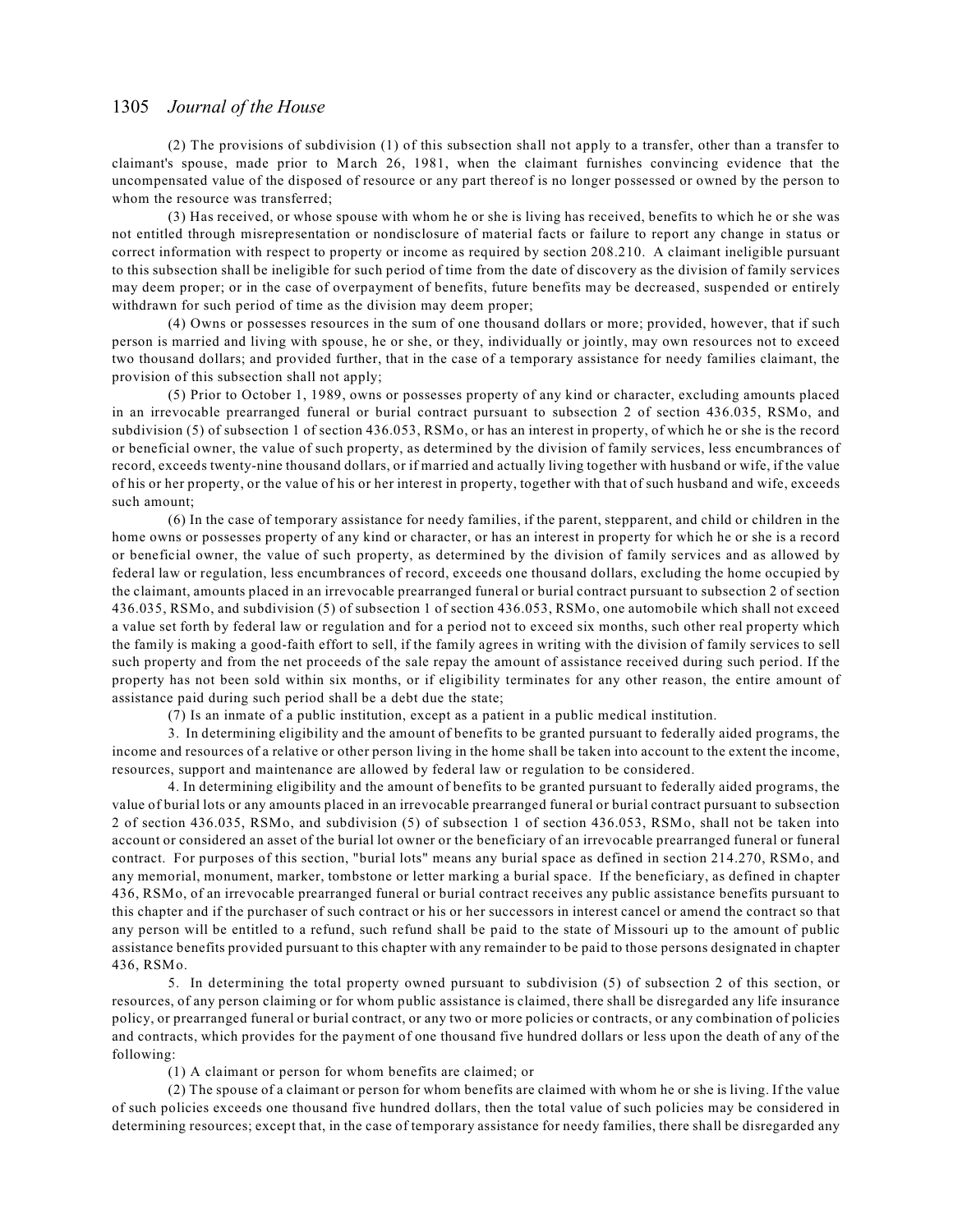prearranged funeral or burial contract, or any two or more contracts, which provides for the payment of one thousand five hundred dollars or less per family member.

6. Beginning September 30, 1989, when determining the eligibility of institutionalized spouses, as defined in 42 U.S.C. Section 1396r-5, for medical assistance benefits as provided for in section 208.151 and 42 U.S.C. Sections 1396a et seq., the division of family services shall comply with the provisions of the federal statutes and regulations. As necessary, the division shall by rule or regulation implement the federal law and regulations which shall include but not be limited to the establishment of income and resource standards and limitations. The division shall require:

(1) That at the beginning of a period of continuous institutionalization that is expected to last for thirty days or more, the institutionalized spouse, or the community spouse, may request an assessment by the division of family services of total countable resources owned by either or both spouses;

(2) That the assessed resources of the institutionalized spouse and the community spouse may be allocated so that each receives an equal share;

(3) That upon an initial eligibility determination, if the community spouse's share does not equal at least twelve thousand dollars, the institutionalized spouse may transfer to the community spouse a resource allowance to increase the community spouse's share to twelve thousand dollars;

(4) That in the determination of initial eligibility of the institutionalized spouse, no resources attributed to the community spouse shall be used in determining the eligibility of the institutionalized spouse, except to the extent that the resources attributed to the community spouse do exceed the community spouse's resource allowance as defined in 42 U.S.C. Section 1396r-5;

(5) That beginning in January, 1990, the amount specified in subdivision (3) of this subsection shall be increased by the percentage increase in the Consumer Price Index for All Urban Consumers between September, 1988, and the September before the calendar year involved; and

(6) That beginning the month after initial eligibility for the institutionalized spouse is determined, the resources of the community spouse shall not be considered available to the institutionalized spouse during that continuous period of institutionalization.

7. Beginning July 1, 1989, institutionalized individuals shall be ineligible for the periods required and for the reasons specified in 42 U.S.C. Section 1396p.

8. The hearings required by 42 U.S.C. Section 1396r-5 shall be conducted pursuant to the provisions of section 208.080.

9. Beginning October 1, 1989, when determining eligibility for assistance pursuant to this chapter there shall be disregarded unless otherwise provided by federal or state statutes, the home of the applicant or recipient when the home is providing shelter to the applicant or recipient, or his or her spouse or dependent child. The division of family services shall establish by rule or regulation in conformance with applicable federal statutes and regulations a definition of the home and when the home shall be considered a resource that shall be considered in determining eligibility.

10. Reimbursement for services provided by an enrolled Medicaid provider to a recipient who is duly entitled to Title XIX Medicaid and Title XVIII Medicare Part B, Supplementary Medical Insurance (SMI) shall include payment in full of deductible and coinsurance amounts as determined due pursuant to the applicable provisions of federal regulations pertaining to Title XVIII Medicare Part B, except **for hospital outpatient services or** the applicable Title XIX cost sharing.

11. A "community spouse" is defined as being the noninstitutionalized spouse.

12. An institutionalized spouse applying for Medicaid and having a spouse living in the community shall be required, to the maximum extent permitted by law, to divert income to such community spouse to raise the community spouse's income to the level of the minimum monthly needs allowance, as described in 42 U.S.C. Section 1396r-5. Such diversion of income shall occur before the community spouse is allowed to retain assets in excess of the community spouse protected amount described in 42 U.S.C. Section 1396r-5."; and

Further amend said bill, Section 208.215, Page 8, Line 258, by inserting after all of said section and line the following:

"208.453. Every hospital as defined by section 197.020, RSMo, except **[**public hospitals which are operated primarily for the care and treatment of mental disorders and**]** any hospital operated by the department of health and senior services, shall, in addition to all other fees and taxes now required or paid, pay a federal reimbursement allowance for the privilege of engaging in the business of providing inpatient health care in this state. For the purpose of this section, the phrase "engaging in the business of providing inpatient health care in this state" shall mean accepting payment for inpatient services rendered. The federal reimbursement allowance to be paid by a hospital which has an unsponsored care ratio that exceeds sixty-five percent or hospitals owned or operated by the board of curators, as defined in chapter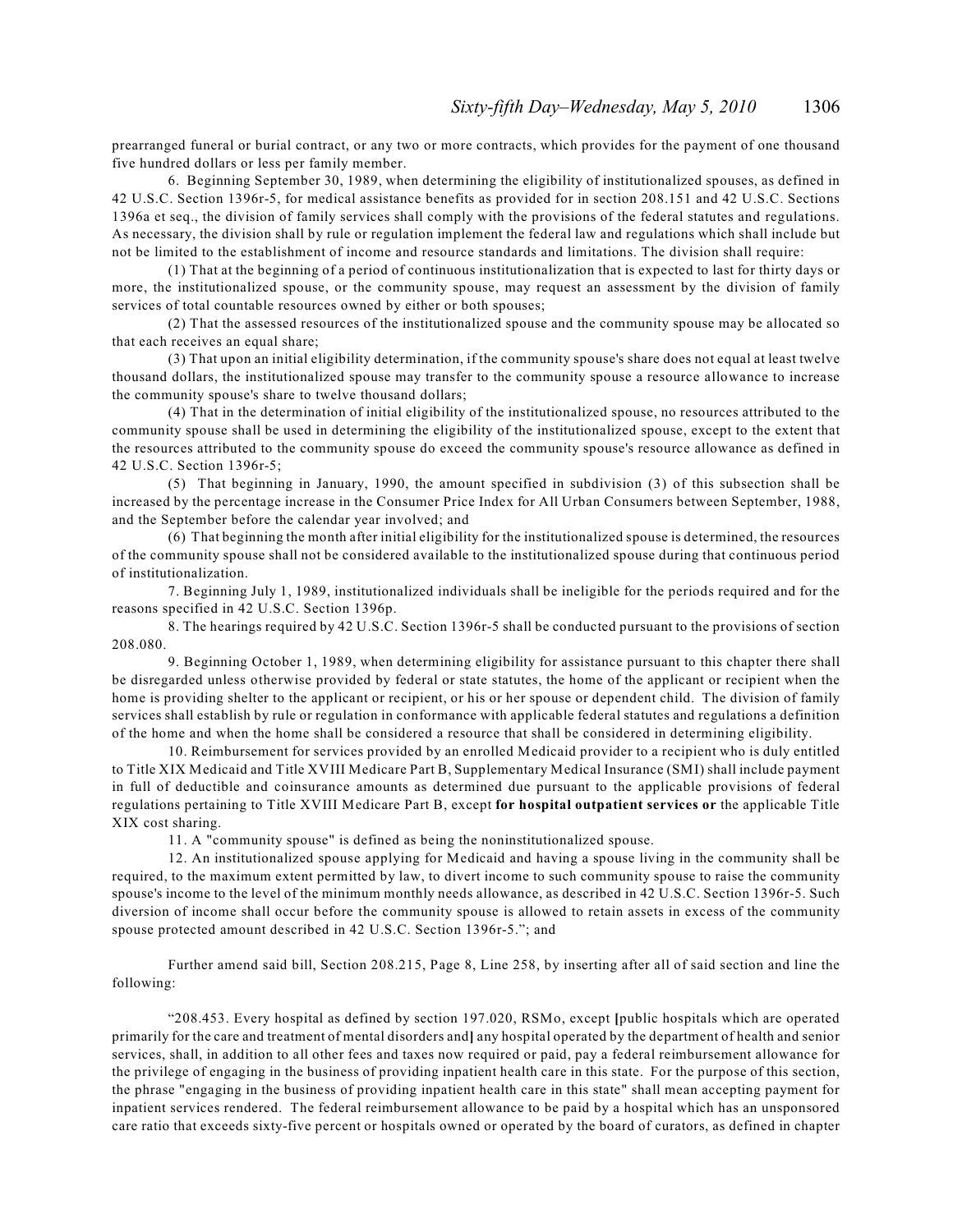172, RSMo, may be eliminated by the director of the department of social services. The unsponsored care ratio shall be calculated by the department of social services.

208.895. 1. Upon receipt of a properly completed referral for MO HealthNet-funded home- and communitybased care containing a nurse assessment or physician's order, the department of health and senior services **[**shall**] may**:

(1) Review the recommendations regarding services and process the referral within fifteen business days;

(2) Issue a prior-authorization for home and community-based services when information contained in the referral is sufficient to establish eligibility for MO HealthNet-funded long-term care and determine the level of service need as required under state and federal regulations;

(3) Arrange for the provision of services by an in-home provider;

(4) Reimburse the in-home provider for one nurse visit to conduct an assessment and recommendation for a care plan and, where necessary based on case circumstances, a second nurse visit may be authorized to gather additional information or documentation necessary to constitute a completed referral;

(5) Notify the referring entity upon the authorization of MO HealthNet eligibility and provide MO HealthNet reimbursement for personal care benefits effective the date of the assessment or physician's order, and MO HealthNet reimbursement for waiver services effective the date the state reviews and approves the care plan;

(6) Notify the referring entity within five business days of receiving the referral if additional information is required to process the referral; and

(7) Inform the provider and contact the individual when information is insufficient or the proposed care plan requires additional evaluation by state staff that is not obtained from the referring entity to schedule an in-home assessment to be conducted by the state staff within thirty days.

2. **The department of health and senior services may contract for initial home and community based assessments, including a care plan, through an independent third-party assessor. The contract shall include a requirement that:**

**(1) Within fifteen days of receipt of a referral for service, the contractor shall have made an assessment of care need and developed a plan of care; and**

**(2) The contractor notify the referring entity within five days of receipt of referral if additional information is needed to process the referral.**

**The contract shall also include the same requirements for such assessments as of January 1, 2010, related to timeliness of assessments and the beginning of service. The contract shall be bid under chapter 34 and shall not be a risk-based contract.**

3. **The two nurse visits authorized by section 660.300.16, RSMo shall continue to be performed by home and community based providers for including, but not limited to, reassessment and level of care recommendations. These reassessments and care plan changes shall be reviewed and approved by the independent third party assessor. In the event of dispute over the level of care required, the third party assessor will conduct a face to face review with the client in question.**

208.909. 1. Consumers receiving personal care assistance services shall be responsible for:

(1) Supervising their personal care attendant;

(2) Verifying wages to be paid to the personal care attendant;

(3) Preparing and submitting time sheets, signed by both the consumer and personal care attendant, to the vendor on a biweekly basis;

(4) Promptly notifying the department within ten days of any changes in circumstances affecting the personal care assistance services plan or in the consumer's place of residence; **[**and**]** 

(5) Reporting any problems resulting from the quality of services rendered by the personal care attendant to the vendor. If the consumer is unable to resolve any problems resulting from the quality of service rendered by the personal care attendant with the vendor, the consumer shall report the situation to the department**; and**

### **(6) Providing the vendor with all necessary information to complete required paperwork for establishing the employer identification number**.

2. Participating vendors shall be responsible for:

(1) Collecting time sheets **or reviewing reports of delivered services** and certifying **[**their**] the** accuracy **thereof**;

(2) The Medicaid reimbursement process, including the filing of claims and reporting data to the department as required by rule;

(3) Transmitting the individual payment directly to the personal care attendant on behalf of the consumer;

(4) Monitoring the performance of the personal care assistance services plan.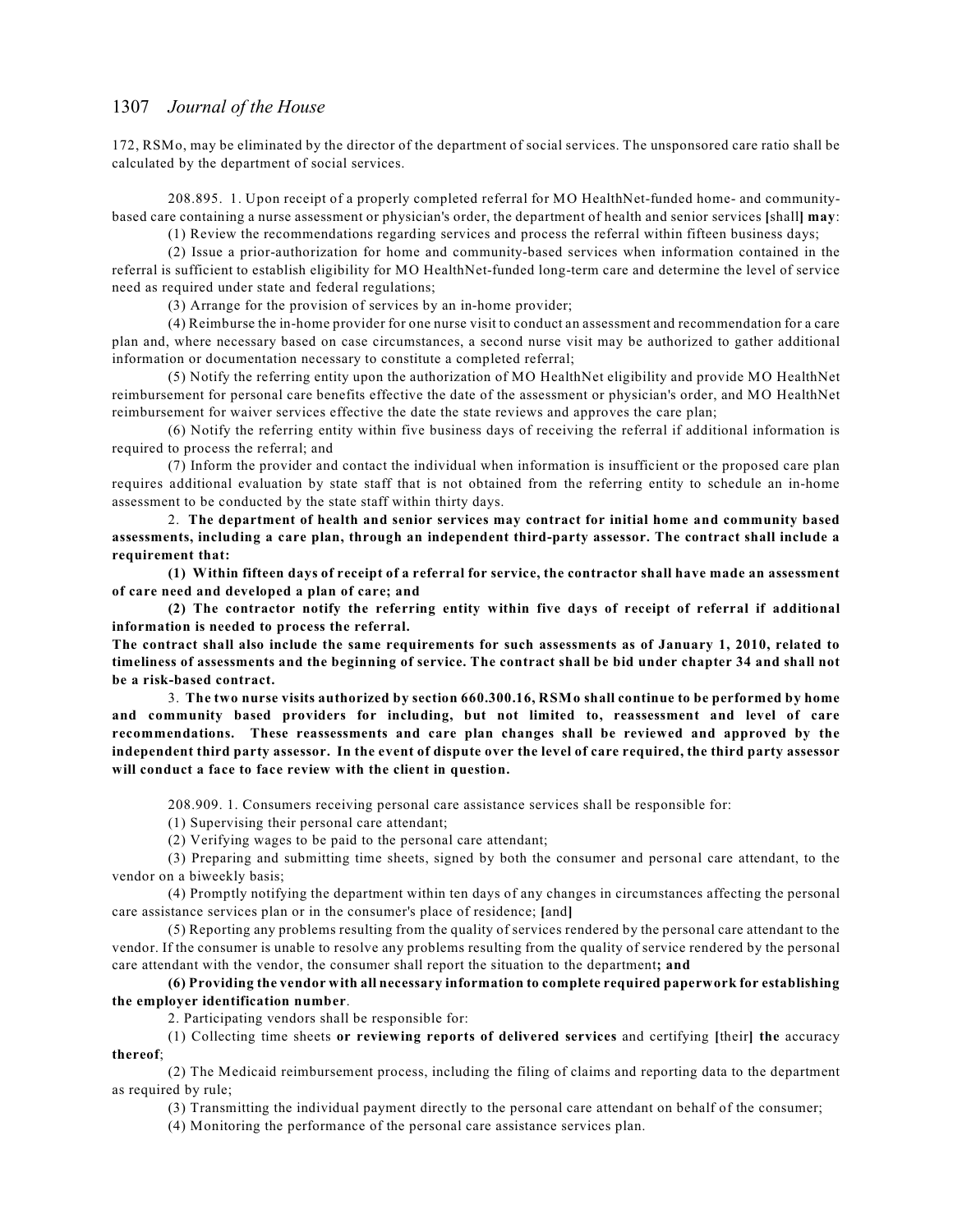3. No state or federal financial assistance shall be authorized or expended to pay for services provided to a consumer under sections 208.900 to 208.927, if the primary benefit of the services is to the household unit, or is a household task that the members of the consumer's household may reasonably be expected to share or do for one another when they live in the same household, unless such service is above and beyond typical activities household members may reasonably provide for another household member without a disability.

4. No state or federal financial assistance shall be authorized or expended to pay for personal care assistance services provided by a personal care attendant who is listed on any of the background check lists in the family care safety registry under sections 210.900 to 210.937, RSMo, unless a good cause waiver is first obtained from the department in accordance with section 660.317, RSMo.

**5. (1) All vendors shall, by July 1, 2012, have, maintain, and use a telephone tracking system for the purpose of reporting and verifying the delivery of consumer-directed services as authorized by the department of health and senior services or its designee. Use of such a system prior to July 1, 2012, shall be voluntary. The telephone tracking system shall be used to process payroll for employees and for submitting claims for reimbursement to the MO HealthNet division. At a minimum, the telephone tracking system shall:**

**(a) Record the exact date services are delivered;**

**(b) Record the exact time the services begin and exact time the services end;**

**(c) Verify the telephone number from which the services are registered;**

**(d) Verify that the number from which the call is placed is a telephone number unique to the client;**

**(e) Require a personal identification number unique to each personal care attendant; and**

**(f) Be capable of producing reports of services delivered, tasks performed, client identity, beginning and ending times of service and date of service in summary fashion that constitute adequate documentation of service;**

**(g) Be capable of producing reimbursement requests for consumer approval that assures accuracy and compliance with program expectations for both the consumer and vendor.**

**(2) As new technology becomes available, the department may allow use of a more advanced tracking system, provided that such system is at least as capable of meeting the requirements of this subsection.**

**(3) The department of health and senior services shall promulgate by rule the minimum necessary criteria of the telephone tracking system. Any rule or portion of a rule, as that term is defined in section 536.010 that is created under the authority delegated in this section shall become effective only if it complies with and is subject to all of the provisions of chapter 536, and, if applicable, section 536.028. This section and chapter 536 are nonseverable and if any of the powers vested with the general assembly pursuant to chapter 536, to review, to delay the effective date, or to disapprove and annul a rule are subsequently held unconstitutional, then the grant of rulemaking authority and any rule proposed or adopted after August 28, 2010, shall be invalid and void.**

208.918. 1. In order to qualify for an agreement with the department, the vendor shall have a philosophy that promotes the consumer's ability to live independently in the most integrated setting or the maximum community inclusion of persons with physical disabilities, and shall demonstrate the ability to provide, directly or through contract, the following services:

(1) Orientation of consumers concerning the responsibilities of being an employer, supervision of personal care attendants including the preparation and verification of time sheets;

(2) Training for consumers about the recruitment and training of personal care attendants;

(3) Maintenance of a list of persons eligible to be a personal care attendant;

(4) Processing of inquiries and problems received from consumers and personal care attendants;

(5) Ensuring the personal care attendants are registered with the family care safety registry as provided in sections 210.900 to 210.937, RSMo; and

(6) The capacity to provide fiscal conduit services **through a telephone tracking system by the date required under section 208.909**.

2. In order to maintain its agreement with the department, a vendor shall comply with the provisions of subsection 1 of this section and shall:

(1) Demonstrate sound fiscal management as evidenced on accurate quarterly financial reports and annual audit submitted to the department; and

(2) Demonstrate a positive impact on consumer outcomes regarding the provision of personal care assistance services as evidenced on accurate quarterly and annual service reports submitted to the department;

(3) Implement a quality assurance and supervision process that ensures program compliance and accuracy of records; and

(4) Comply with all provisions of sections 208.900 to 208.927, and the regulations promulgated thereunder.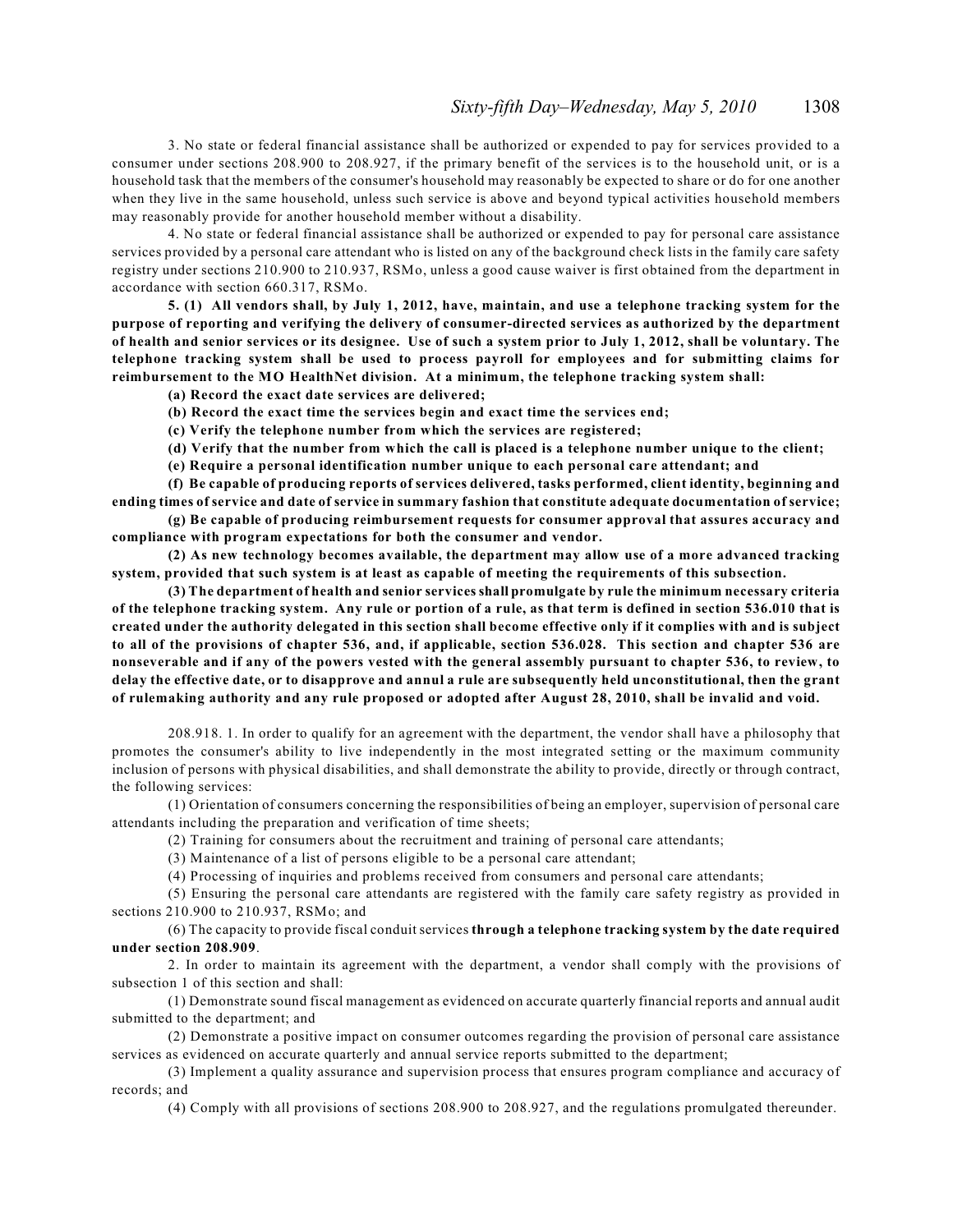**660.023. 1. All in-home services provider agencies shall, by July 1, 2012, have, maintain, and use a telephone tracking system for the purpose of reporting and verifying the delivery of home and community based services as authorized by the department of health and senior services or its designee. Use of such system prior to July 1, 2012, shall be voluntary. At a minimum, the telephone tracking system shall:**

**(1) Record the exact date services are delivered;**

**(2) Record the exact time the services begin and exact time the services end;**

**(3) Verify the telephone number from which the services were registered;**

**(4) Verify that the number from which the call is placed is a telephone number unique to the client;**

**(5) Require a personal identification number unique to each personal care attendant; and**

**(6) Be capable of producing reports of services delivered, tasks performed, client identity, beginning and ending times of service and date of service in summary fashion that constitute adequate documentation of service.**

**2. The telephone tracking system shall be used to process payroll for employees and for submitting claims for reimbursement to the MO HealthNet division.**

**3. The department of health and senior services shall promulgate by rule the minimum necessary criteria of the telephone tracking system. Any rule or portion of a rule, as that term is defined in section 536.010 that is created under the authority delegated in this section shall become effective only if it complies with and is subject to all of the provisions of chapter 536, and, if applicable, section 536.028. This section and chapter 536 are nonseverable and if any of the powers vested with the general assembly pursuant to chapter 536, to review, to delay the effective date, or to disapprove and annul a rule are subsequently held unconstitutional, then the grant of rulemaking authority and any rule proposed or adopted after August 28, 2010, shall be invalid and void.**

**4. As new technology becomes available, the department may allow use of a more advance tracking system, provided that such system is at least as capable of meeting the requirements listed in subsection 1 of this section.**

660.300. 1. When any adult day care worker; chiropractor; Christian Science practitioner; coroner; dentist; embalmer; employee of the departments of social services, mental health, or health and senior services; employee of a local area agency on aging or an organized area agency on aging program; funeral director; home health agency or home health agency employee; hospital and clinic personnel engaged in examination, care, or treatment of persons; in-home services owner, provider, operator, or employee; law enforcement officer; long-term care facility administrator or employee; medical examiner; medical resident or intern; mental health professional; minister; nurse; nurse practitioner; optometrist; other health practitioner; peace officer; pharmacist; physical therapist; physician; physician's assistant; podiatrist; probation or parole officer; psychologist; or social worker has reasonable cause to believe that an in-home services client has been abused or neglected, as a result of in-home services, he or she shall immediately report or cause a report to be made to the department. If the report is made by a physician of the in-home services client, the department shall maintain contact with the physician regarding the progress of the investigation.

2. When a report of deteriorating physical condition resulting in possible abuse or neglect of an in-home services client is received by the department, the client's case manager and the department nurse shall be notified. The client's case manager shall investigate and immediately report the results of the investigation to the department nurse. The department may authorize the in-home services provider nurse to assist the case manager with the investigation.

3. If requested, local area agencies on aging shall provide volunteer training to those persons listed in subsection 1 of this section regarding the detection and report of abuse and neglect pursuant to this section.

4. Any person required in subsection 1 of this section to report or cause a report to be made to the department who fails to do so within a reasonable time after the act of abuse or neglect is guilty of a class A misdemeanor.

5. The report shall contain the names and addresses of the in-home services provider agency, the in-home services employee, the in-home services client, the home health agency, the home health agency employee, information regarding the nature of the abuse or neglect, the name of the complainant, and any other information which might be helpful in an investigation.

6. In addition to those persons required to report under subsection 1 of this section, any other person having reasonable cause to believe that an in-home services client or home health patient has been abused or neglected by an in-home services employee or home health agency employee may report such information to the department.

7. If the investigation indicates possible abuse or neglect of an in-home services client or home health patient, the investigator shall refer the complaint together with his or her report to the department director or his or her designee for appropriate action. If, during the investigation or at its completion, the department has reasonable cause to believe that immediate action is necessary to protect the in-home services client or home health patient from abuse or neglect, the department or the local prosecuting attorney may, or the attorney general upon request of the department shall, file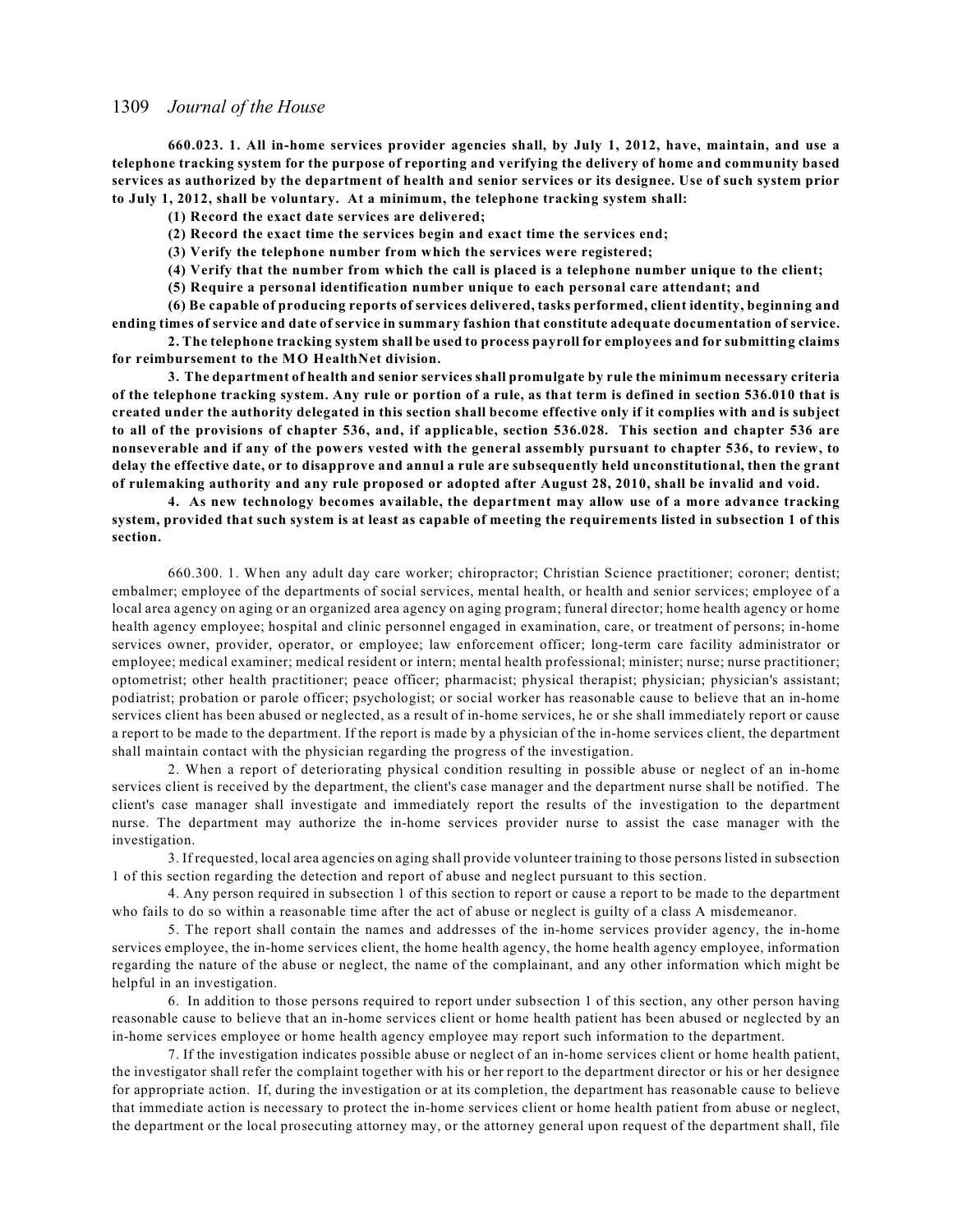a petition for temporary care and protection of the in-home services client or home health patient in a circuit court of competent jurisdiction. The circuit court in which the petition is filed shall have equitable jurisdiction to issue an ex parte order granting the department authority for the temporary care and protection of the in-home services client or home health patient, for a period not to exceed thirty days.

8. Reports shall be confidential, as provided under section 660.320.

9. Anyone, except any person who has abused or neglected an in-home services client or home health patient, who makes a report pursuant to this section or who testifies in any administrative or judicial proceeding arising from the report shall be immune from any civil or criminal liability for making such a report or for testifying except for liability for perjury, unless such person acted negligently, recklessly, in bad faith, or with malicious purpose.

10. Within five working days after a report required to be made under this section is received, the person making the report shall be notified in writing of its receipt and of the initiation of the investigation.

11. No person who directs or exercises any authority in an in-home services provider agency or home health agency shall harass, dismiss or retaliate against an in-home services client or home health patient, or an in-home services employee or a home health agency employee because he or any member of his or her family has made a report of any violation or suspected violation of laws, standards or regulations applying to the in-home services provider agency or home health agency or any in-home services employee or home health agency employee which he has reasonable cause to believe has been committed or has occurred.

12. Any person who abuses or neglects an in-home services client or home health patient is subject to criminal prosecution under section 565.180, 565.182, or 565.184, RSMo. If such person is an in-home services employee and has been found guilty by a court, and if the supervising in-home services provider willfully and knowingly failed to report known abuse by such employee to the department, the supervising in-home services provider may be subject to administrative penalties of one thousand dollars per violation to be collected by the department and the money received therefor shall be paid to the director of revenue and deposited in the state treasury to the credit of the general revenue fund. Any in-home services provider which has had administrative penalties imposed by the department or which has had its contract terminated may seek an administrative review of the department's action pursuant to chapter 621, RSMo. Any decision of the administrative hearing commission may be appealed to the circuit court in the county where the violation occurred for a trial de novo. For purposes of this subsection, the term "violation" means a determination of guilt by a court.

13. The department shall establish a quality assurance and supervision process for clients that requires an inhome services provider agency to conduct random visits to verify compliance with program standards and verify the accuracy of records kept by an in-home services employee.

14. The department shall maintain the employee disqualification list and place on the employee disqualification list the names of any persons who have been finally determined by the department, pursuant to section 660.315, to have recklessly, knowingly or purposely abused or neglected an in-home services client or home health patient while employed by an in-home services provider agency or home health agency. For purposes of this section only, "knowingly" and "recklessly" shall have the meanings that are ascribed to them in this section. A person acts "knowingly" with respect to the person's conduct when a reasonable person should be aware of the result caused by his or her conduct. A person acts "recklessly" when the person consciously disregards a substantial and unjustifiable risk that the person's conduct will result in serious physical injury and such disregard constitutes a gross deviation from the standard of care that a reasonable person would exercise in the situation.

15. At the time a client has been assessed to determine the level of care as required by rule and is eligible for in-home services, the department shall conduct a "Safe at Home Evaluation" to determine the client's physical, mental, and environmental capacity. The department shall develop the safe at home evaluation tool by rule in accordance with chapter 536, RSMo. The purpose of the safe at home evaluation is to assure that each client has the appropriate level of services and professionals involved in the client's care. The plan of service or care for each in-home services client shall be authorized by a nurse. The department may authorize the licensed in-home services nurse, in lieu of the department nurse, to conduct the assessment of the client's condition and to establish a plan of services or care. The department may use the expertise, services, or programs of other departments and agencies on a case-by-case basis to establish the plan of service or care.

The department may, as indicated by the safe at home evaluation, refer any client to a mental health professional, as defined in 9 CSR 30-4.030, for evaluation and treatment as necessary.

16. Authorized nurse visits shall occur at least twice annually to assess the client and the client's plan of services. The provider nurse shall report the results of his or her visits to the client's case manager. If the provider nurse believes that the plan of service requires alteration, the department shall be notified and the department shall make a client evaluation. All authorized nurse visits shall be reimbursed to the in-home services provider. All authorized nurse visits shall be reimbursed outside of the nursing home cap for in-home services clients whose services have reached one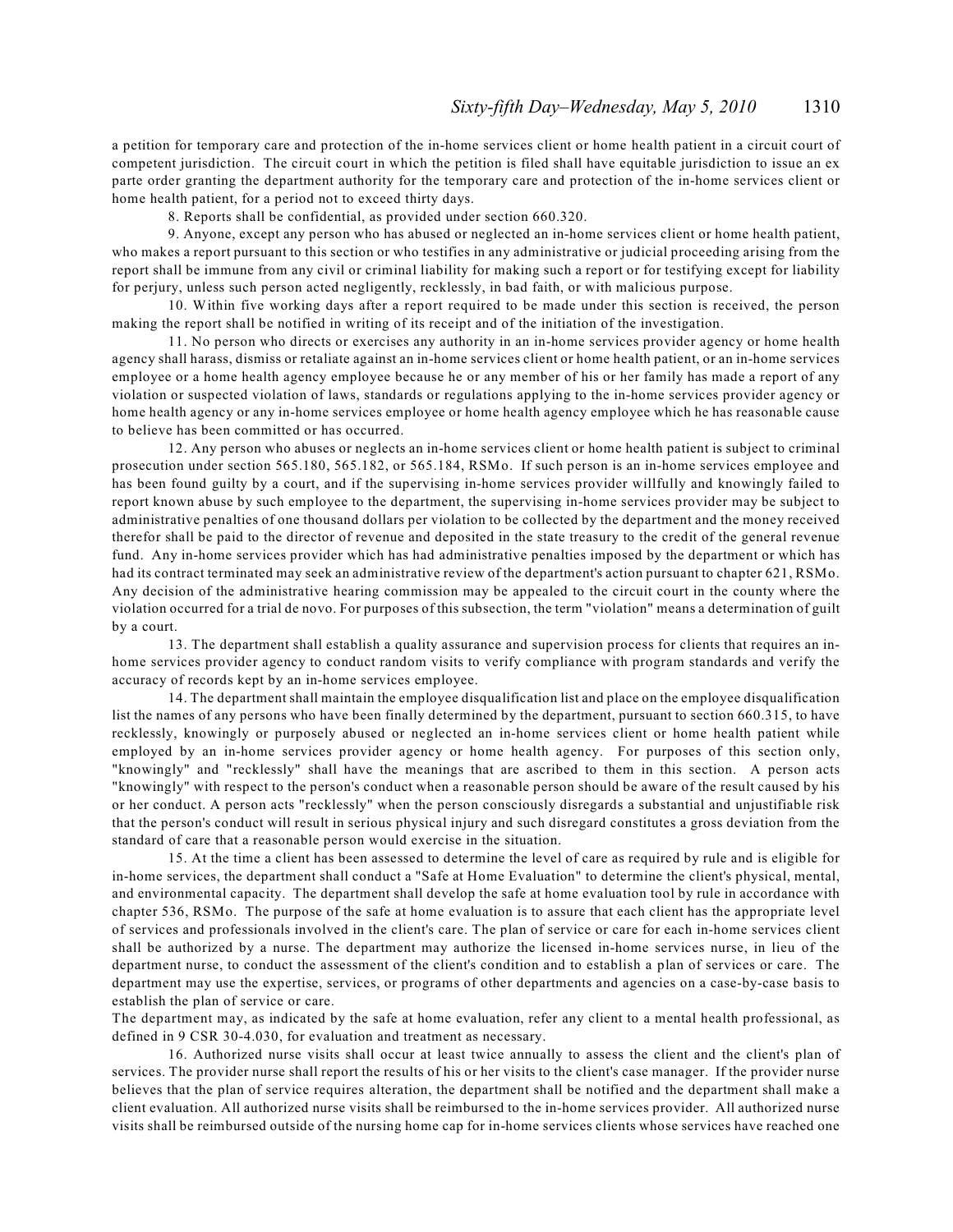hundred percent of the average statewide charge for care and treatment in an intermediate care facility, provided that the services have been preauthorized by the department.

17. All in-home services clients shall be advised of their rights by the department **or the department's designee** at the initial evaluation. The rights shall include, but not be limited to, the right to call the department for any reason, including dissatisfaction with the provider or services. **The department may contract for services relating to receiving such complaints.** The department shall establish a process to receive such nonabuse and neglect calls other than the elder abuse and neglect hotline.

18. Subject to appropriations, all nurse visits authorized in sections 660.250 to 660.300 shall be reimbursed to the in-home services provider agency.

Section B. Because immediate action is necessary to preserve state services, the repeal and renactment of sections 148.340, 148.350, 148.370, 148.380, 208.010, and 208.453 of this act are deemed necessary for the immediate preservation of the public health, welfare, peace, and safety, and is hereby declared to be an emergency act within the meaning of the constitution, and the repeal and renactment of sections 148.340, 148.350, 148.370, and 148.380 of this act shall be in full force and effect upon its passage and approval."; and

Further amend said bill by amending the title, enacting clause, and intersectional references accordingly.

## Representative Cooper offered **House Amendment No. 1 to House Amendment No. 2**.

*House Amendment No. 1 to House Amendment No. 2*

AMEND House Amendment No. 2 to House Committee Substitute for Senate Committee Substitute for Senate Bill Nos. 842, 799 & 809, Page 8, Line 14, by inserting after all of said line the following:

"208.152. 1. MO HealthNet payments shall be made on behalf of those eligible needy persons as defined in section 208.151 who are unable to provide for it in whole or in part, with any payments to be made on the basis of the reasonable cost of the care or reasonable charge for the services as defined and determined by the MO HealthNet division, unless otherwise hereinafter provided, for the following:

(1) Inpatient hospital services, except to persons in an institution for mental diseases who are under the age of sixty-five years and over the age of twenty-one years; provided that the MO HealthNet division shall provide through rule and regulation an exception process for coverage of inpatient costs in those cases requiring treatment beyond the seventy-fifth percentile professional activities study (PAS) or the MO HealthNet children's diagnosis length-of-stay schedule; and provided further that the MO HealthNet division shall take into account through its payment system for hospital services the situation of hospitals which serve a disproportionate number of low-income patients;

(2) All outpatient hospital services, payments therefor to be in amounts which represent no more than eighty percent of the lesser of reasonable costs or customary charges for such services, determined in accordance with the principles set forth in Title XVIII A and B, Public Law 89-97, 1965 amendments to the federal Social Security Act (42 U.S.C. 301, et seq.), but the MO HealthNet division may evaluate outpatient hospital services rendered under this section and deny payment for services which are determined by the MO HealthNet division not to be medically necessary, in accordance with federal law and regulations;

(3) Laboratory and X-ray services;

(4) Nursing home services for participants, except to persons with more than five hundred thousand dollars equity in their home or except for persons in an institution for mental diseases who are under the age of sixty-five years, when residing in a hospital licensed by the department of health and senior services or a nursing home licensed by the department of health and senior services or appropriate licensing authority of other states or government-owned and -operated institutions which are determined to conform to standards equivalent to licensing requirements in Title XIX of the federal Social Security Act (42 U.S.C. 301, et seq.), as amended, for nursing facilities. The MO HealthNet division may recognize through its payment methodology for nursing facilities those nursing facilities which serve a high volume of MO HealthNet patients. The MO HealthNet division when determining the amount of the benefit payments to be made on behalf of persons under the age of twenty-one in a nursing facility may consider nursing facilities furnishing care to persons under the age of twenty-one as a classification separate from other nursing facilities;

(5) Nursing home costs for participants receiving benefit payments under subdivision (4) of this subsection for those days, which shall not exceed twelve per any period of six consecutive months, during which the participant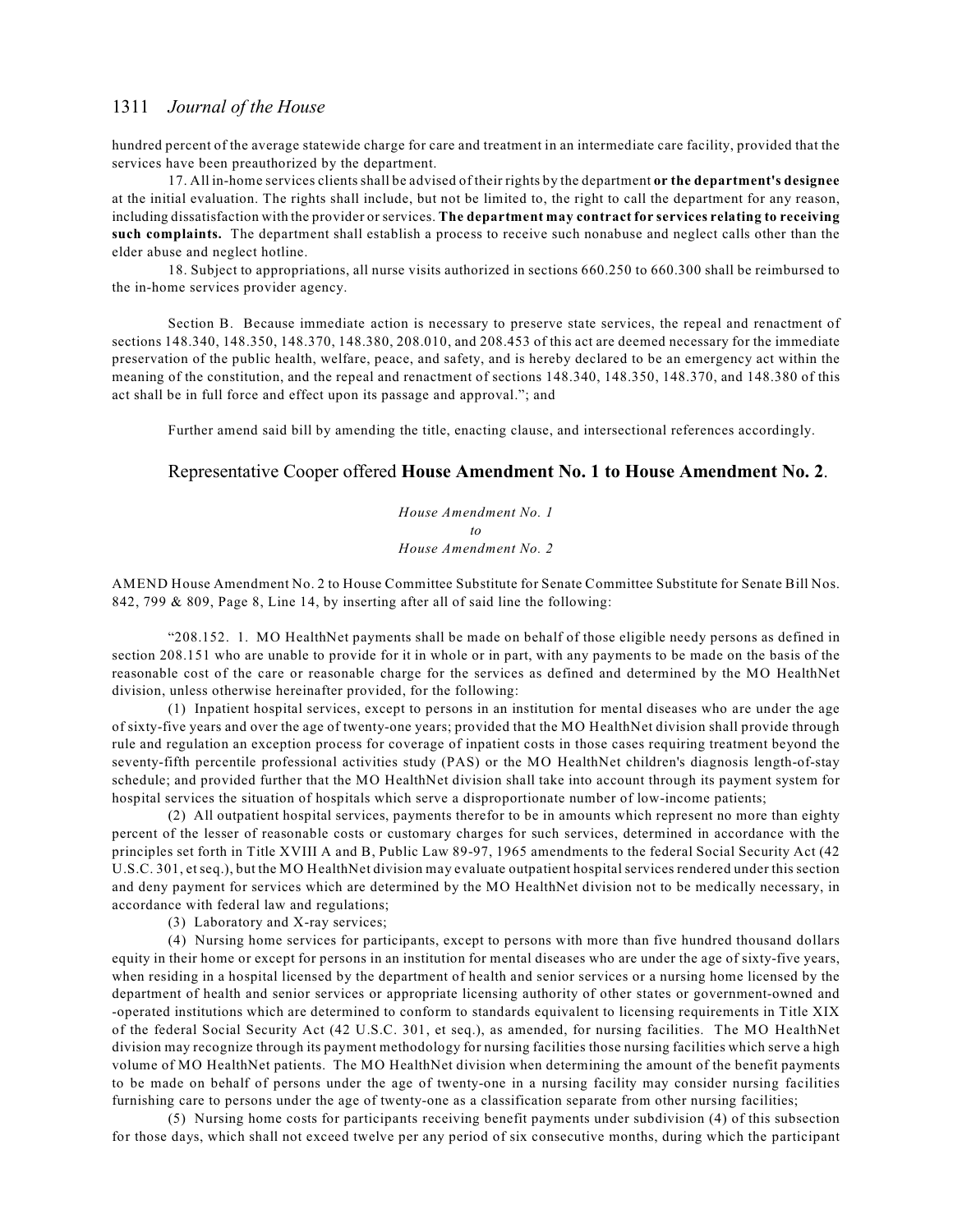is on a temporary leave of absence from the hospital or nursing home, provided that no such participant shall be allowed a temporary leave of absence unless it is specifically provided for in his plan of care. As used in this subdivision, the term "temporary leave of absence" shall include all periods of time during which a participant is away from the hospital or nursing home overnight because he is visiting a friend or relative;

(6) Physicians' services, whether furnished in the office, home, hospital, nursing home, or elsewhere;

(7) **Diabetic education and initial diabetic management training services. Such services shall be limited to two visits for diabetic training that shall include an initial consultation and one follow-up visit;**

**(8)** Drugs and medicines when prescribed by a licensed physician, dentist, or podiatrist; except that no payment for drugs and medicines prescribed on and after January 1, 2006, by a licensed physician, dentist, or podiatrist may be made on behalf of any person who qualifies for prescription drug coverage under the provisions of P.L. 108-173;

**[**(8)**] (9)** Emergency ambulance services and, effective January 1, 1990, medically necessary transportation to scheduled, physician-prescribed nonelective treatments;

**[**(9)**] (10)** Early and periodic screening and diagnosis of individuals who are under the age of twenty-one to ascertain their physical or mental defects, and health care, treatment, and other measures to correct or ameliorate defects and chronic conditions discovered thereby. Such services shall be provided in accordance with the provisions of Section 6403 of P.L. 101-239 and federal regulations promulgated thereunder;

**[**(10)**] (11)** Home health care services;

**[**(11)**] (12)** Family planning as defined by federal rules and regulations; provided, however, that such family planning services shall not include abortions unless such abortions are certified in writing by a physician to the MO HealthNet agency that, in his professional judgment, the life of the mother would be endangered if the fetus were carried to term;

**[**(12)**] (13)** Inpatient psychiatric hospital services for individuals under age twenty-one as defined in Title XIX of the federal Social Security Act (42 U.S.C. 1396d, et seq.);

**[**(13)**] (14)** Outpatient surgical procedures, including presurgical diagnostic services performed in ambulatory surgical facilities which are licensed by the department of health and senior services of the state of Missouri; except, that such outpatient surgical services shall not include persons who are eligible for coverage under Part B of Title XVIII, Public Law 89-97, 1965 amendments to the federal Social Security Act, as amended, if exclusion of such persons is permitted under Title XIX, Public Law 89-97, 1965 amendments to the federal Social Security Act, as amended;

**[**(14)**] (15)** Personal care services which are medically oriented tasks having to do with a person's physical requirements, as opposed to housekeeping requirements, which enable a person to be treated by his physician on an outpatient rather than on an inpatient or residential basis in a hospital, intermediate care facility, or skilled nursing facility. Personal care services shall be rendered by an individual not a member of the participant's family who is qualified to provide such services where the services are prescribed by a physician in accordance with a plan of treatment and are supervised by a licensed nurse. Persons eligible to receive personal care services shall be those persons who would otherwise require placement in a hospital, intermediate care facility, or skilled nursing facility. Benefits payable for personal care services shall not exceed for any one participant one hundred percent of the average statewide charge for care and treatment in an intermediate care facility for a comparable period of time. Such services, when delivered in a residential care facility or assisted living facility licensed under chapter 198, RSMo, shall be authorized on a tier level based on the services the resident requires and the frequency of the services. A resident of such facility who qualifies for assistance under section 208.030 shall, at a minimum, if prescribed by a physician, qualify for the tier level with the fewest services. The rate paid to providers for each tier of service shall be set subject to appropriations. Subject to appropriations, each resident of such facility who qualifies for assistance under section 208.030 and meets the level of care required in this section shall, at a minimum, if prescribed by a physician, be authorized up to one hour of personal care services per day. Authorized units of personal care services shall not be reduced or tier level lowered unless an order approving such reduction or lowering is obtained from the resident's personal physician. Such authorized units of personal care services or tier level shall be transferred with such resident if her or she transfers to another such facility. Such provision shall terminate upon receipt of relevant waivers from the federal Department of Health and Human Services. If the Centers for Medicare and Medicaid Services determines that such provision does not comply with the state plan, this provision shall be null and void. The MO HealthNet division shall notify the revisor of statutes as to whether the relevant waivers are approved or a determination of noncompliance is made;

**[**(15)**] (16)** Mental health services. The state plan for providing medical assistance under Title XIX of the Social Security Act, 42 U.S.C. 301, as amended, shall include the following mental health services when such services are provided by community mental health facilities operated by the department of mental health or designated by the department of mental health as a community mental health facility or as an alcohol and drug abuse facility or as a child-serving agency within the comprehensive children's mental health service system established in section 630.097, RSMo. The department of mental health shall establish by administrative rule the definition and criteria for designation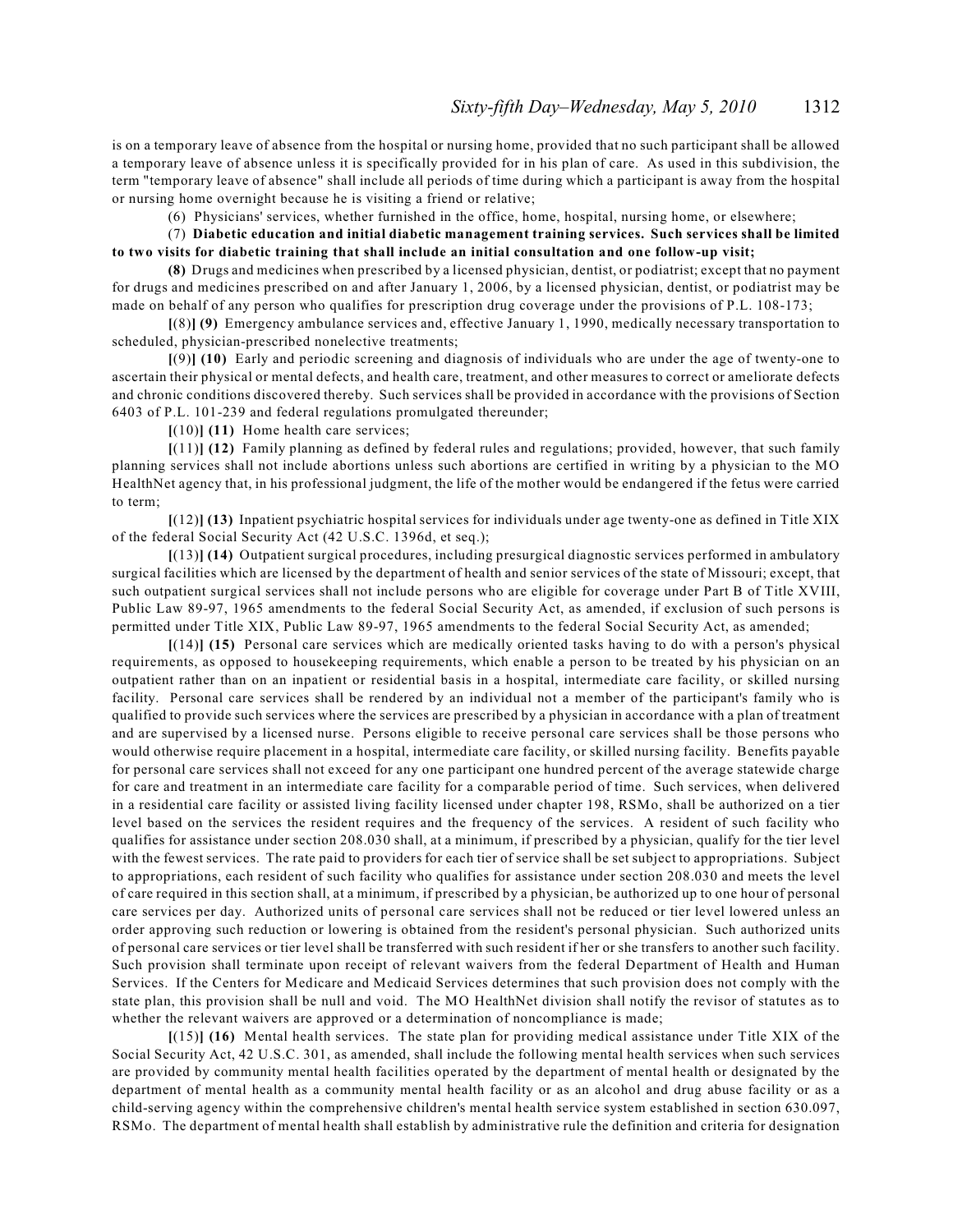stay;

as a community mental health facility and for designation as an alcohol and drug abuse facility. Such mental health services shall include:

(a) Outpatient mental health services including preventive, diagnostic, therapeutic, rehabilitative, and palliative interventions rendered to individuals in an individual or group setting by a mental health professional in accordance with a plan of treatment appropriately established, implemented, monitored, and revised under the auspices of a therapeutic team as a part of client services management;

(b) Clinic mental health services including preventive, diagnostic, therapeutic, rehabilitative, and palliative interventions rendered to individuals in an individual or group setting by a mental health professional in accordance with a plan of treatment appropriately established, implemented, monitored, and revised under the auspices of a therapeutic team as a part of client services management;

(c) Rehabilitative mental health and alcohol and drug abuse services including home and community-based preventive, diagnostic, therapeutic, rehabilitative, and palliative interventions rendered to individuals in an individual or group setting by a mental health or alcohol and drug abuse professional in accordance with a plan of treatment appropriately established, implemented, monitored, and revised under the auspices of a therapeutic team as a part of client services management. As used in this section, mental health professional and alcohol and drug abuse professional shall be defined by the department of mental health pursuant to duly promulgated rules. With respect to services established by this subdivision, the department of social services, MO HealthNet division, shall enter into an agreement with the department of mental health. Matching funds for outpatient mental health services, clinic mental health services, and rehabilitation services for mental health and alcohol and drug abuse shall be certified by the department of mental health to the MO HealthNet division. The agreement shall establish a mechanism for the joint implementation of the provisions of this subdivision. In addition, the agreement shall establish a mechanism by which rates for services may be jointly developed;

**[**(16)**] (17)** Such additional services as defined by the MO HealthNet division to be furnished under waivers of federal statutory requirements as provided for and authorized by the federal Social Security Act (42 U.S.C. 301, et seq.) subject to appropriation by the general assembly;

**[**(17)**] (18)** Beginning July 1, 1990, the services of a certified pediatric or family nursing practitioner with a collaborative practice agreement to the extent that such services are provided in accordance with chapters 334 and 335, RSMo, and regulations promulgated thereunder;

**[**(18)**] (19)** Nursing home costs for participants receiving benefit payments under subdivision (4) of this subsection to reserve a bed for the participant in the nursing home during the time that the participant is absent due to admission to a hospital for services which cannot be performed on an outpatient basis, subject to the provisions of this subdivision:

(a) The provisions of this subdivision shall apply only if:

a. The occupancy rate of the nursing home is at or above ninety-seven percent of MO HealthNet certified licensed beds, according to the most recent quarterly census provided to the department of health and senior services which was taken prior to when the participant is admitted to the hospital; and

b. The patient is admitted to a hospital for a medical condition with an anticipated stay of three days or less;

(b) The payment to be made under this subdivision shall be provided for a maximum of three days per hospital

(c) For each day that nursing home costs are paid on behalf of a participant under this subdivision during any period of six consecutive months such participant shall, during the same period of six consecutive months, be ineligible for payment of nursing home costs of two otherwise available temporary leave of absence days provided under subdivision (5) of this subsection; and

(d) The provisions of this subdivision shall not apply unless the nursing home receives notice from the participant or the participant's responsible party that the participant intends to return to the nursing home following the hospital stay. If the nursing home receives such notification and all other provisions of this subsection have been satisfied, the nursing home shall provide notice to the participant or the participant's responsible party prior to release of the reserved bed;

**[**(19)**] (20)** Prescribed medically necessary durable medical equipment. An electronic web-based prior authorization system using best medical evidence and care and treatment guidelines consistent with national standards shall be used to verify medical need;

**[**(20)**] (21)** Hospice care. As used in this **[**subsection**] subdivision**, the term "hospice care" means a coordinated program of active professional medical attention within a home, outpatient and inpatient care which treats the terminally ill patient and family as a unit, employing a medically directed interdisciplinary team. The program provides relief of severe pain or other physical symptoms and supportive care to meet the special needs arising out of physical, psychological, spiritual, social, and economic stresses which are experienced during the final stages of illness,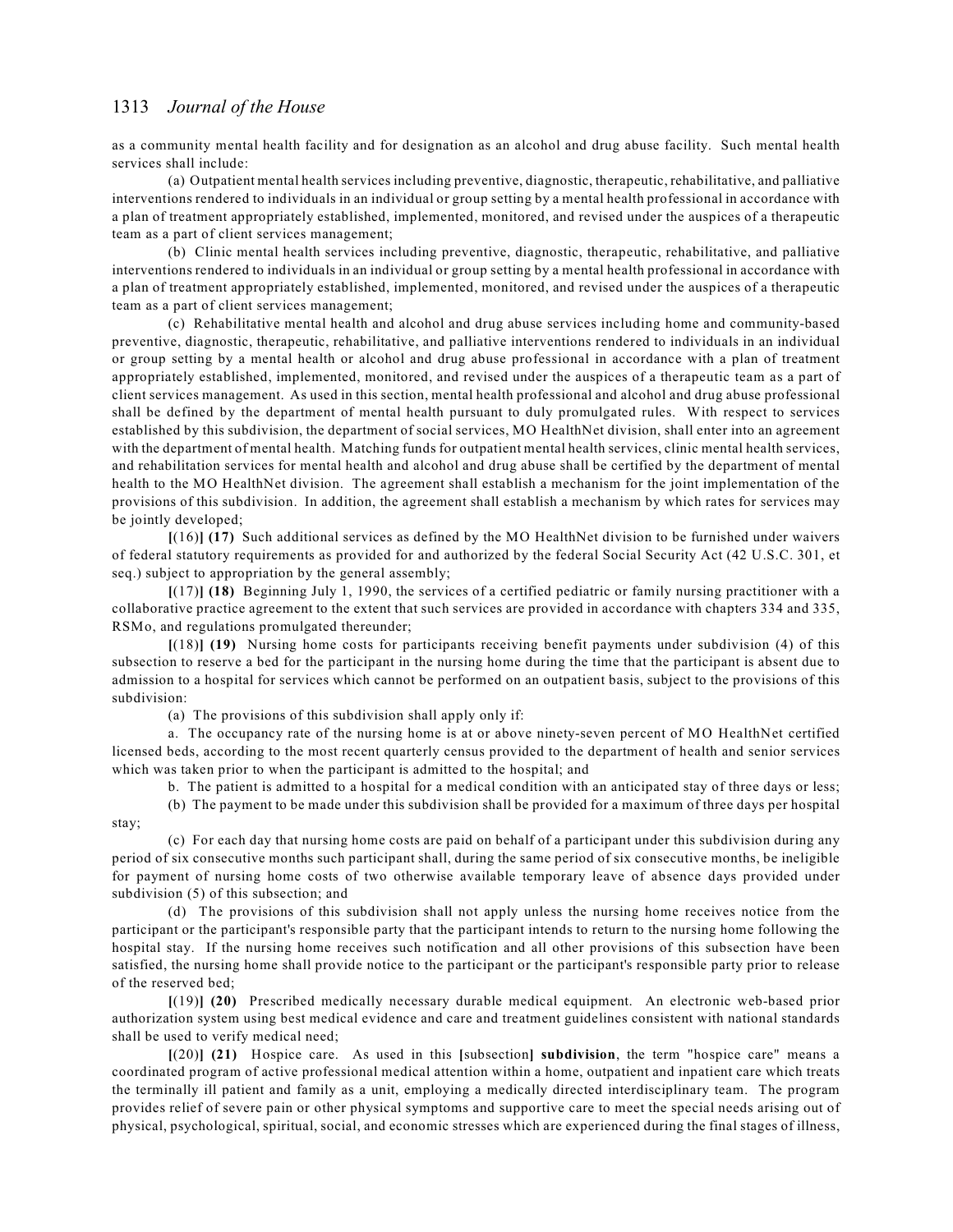and during dying and bereavement and meets the Medicare requirements for participation as a hospice as are provided in 42 CFR Part 418. The rate of reimbursement paid by the MO HealthNet division to the hospice provider for room and board furnished by a nursing home to an eligible hospice patient shall not be less than ninety-five percent of the rate of reimbursement which would have been paid for facility services in that nursing home facility for that patient, in accordance with subsection (c) of Section 6408 of P.L. 101-239 (Omnibus Budget Reconciliation Act of 1989);

**[**(21)**] (22)** Prescribed medically necessary dental services. Such services shall be subject to appropriations. An electronic web-based prior authorization system using best medical evidence and care and treatment guidelines consistent with national standards shall be used to verify medical need;

**[**(22)**] (23)** Prescribed medically necessary optometric services. Such services shall be subject to appropriations. An electronic web-based prior authorization system using best medical evidence and care and treatment guidelines consistent with national standards shall be used to verify medical need;

**[**(23)**] (24)** The MO HealthNet division shall, by January 1, 2008, and annually thereafter, report the status of MO HealthNet provider reimbursement rates as compared to one hundred percent of the Medicare reimbursement rates and compared to the average dental reimbursement rates paid by third-party payors licensed by the state. The MO HealthNet division shall, by July 1, 2008, provide to the general assembly a four-year plan to achieve parity with Medicare reimbursement rates and for third-party payor average dental reimbursement rates. Such plan shall be subject to appropriation and the division shall include in its annual budget request to the governor the necessary funding needed to complete the four-year plan developed under this subdivision.

2. Additional benefit payments for medical assistance shall be made on behalf of those eligible needy children, pregnant women and blind persons with any payments to be made on the basis of the reasonable cost of the care or reasonable charge for the services as defined and determined by the division of medical services, unless otherwise hereinafter provided, for the following:

- (1) Dental services;
- (2) Services of podiatrists as defined in section 330.010, RSMo;
- (3) Optometric services as defined in section 336.010, RSMo;
- (4) Orthopedic devices or other prosthetics, including eye glasses, dentures, hearing aids, and wheelchairs;

(5) Hospice care. As used in this subsection, the term "hospice care" means a coordinated program of active professional medical attention within a home, outpatient and inpatient care which treats the terminally ill patient and family as a unit, employing a medically directed interdisciplinary team. The program provides relief of severe pain or other physical symptoms and supportive care to meet the special needs arising out of physical, psychological, spiritual, social, and economic stresses which are experienced during the final stages of illness, and during dying and bereavement and meets the Medicare requirements for participation as a hospice as are provided in 42 CFR Part 418. The rate of reimbursement paid by the MO HealthNet division to the hospice provider for room and board furnished by a nursing home to an eligible hospice patient shall not be less than ninety-five percent of the rate of reimbursement which would have been paid for facility services in that nursing home facility for that patient, in accordance with subsection (c) of Section 6408 of P.L. 101-239 (Omnibus Budget Reconciliation Act of 1989);

(6) Comprehensive day rehabilitation services beginning early posttrauma as part of a coordinated system of care for individuals with disabling impairments. Rehabilitation services must be based on an individualized, goal-oriented, comprehensive and coordinated treatment plan developed, implemented, and monitored through an interdisciplinary assessment designed to restore an individual to optimal level of physical, cognitive, and behavioral function. The MO HealthNet division shall establish by administrative rule the definition and criteria for designation of a comprehensive day rehabilitation service facility, benefit limitations and payment mechanism. Any rule or portion of a rule, as that term is defined in section 536.010, RSMo, that is created under the authority delegated in this subdivision shall become effective only if it complies with and is subject to all of the provisions of chapter 536, RSMo, and, if applicable, section 536.028, RSMo. This section and chapter 536, RSMo, are nonseverable and if any of the powers vested with the general assembly pursuant to chapter 536, RSMo, to review, to delay the effective date, or to disapprove and annul a rule are subsequently held unconstitutional, then the grant of rulemaking authority and any rule proposed or adopted after August 28, 2005, shall be invalid and void.

3. The MO HealthNet division may require any participant receiving MO HealthNet benefits to pay part of the charge or cost until July 1, 2008, and an additional payment after July 1, 2008, as defined by rule duly promulgated by the MO HealthNet division, for all covered services except for those services covered under subdivisions (14) and (15) of subsection 1 of this section and sections 208.631 to 208.657 to the extent and in the manner authorized by Title XIX of the federal Social Security Act (42 U.S.C. 1396, et seq.) and regulations thereunder. When substitution of a generic drug is permitted by the prescriber according to section 338.056, RSMo, and a generic drug is substituted for a name-brand drug, the MO HealthNet division may not lower or delete the requirement to make a co-payment pursuant to regulations of Title XIX of the federal Social Security Act. A provider of goods or services described under this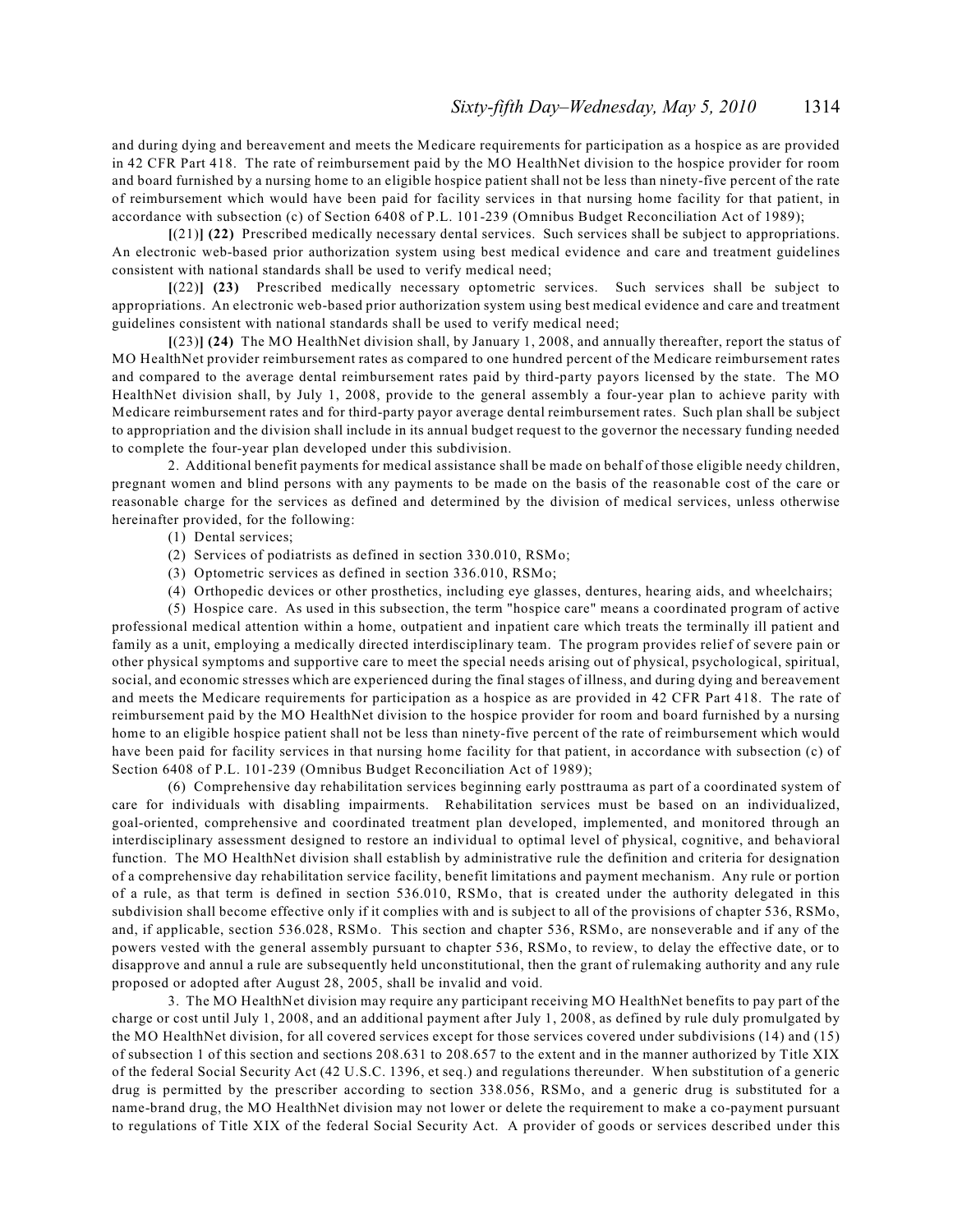section must collect from all participants the additional payment that may be required by the MO HealthNet division under authority granted herein, if the division exercises that authority, to remain eligible as a provider. Any payments made by participants under this section shall be in addition to and not in lieu of payments made by the state for goods or services described herein except the participant portion of the pharmacy professional dispensing fee shall be in addition to and not in lieu of payments to pharmacists. A provider may collect the co-payment at the time a service is provided or at a later date. A provider shall not refuse to provide a service if a participant is unable to pay a required payment. If it is the routine business practice of a provider to terminate future services to an individual with an unclaimed debt, the provider may include uncollected co-payments under this practice. Providers who elect not to undertake the provision of services based on a history of bad debt shall give participants advance notice and a reasonable opportunity for payment. A provider, representative, employee, independent contractor, or agent of a pharmaceutical manufacturer shall not make co-payment for a participant. This subsection shall not apply to other qualified children, pregnant women, or blind persons. If the Centers for Medicare and Medicaid Services does not approve the Missouri MO HealthNet state plan amendment submitted by the department of social services that would allow a provider to deny future services to an individual with uncollected co-payments, the denial of services shall not be allowed. The department of social services shall inform providers regarding the acceptability of denying services as the result of unpaid co-payments.

4. The MO HealthNet division shall have the right to collect medication samples from participants in order to maintain program integrity.

5. Reimbursement for obstetrical and pediatric services under subdivision (6) of subsection 1 of this section shall be timely and sufficient to enlist enough health care providers so that care and services are available under the state plan for MO HealthNet benefits at least to the extent that such care and services are available to the general population in the geographic area, as required under subparagraph (a)(30)(A) of 42 U.S.C. 1396a and federal regulations promulgated thereunder.

6. Beginning July 1, 1990, reimbursement for services rendered in federally funded health centers shall be in accordance with the provisions of subsection 6402(c) and Section 6404 of P.L. 101-239 (Omnibus Budget Reconciliation Act of 1989) and federal regulations promulgated thereunder.

7. Beginning July 1, 1990, the department of social services shall provide notification and referral of children below age five, and pregnant, breast-feeding, or postpartum women who are determined to be eligible for MO HealthNet benefits under section 208.151 to the special supplemental food programs for women, infants and children administered by the department of health and senior services. Such notification and referral shall conform to the requirements of Section 6406 of P.L. 101-239 and regulations promulgated thereunder.

8. Providers of long-term care services shall be reimbursed for their costs in accordance with the provisions of Section 1902 (a)(13)(A) of the Social Security Act, 42 U.S.C. 1396a, as amended, and regulations promulgated thereunder.

9. Reimbursement rates to long-term care providers with respect to a total change in ownership, at arm's length, for any facility previously licensed and certified for participation in the MO HealthNet program shall not increase payments in excess of the increase that would result from the application of Section 1902 (a)(13)(c) of the Social Security Act, 42 U.S.C. 1396a (a)(13)(c).

10. The MO HealthNet division, may enroll qualified residential care facilities and assisted living facilities, as defined in chapter 198, RSMo, as MO HealthNet personal care providers.

11. Any income earned by individuals eligible for certified extended employment at a sheltered workshop under chapter 178, RSMo, shall not be considered as income for purposes of determining eligibility under this section."; and

Further amend said bill by amending the title, enacting clause, and intersectional references accordingly.

Representative McClanahan raised a point of order that **House Amendment No. 1 to House Amendment No. 2** was not timely distributed.

The Chair ruled the point of order not well taken.

On motion of Representative Cooper, **House Amendment No. 1 to House Amendment No. 2** was adopted.

Representative Jones (63) offered **House Amendment No. 2 to House Amendment No. 2**.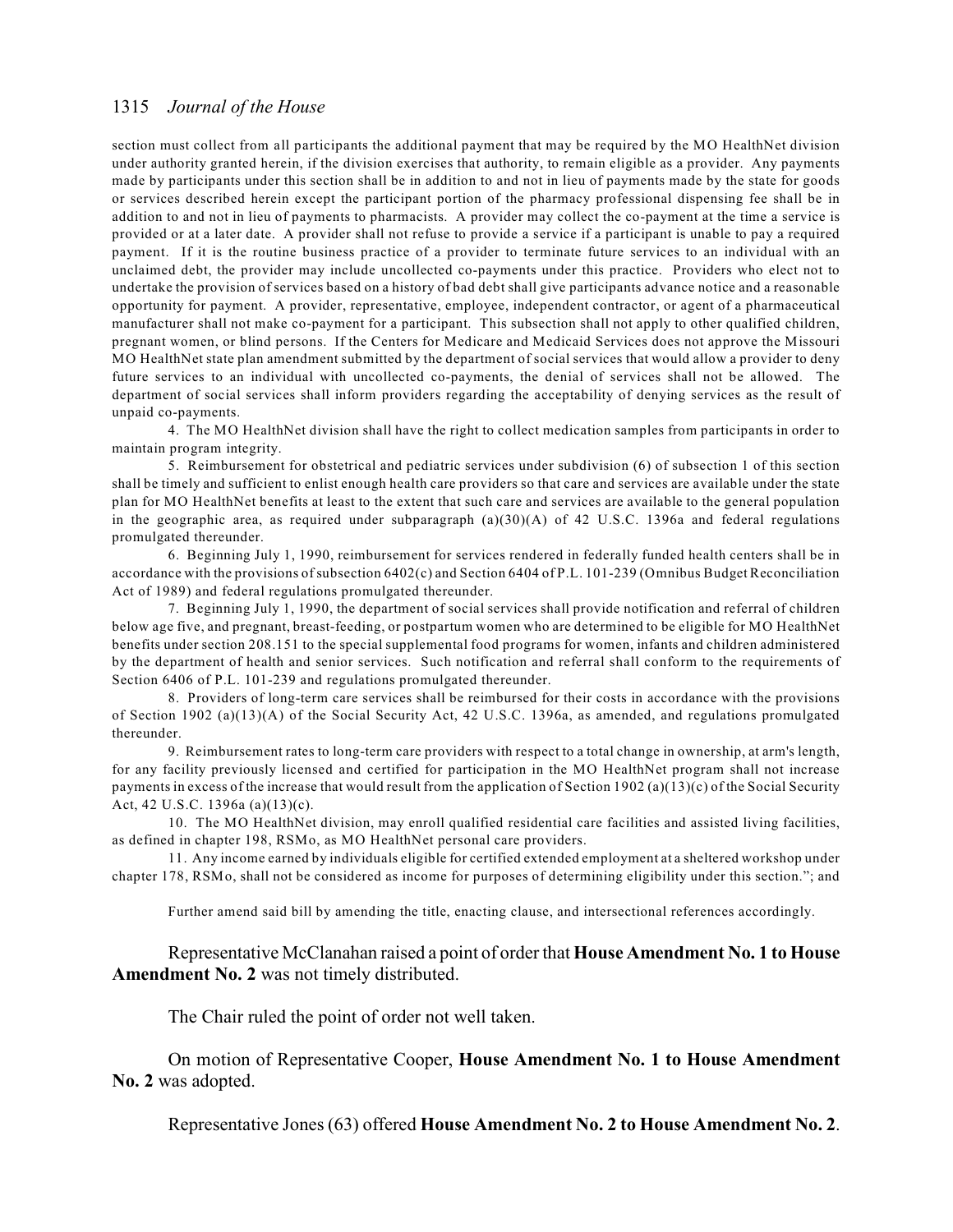*House Amendment No. 2 to House Amendment No. 2*

AMEND House Amendment No. 2 to House Committee Substitute for Senate Committee Substitute for Senate Bill Nos. 842, 799 & 809, Page 10, Line 19, by deleting the year "**2012**" and inserting in lieu thereof the year "**2015**"; and

Further amend said amendment, Page 10, Line 35, by inserting after the number "**(2)**" the following:

"**The department of health and senior services, in collaboration with other appropriate agencies, including centers for independent living, shall establish telephone tracking system pilot projects, implemented in two regions of the state, with one in an urban area and one in a rural area. Each pilot project shall meet the requirements of this section and section 208.918. The department of health and senior services shall, by December 31, 2013, submit a report to the governor and general assembly detailing the outcomes of these pilot projects. The report shall take into consideration the impact of a telephone tracking system on the quality of the services delivered to the consumer and the principles of self-directed care.**" and renumber subsequent subsections accordingly; and

Further amend said amendment, Page 11, Line 6, by inserting after all of said line the following:

"**6. The telephony report issued to the General Assembly and governor, in the event where consensus between centers for independent living and representatives from the executive branch cannot be convened, shall include a minority report which will detail those elements of substantial descent from the main report.**

**7. No interested party, including a center for independent living, shall be required to contract with any particular vendor or provider of telephony services nor bare the full cost of the pilot program.**"; and

Further amend said bill by amending the title, enacting clause, and intersectional references accordingly.

Speaker Pro Tem Pratt assumed the Chair.

On motion of Representative Jones (63), **House Amendment No. 2 to House Amendment No. 2** was adopted.

Representative Atkins offered **House Amendment No. 3 to House Amendment No. 2**.

Representative Funderburk raised a point of order that **House Amendment No. 3 to House Amendment No. 2** goes beyond the scope and is not germane to the bill.

The Chair ruled the point of order well taken.

Representative Storch offered **House Amendment No. 4 to House Amendment No. 2**.

*House Amendment No. 4 to House Amendment No. 2*

AMEND House Amendment No. 2 to House Committee Substitute for Senate Committee Substitute for Senate Bill Nos. 842, 799 & 809, Page 9, Line 26, by inserting after all of said line the following:

### "**4. The provisions of this section shall expire three years after the effective date of this section.**"; and

Further amend said bill by amending the title, enacting clause, and intersectional references accordingly.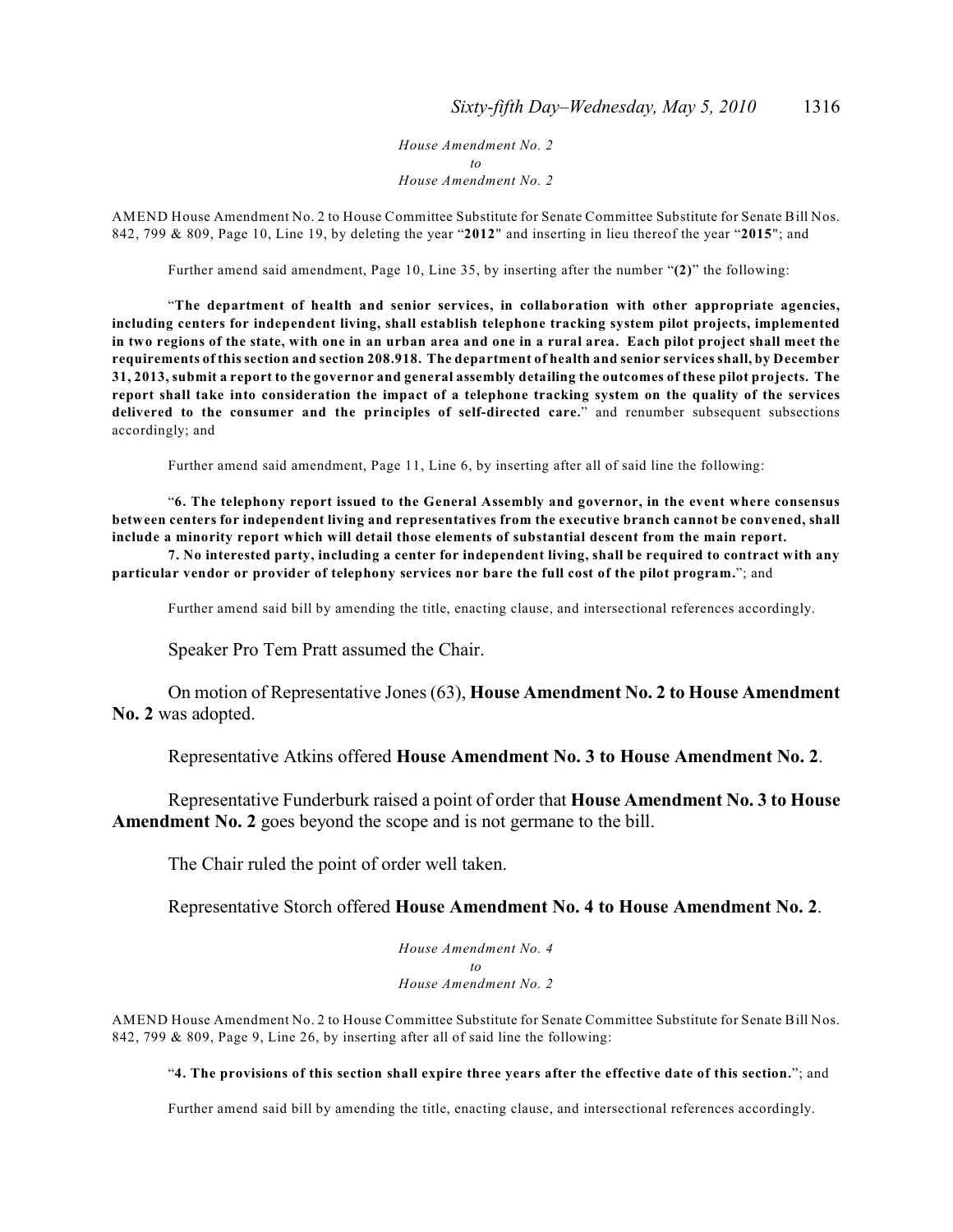On motion of Representative Storch, **House Amendment No. 4 to House Amendment No. 2** was adopted.

Representative Schupp offered **House Amendment No. 5 to House Amendment No. 2**.

*House Amendment No. 5 to House Amendment No. 2*

AMEND House Amendment No. 2 to House Committee Substitute for Senate Committee Substitute for Senate Bill Nos. 842, 799 & 809, Page 9, Line 13, by deleting all of said line and inserting in lieu thereof the following:

"**based assessments, including a care plan, for each geographic region identified by the department, through an independent third-party assessor that resides in the same geographic region. The contract shall**"; and

Further amend said bill by amending the title, enacting clause, and intersectional references accordingly.

Representative Schupp moved that **House Amendment No. 5 to House Amendment No. 2** be adopted.

Which motion was defeated.

Representative Jones (89) moved the previous question.

Which motion was adopted by the following vote:

| <b>Burlison</b><br>Brown 149<br><b>Bruns</b><br>Cooper<br>Deeken<br>Davis<br>Cunningham<br>Day<br>Dethrow<br>Dieckhaus<br>Diehl<br>Dixon<br>Ervin<br>Faith<br>Dusenberg<br>Emery<br>Flook<br>Funderburk<br>Franz<br>Grisamore<br>Hobbs<br>Hoskins 121<br>Guest<br>Icet<br>Jones 117<br>Kraus<br>Keeney<br>Koenig<br>Loehner<br>Largent<br>Leara<br>Lipke<br>Molendorp<br>Munzlinger<br>Nance<br>McNary<br>Nieves<br>Nolte<br>Parkinson<br>Parson<br>Riddle<br>Ruzicka<br>Pratt<br>Ruestman<br>Schad<br>Sater<br>Schaaf<br>Schlottach<br>Self<br>Smith 14<br>Smith 150<br>Silvey<br>Sutherland<br>Stream<br>Viebrock<br>Tracy | Cox<br>Denison  |
|------------------------------------------------------------------------------------------------------------------------------------------------------------------------------------------------------------------------------------------------------------------------------------------------------------------------------------------------------------------------------------------------------------------------------------------------------------------------------------------------------------------------------------------------------------------------------------------------------------------------------|-----------------|
|                                                                                                                                                                                                                                                                                                                                                                                                                                                                                                                                                                                                                              |                 |
|                                                                                                                                                                                                                                                                                                                                                                                                                                                                                                                                                                                                                              |                 |
|                                                                                                                                                                                                                                                                                                                                                                                                                                                                                                                                                                                                                              | Dugger          |
|                                                                                                                                                                                                                                                                                                                                                                                                                                                                                                                                                                                                                              | Fisher 125      |
|                                                                                                                                                                                                                                                                                                                                                                                                                                                                                                                                                                                                                              | Guernsey        |
|                                                                                                                                                                                                                                                                                                                                                                                                                                                                                                                                                                                                                              | Jones 89        |
|                                                                                                                                                                                                                                                                                                                                                                                                                                                                                                                                                                                                                              | Lair            |
|                                                                                                                                                                                                                                                                                                                                                                                                                                                                                                                                                                                                                              | McGhee          |
|                                                                                                                                                                                                                                                                                                                                                                                                                                                                                                                                                                                                                              | Nasheed         |
|                                                                                                                                                                                                                                                                                                                                                                                                                                                                                                                                                                                                                              | Pollock         |
|                                                                                                                                                                                                                                                                                                                                                                                                                                                                                                                                                                                                                              | Sander          |
|                                                                                                                                                                                                                                                                                                                                                                                                                                                                                                                                                                                                                              | Schoeller       |
|                                                                                                                                                                                                                                                                                                                                                                                                                                                                                                                                                                                                                              | Stevenson       |
|                                                                                                                                                                                                                                                                                                                                                                                                                                                                                                                                                                                                                              | Wallace         |
| Wells<br>Weter<br>Wilson 119<br>Wasson                                                                                                                                                                                                                                                                                                                                                                                                                                                                                                                                                                                       | Wilson 130      |
| Zerr<br>Mr Speaker<br>Wright                                                                                                                                                                                                                                                                                                                                                                                                                                                                                                                                                                                                 |                 |
| <b>NOES: 069</b>                                                                                                                                                                                                                                                                                                                                                                                                                                                                                                                                                                                                             |                 |
| Atkins<br>Aull<br>Biermann<br>Bringer                                                                                                                                                                                                                                                                                                                                                                                                                                                                                                                                                                                        | Brown 50        |
| Burnett<br>Calloway<br>Carter<br>Casey                                                                                                                                                                                                                                                                                                                                                                                                                                                                                                                                                                                       | Chappelle-Nadal |
| Colona<br>Curls<br>Conway<br>Corcoran                                                                                                                                                                                                                                                                                                                                                                                                                                                                                                                                                                                        | Dougherty       |
| Englund<br>Fallert<br>Fischer 107<br>Frame                                                                                                                                                                                                                                                                                                                                                                                                                                                                                                                                                                                   | Grill           |
| Harris<br>Holsman<br>Hoskins 80<br>Hodges                                                                                                                                                                                                                                                                                                                                                                                                                                                                                                                                                                                    | Hummel          |
| Kander<br>Kirkton<br>Jones 63<br>Kelly                                                                                                                                                                                                                                                                                                                                                                                                                                                                                                                                                                                       | Komo            |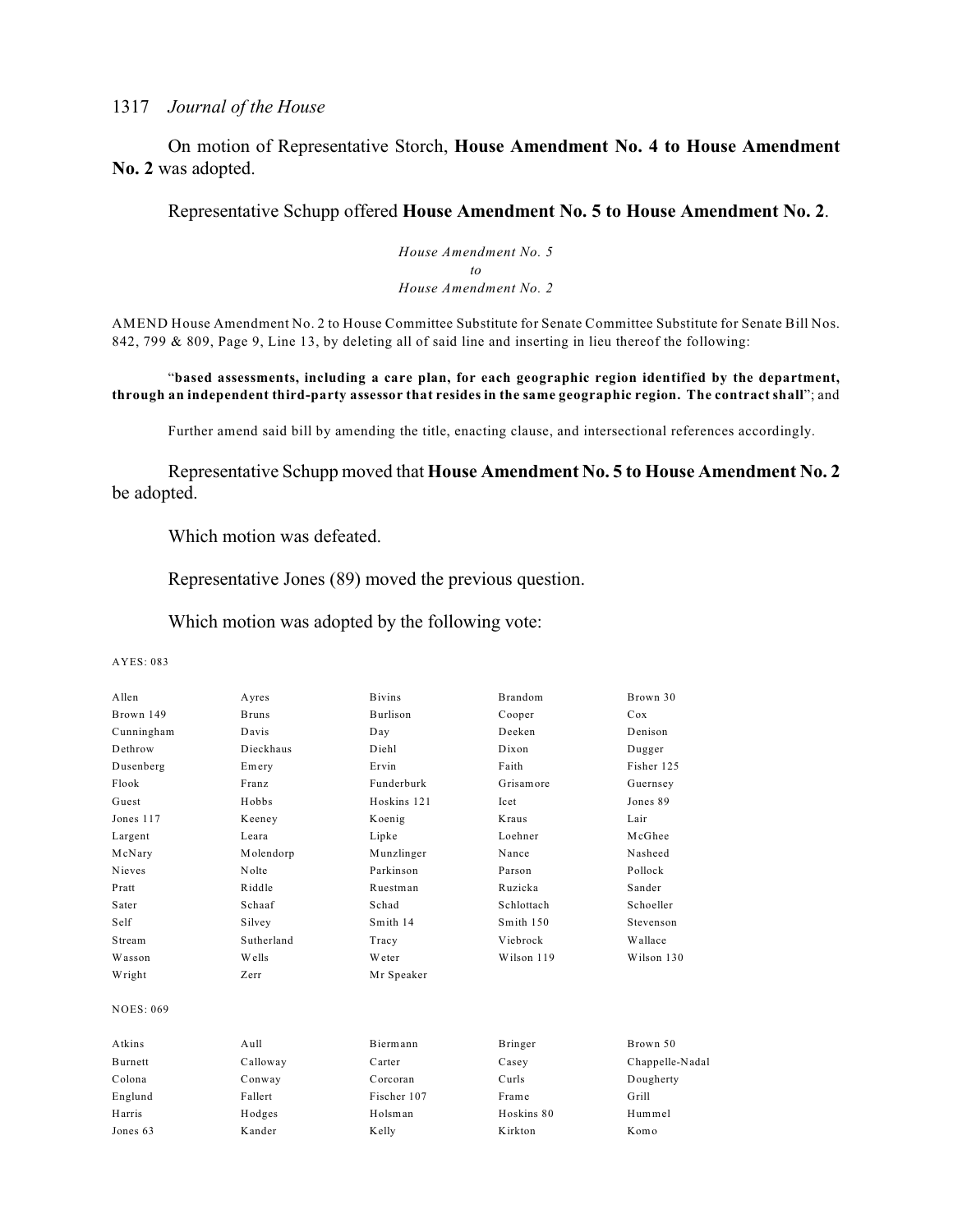## *Sixty-fifth Day–Wednesday, May 5, 2010* 1318

| Kratky                        | Kuessner       | Lampe    | LeBlanc     | LeVota   |
|-------------------------------|----------------|----------|-------------|----------|
| Liese                         | McClanahan     | McDonald | McNeil      | Meadows  |
| Meiners                       | <b>Morris</b>  | Newman   | Norr        | Oxford   |
| Pace                          | Ouinn          | Roorda   | Rucker      | Scavuzzo |
| Schieffer                     | Schoemehl      | Schupp   | Shively     | Skaggs   |
| Spreng                        | Still          | Storch   | Swinger     | Talboy   |
| Todd                          | Vogt           | Walsh    | Walton Gray | Webber   |
| Whitehead                     | Witte          | Yaeger   | Zimmerman   |          |
| PRESENT: 000                  |                |          |             |          |
| <b>ABSENT WITH LEAVE: 010</b> |                |          |             |          |
| Flanigan                      | Gatschenberger | Hughes   | Kingery     | Low      |

Salva Scharnhorst Thomson Tilley Webb

### VACANCIES: 001

## On motion of Representative Sater, **House Amendment No. 2, as amended**, was adopted by the following vote:

| Allen            | A <sub>u</sub> 11 | Ayres           | <b>Bivins</b> | <b>Brandom</b> |
|------------------|-------------------|-----------------|---------------|----------------|
| Brown 30         | Burlison          | Colona          | Cooper        | Cox            |
| Curls            | Davis             | Day             | Dethrow       | Dieckhaus      |
| Diehl            | Dusenberg         | Emery           | Ervin         | Faith          |
| Flanigan         | Flook             | Franz           | Funderburk    | Gatschenberger |
| Guest            | Hoskins 121       | Icet            | Jones 63      | Jones 89       |
| Jones 117        | Kander            | Kelly           | Kingery       | Koenig         |
| Kraus            | Kuessner          | Largent         | Leara         | Loehner        |
| McNary           | McNeil            | Molendorp       | Nieves        | Parkinson      |
| Parson           | Pollock           | Pratt           | Riddle        | Ruestman       |
| Ruzicka          | Sander            | Sater           | Schaaf        | Schad          |
| Schlottach       | Schoeller         | Schoemehl       | Self          | Skaggs         |
| Smith 14         | Stevenson         | Stream          | Thomson       | Viebrock       |
| Wallace          | Weter             | Whitehead       | Wilson 130    | Zerr           |
| Zimmerman        | Mr Speaker        |                 |               |                |
|                  |                   |                 |               |                |
| <b>NOES: 070</b> |                   |                 |               |                |
|                  |                   |                 |               |                |
| Atkins           | Biermann          | Bringer         | Brown 50      | <b>Burnett</b> |
| Carter           | Casey             | Chappelle-Nadal | Conway        | Deeken         |
| Denison          | Dixon             | Dugger          | Englund       | Fallert        |
| Fischer 107      | Fisher 125        | Frame           | Grill         | Harris         |
| Hodges           | Holsman           | Hoskins 80      | Hummel        | Keeney         |
| Kirkton          | Komo              | Kratky          | Lair          | Lampe          |
| LeBlanc          | LeVota            | Liese           | Lipke         | McClanahan     |
| McDonald         | Meadows           | Meiners         | Morris        | Munzlinger     |
| Nance            | Newman            | Nolte           | Norr          | Oxford         |
| Pace             | Quinn             | Roorda          | Rucker        | Scavuzzo       |
| Schieffer        | Schupp            | Shively         | Silvey        | Smith 150      |
| Spreng           | Still             | Sutherland      | Swinger       | Todd           |
| Vogt             | Walsh             | Walton Gray     | Wasson        | Webber         |
| Wells            | Wilson 119        | W itte          | Wright        | Yaeger         |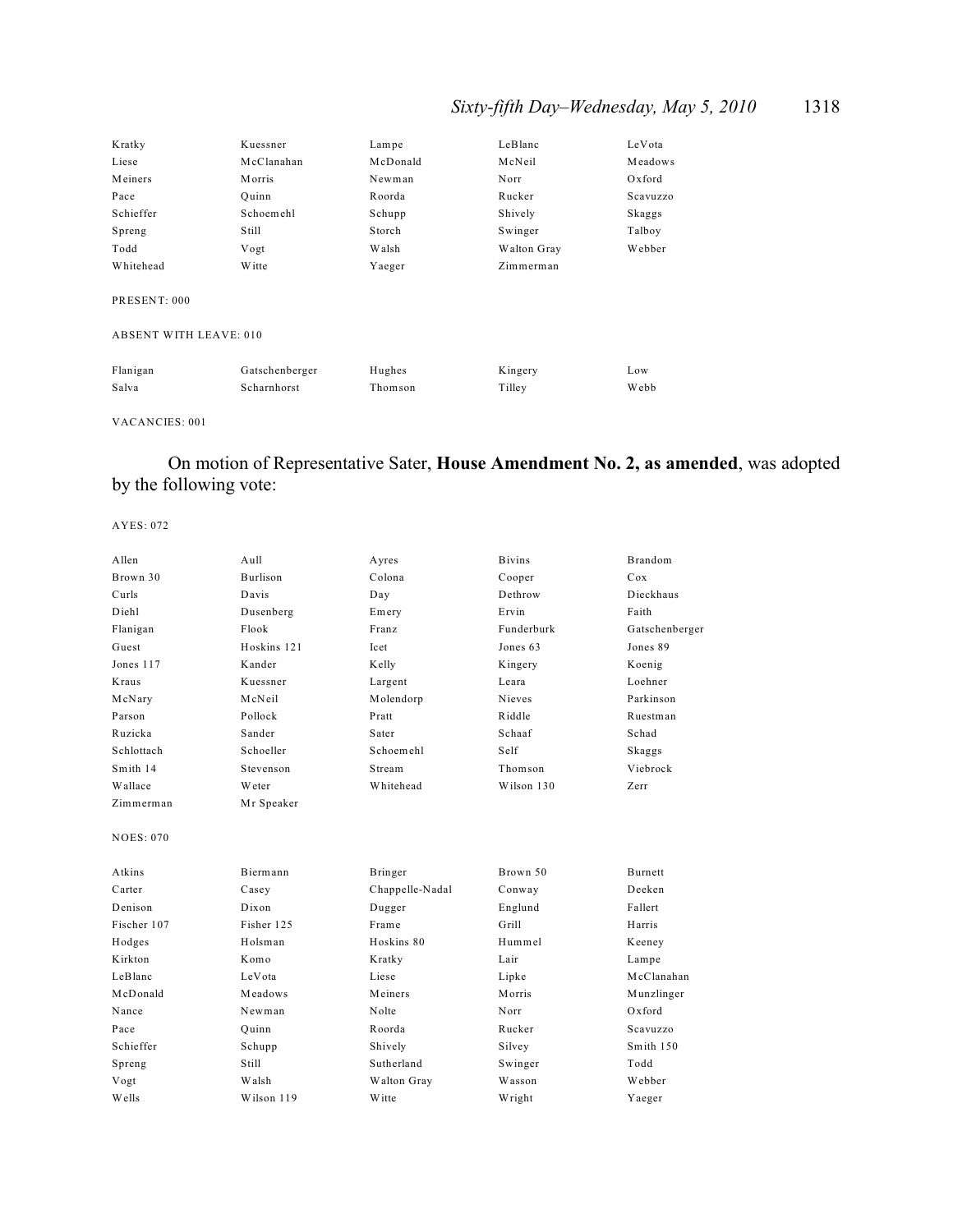PRESENT: 000

#### ABSENT WITH LEAVE: 020

| Brown 149 | <b>Bruns</b> | Calloway | Corcoran | Cunningham  |
|-----------|--------------|----------|----------|-------------|
| Dougherty | Grisamore    | Guernsey | Hobbs    | Hughes      |
| Low       | McGhee       | Nasheed  | Salva    | Scharnhorst |
| Storch    | Talboy       | Tilley   | Tracy    | Webb        |

VACANCIES: 001

### Representative Molendorp offered **House Amendment No. 3**.

#### *House Amendment No. 3*

AMEND House Committee Substitute for Senate Committee Substitute for Senate Bill Nos. 842, 799 & 809, Page 8, Section 208.215, Line 258, by inserting after all of said the following:

"**Section 1. No contract between a health carrier or health benefit plan, and a dentist for the provision of dental services under a dental plan shall require that the dentist provide dental services to an insured in the dental plan at a fee established by the health carrier or health benefit plan if such dental services are not covered services under the dental plan.**

**2. For purposes of this section, the following terms shall mean:**

**(1) "Covered services", services reimbursable under an applicable dental plan, subject to such contractual limitations on benefits as may apply, including but not limited to deductibles, waiter periods, or frequency limitations;**

**(2) "Dental Plan", any policy or contract of insurance which provides for coverage of dental services;**

**(3) "Health benefit plan", the same meaning as such term is defined in section 376.1350;**

**(4) "Health carrier", the same meaning as such term is defined in section 376.1350.**"; and

Further amend said bill by amending the title, enacting clause, and intersectional references accordingly.

On motion of Representative Molendorp, **House Amendment No. 3** was adopted.

### Representative Nance offered **House Amendment No. 4**.

#### *House Amendment No. 4*

AMEND House Committee Substitute for Senate Committee Substitute for Senate Bill Nos. 842, 799 & 809, Page 8, Section 208.215, Line 258, by inserting after all of said line:

"**Section 1. 1. For each school year beginning July 1, 2010, the department of social services shall provide all state licensed child-care providers who receive state or federal funds under section 210.027 and all public school districts in this state with written information regarding eligibility criteria and application procedures for the state children's health insurance program (SCHIP) authorized in sections 208.631 to 208.657, to be distributed by the child-care providers or school districts to parents and guardians at the time of enrollment of their children in child-care or school, as applicable.**

**2. The department of elementary and secondary education shall add an attachment to the application for the free and reduced lunch program for a parent or guardian to check a box indicating yes or no whether each child in the family has health care insurance. If any such child does not have health care insurance, and the parent or guardian's household income does not exceed the highest income level under 42 U.S.C. Section 1397CC, as amended, the school district shall provide a notice to such parent or guardian that the uninsured child may qualify for health insurance under SCHIP.**

**3. The notice described in subsection 2 shall be developed by the department of social services and shall include information on enrolling the child in the program. No notices relating to the state children's health**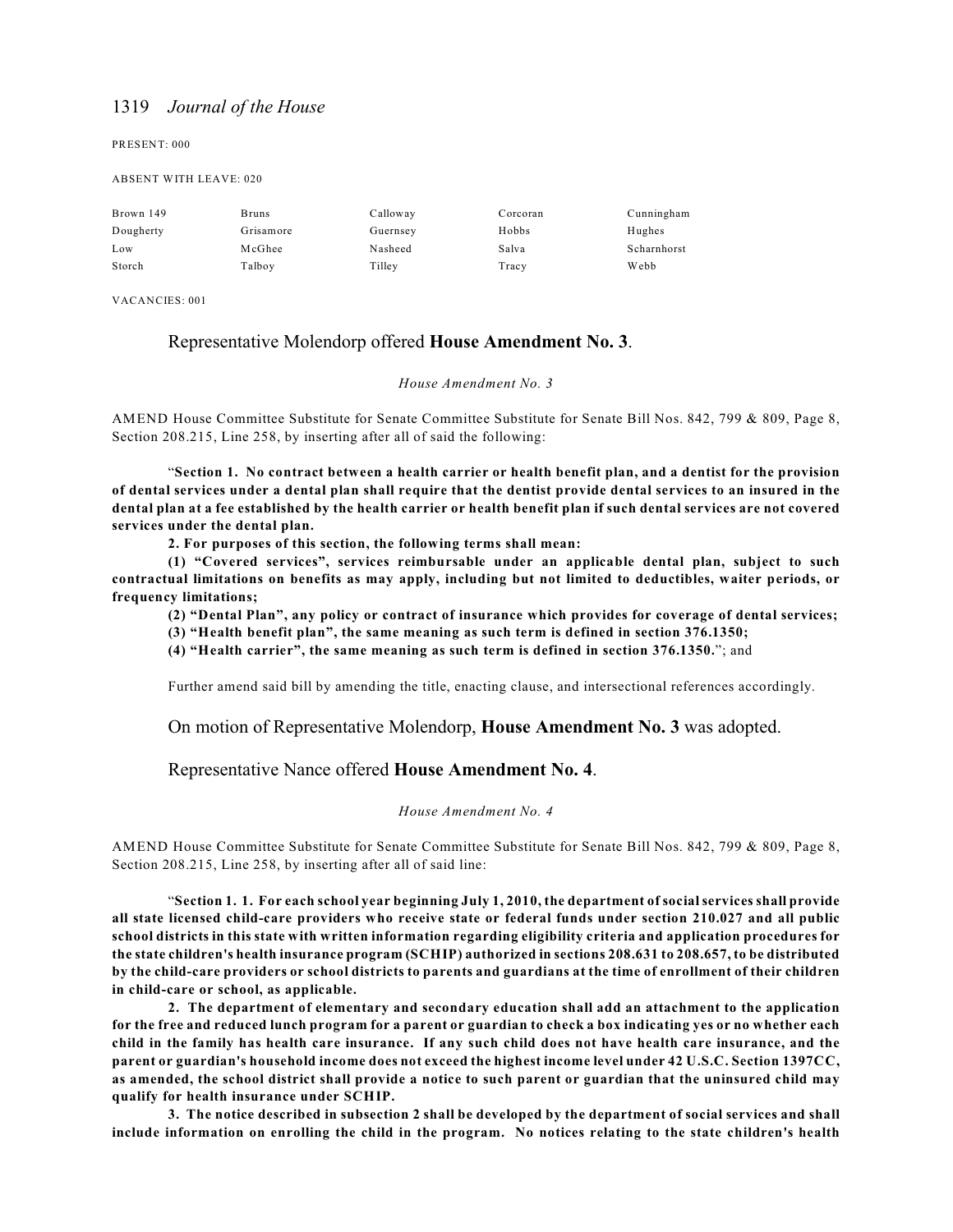**insurance program shall be provided to a parent or guardian under this section other than the notices developed by the department of social services under this section.**

**4. Notwithstanding any other provision of law to the contrary, no penalty shall be assessed upon any parent or guardian who fails to provide or provides any inaccurate information required under this section.**

**5. The department of elementary and secondary education and the department of social services may adopt rules to implement the provisions of this section. Any rule or portion of a rule, as that term is defined in section 536.010, that is created under the authority delegated in this section shall become effective only if it complies with and is subject to all of the provisions of chapter 536 and, if applicable, section 536.028. This section and chapter 536 are nonseverable and if any of the powers vested with the general assembly pursuant to chapter 536 to review, to delay the effective date, or to disapprove and annul a rule are subsequently held unconstitutional, then the grant of rulemaking authority and any rule proposed or adopted after August 28, 2010, shall be invalid and void.**

**6. The department of elementary and secondary education, in collaboration with the department of social services, shall report annually to the governor and the house budget committee chair and the senate appropriations committee chair on the following:**

**(1) The number of families in each district receiving free lunch and reduced lunches;**

**(2) The number of families who indicate the absence of health care insurance on the application for free and reduced lunches;**

**(3) The number of families who received information on the state children's health insurance program under this section; and**

**(4) The number of families who received the information in subdivision (3) of this subsection and applied to the state children's health insurance program.**

Section B. Because immediate action is necessary to ensure the health of a vulnerable population and to synchronize the issuance of information with the beginning of the school year, the enactment of Section 1 of section A of this act is deemed necessary for the immediate preservation of the public health, welfare, peace, and safety, and is hereby declared to be an emergency act within the meaning of the constitution, and the enactment of Section 1 of section A of this act shall be in full force and effect upon its passage and approval."; and

Further amend said bill by amending the title, enacting clause, and intersectional references accordingly.

### On motion of Representative Nance, **House Amendment No. 4** was adopted.

Representative Jones (89) moved the previous question.

Which motion was adopted by the following vote:

| Allen      | Ayres        | <b>Bivins</b> | Brandom    | Brown 30       |
|------------|--------------|---------------|------------|----------------|
| Brown 149  | <b>Bruns</b> | Burlison      | Cooper     | Cox            |
| Cunningham | Davis        | Day           | Deeken     | Denison        |
| Dethrow    | Dieckhaus    | Diehl         | Dixon      | Dugger         |
| Dusenberg  | Emery        | Ervin         | Faith      | Fisher 125     |
| Flanigan   | Flook        | Franz         | Funderburk | Gatschenberger |
| Grisamore  | Guernsey     | Guest         | Hobbs      | Hoskins 121    |
| Icet       | Jones 89     | Jones 117     | Keeney     | Kingery        |
| Koenig     | Kraus        | Lair          | Largent    | Leara          |
| Lipke      | Loehner      | McGhee        | McNary     | Molendorp      |
| Munzlinger | Nance        | Nieves        | Nolte      | Parkinson      |
| Parson     | Pollock      | Pratt         | Riddle     | Ruestman       |
| Ruzicka    | Sander       | Sater         | Schaaf     | Schad          |
| Schlottach | Schoeller    | Self          | Silvey     | Smith 14       |
| Smith 150  | Stevenson    | Stream        | Sutherland | Thomson        |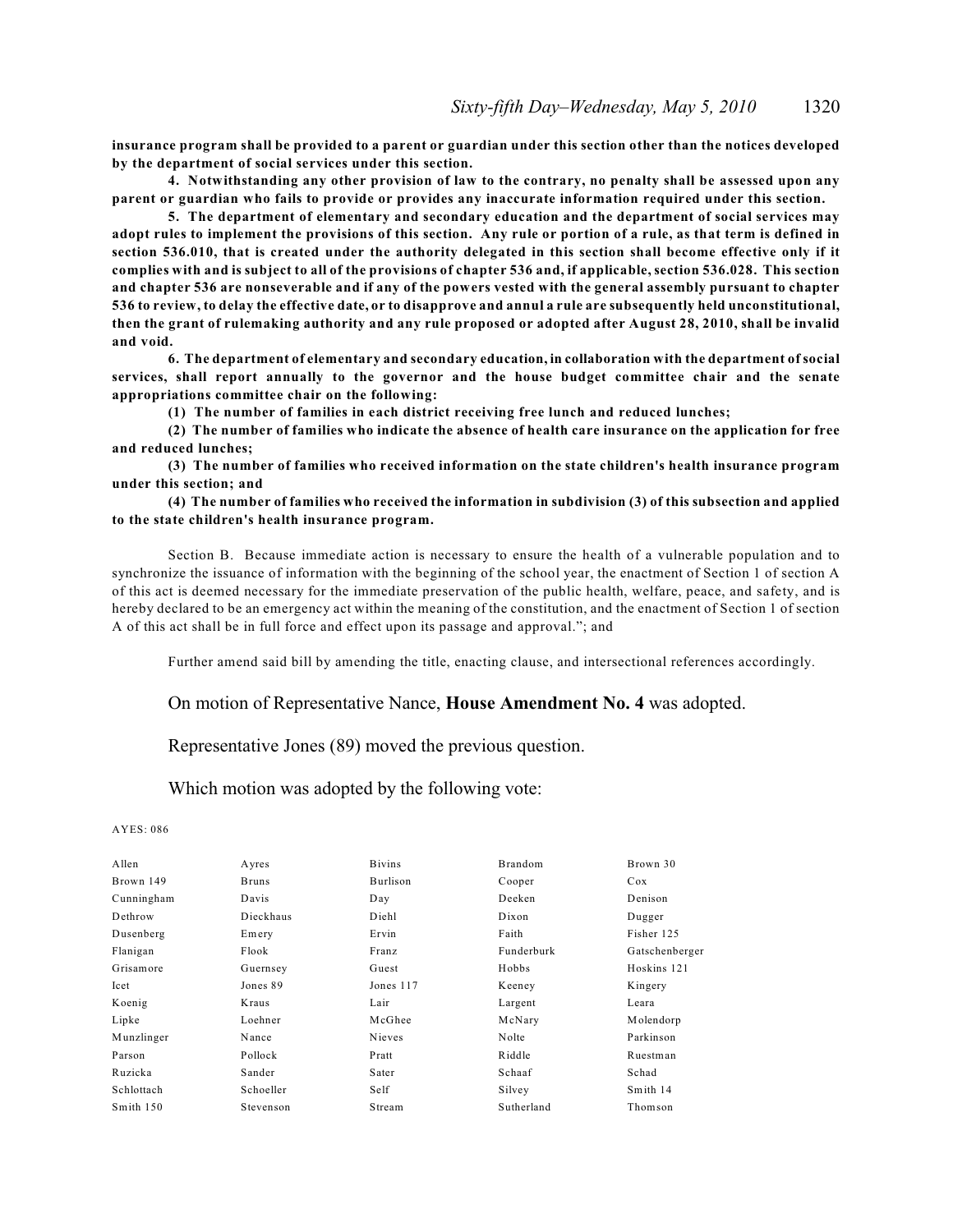| Tracy<br>Weter<br>Mr Speaker  | Viebrock<br>Wilson 119 | Wallace<br>Wilson 130 | Wasson<br>Wright | Wells<br>Zerr   |
|-------------------------------|------------------------|-----------------------|------------------|-----------------|
|                               |                        |                       |                  |                 |
| <b>NOES: 071</b>              |                        |                       |                  |                 |
| Atkins                        | Aull                   | Biermann              | <b>Bringer</b>   | Brown 50        |
| Burnett                       | Calloway               | Carter                | Casey            | Chappelle-Nadal |
| Colona                        | Conway                 | Corcoran              | Curls            | Dougherty       |
| Englund                       | Fallert                | Fischer 107           | Frame            | Grill           |
| Harris                        | Hodges                 | Holsman               | Hoskins 80       | Hummel          |
| Jones 63                      | Kander                 | Kelly                 | Kirkton          | Komo            |
| Kratky                        | Kuessner               | Lampe                 | LeBlanc          | LeVota          |
| Liese                         | McClanahan             | McDonald              | McNeil           | Meadows         |
| Meiners                       | Morris                 | Nasheed               | Newman           | Norr            |
| Oxford                        | Pace                   | Quinn                 | Roorda           | Rucker          |
| Scavuzzo                      | Schieffer              | Schoemehl             | Schupp           | Shively         |
| Skaggs                        | Spreng                 | Still                 | Storch           | Swinger         |
| Talboy                        | Todd                   | Vogt                  | Walsh            | Walton Gray     |
| Webb                          | Webber                 | Whitehead             | Witte            | Yaeger          |
| Zimmerman                     |                        |                       |                  |                 |
| PRESENT: 000                  |                        |                       |                  |                 |
| <b>ABSENT WITH LEAVE: 005</b> |                        |                       |                  |                 |
| Hughes                        | Low                    | Salva                 | Scharnhorst      | Tilley          |
|                               |                        |                       |                  |                 |

VACANCIES: 001

On motion of Representative Stream, **HCS SCS SBs 842, 799 & 809, as amended**, was adopted.

On motion of Representative Stream, **HCS SCS SBs 842, 799 & 809, as amended**, was read the third time and passed by the following vote:

| Allen          | Aull      | Ayres        | <b>Bivins</b>   | Brandom     |
|----------------|-----------|--------------|-----------------|-------------|
| Brown 30       | Brown 149 | <b>Bruns</b> | <b>Burlison</b> | Conway      |
| Cooper         | Cox       | Cunningham   | Davis           | Day         |
| Deeken         | Denison   | Dethrow      | Dieckhaus       | Diehl       |
| Dixon          | Dugger    | Dusenberg    | Emery           | Ervin       |
| Faith          | Flanigan  | Flook        | Franz           | Funderburk  |
| Gatschenberger | Guernsey  | Guest        | Hobbs           | Hoskins 121 |
| Icet           | Jones 63  | Jones 89     | Jones 117       | Keeney      |
| Kelly          | Kingery   | Koenig       | Kraus           | Kuessner    |
| Lair           | Largent   | Leara        | Lipke           | Loehner     |
| McGhee         | McNary    | Molendorp    | Munzlinger      | Nance       |
| Nieves         | Nolte     | Parkinson    | Parson          | Pollock     |
| Pratt          | Riddle    | Ruestman     | Ruzicka         | Sander      |
| Sater          | Schaaf    | Schad        | Schlottach      | Schoeller   |
| Self           | Silvey    | Smith 14     | Stevenson       | Stream      |
|                |           |              |                 |             |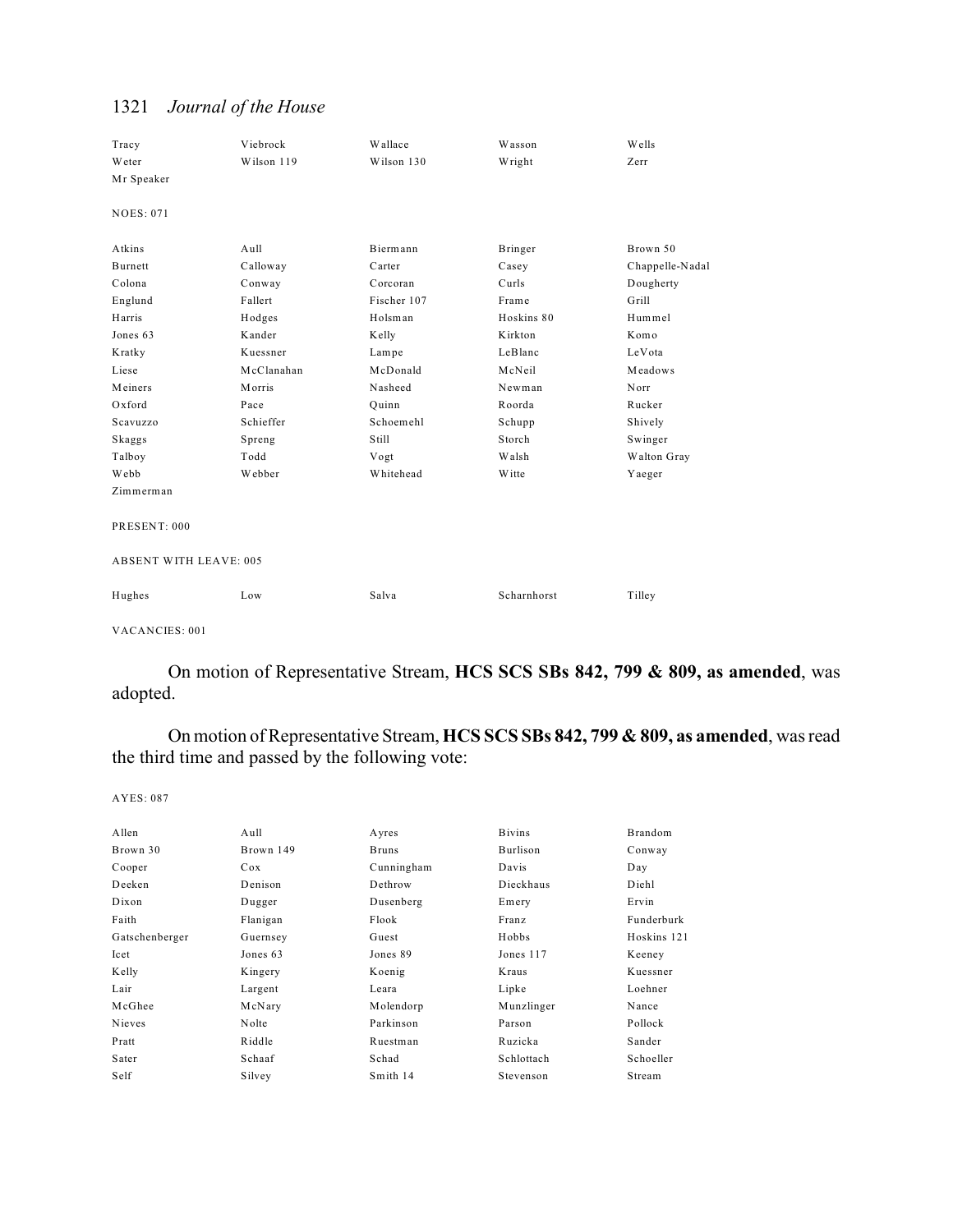## *Sixty-fifth Day–Wednesday, May 5, 2010* 1322

| Thomson                       | Tracy      | Viebrock   | Wallace         | Wasson         |
|-------------------------------|------------|------------|-----------------|----------------|
| Wells                         | Weter      | Whitehead  | Wilson 119      | Wilson 130     |
| Zerr                          | Mr Speaker |            |                 |                |
| <b>NOES: 067</b>              |            |            |                 |                |
| Atkins                        | Biermann   | Bringer    | Brown 50        | <b>Burnett</b> |
| Calloway                      | Carter     | Casey      | Chappelle-Nadal | Colona         |
| Corcoran                      | Curls      | Dougherty  | Englund         | Fallert        |
| Fischer 107                   | Fisher 125 | Frame      | Grill           | Harris         |
| Hodges                        | Holsman    | Hoskins 80 | Hummel          | Kander         |
| Kirkton                       | Komo       | Kratky     | Lampe           | LeBlanc        |
| LeVota                        | Liese      | McClanahan | McDonald        | Meadows        |
| Meiners                       | Morris     | Nasheed    | Newman          | Norr           |
| Oxford                        | Pace       | Quinn      | Roorda          | Rucker         |
| Scavuzzo                      | Schieffer  | Schoemehl  | Schupp          | Shively        |
| Skaggs                        | Smith 150  | Spreng     | Still           | Storch         |
| Sutherland                    | Talboy     | Todd       | Vogt            | Walsh          |
| Walton Gray                   | Webb       | Webber     | Witte           | Wright         |
| Yaeger                        | Zimmerman  |            |                 |                |
| PRESENT: 002                  |            |            |                 |                |
| McNeil                        | Swinger    |            |                 |                |
| <b>ABSENT WITH LEAVE: 006</b> |            |            |                 |                |
| Grisamore<br>Tilley           | Hughes     | Low        | Salva           | Scharnhorst    |

VACANCIES: 001

Speaker Pro Tem Pratt declared the bill passed.

## **MESSAGES FROM THE SENATE**

Mr. Speaker: I am instructed by the Senate to inform the House of Representatives that the Senate has taken up and adopted **HCR 38**.

With Senate Committee Amendment No. 1.

*Senate Committee Amendment No. 1*

AMEND House Concurrent Resolution No. 38, Senate Journal 2-15-10, Page 325, Line 21, by inserting immediately after "Senate," the following:

 "the Minority Leader of the United States House of Representatives, the Minority Leader of the United States Senate,".

In which the concurrence of the House is respectfully requested.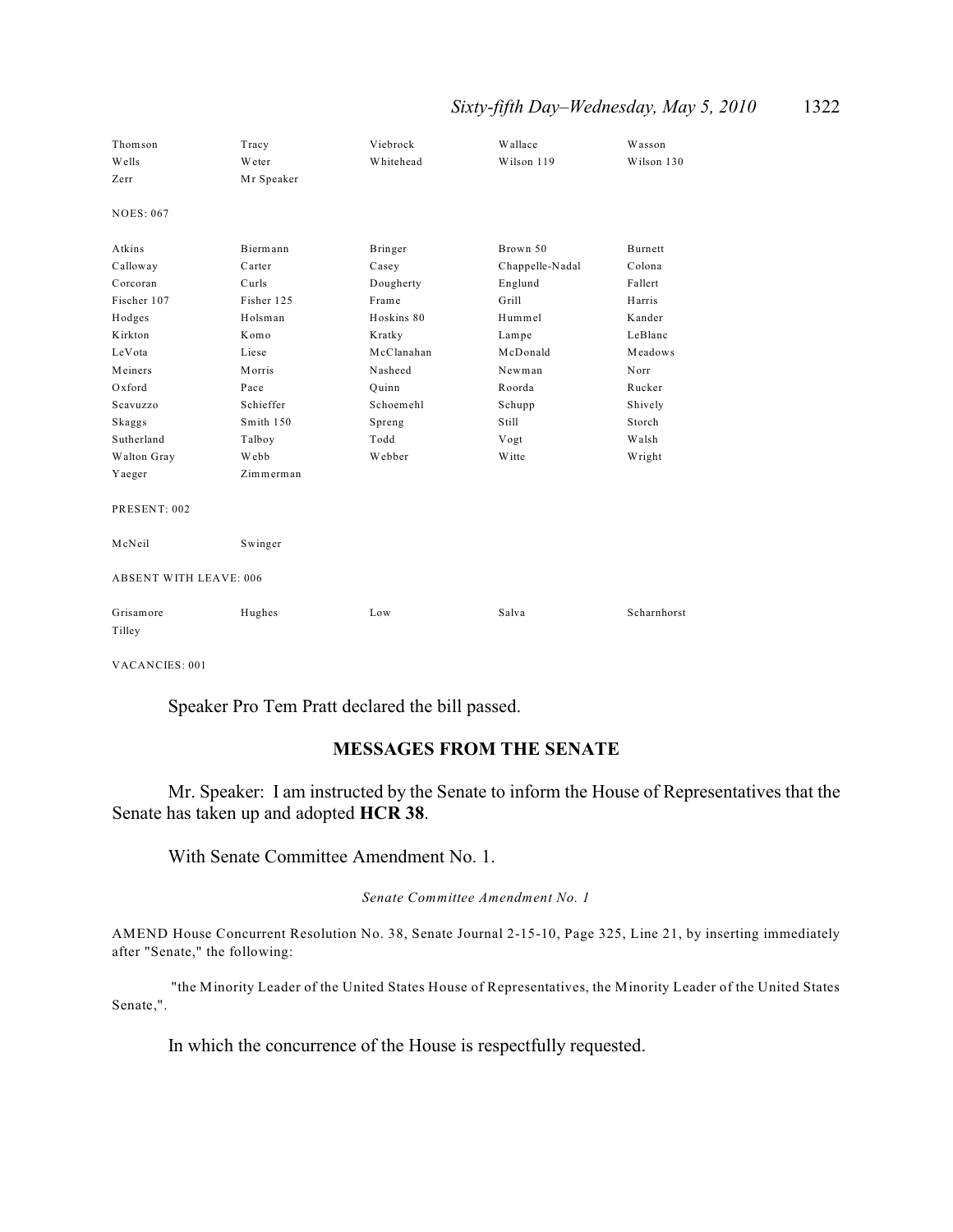Mr. Speaker: I am instructed by the Senate to inform the House of Representatives that the Senate has taken up and passed **HCS#2 HB 1472**, entitled:

An act to repeal section 195.017, RSMo, and to enact in lieu thereof one new section relating to the designation of controlled substances, with penalty provisions and an emergency clause.

With Senate Amendment No. 1.

#### *Senate Amendment No. 1*

AMEND House Committee Substitute No. 2 for House Bill No. 1472, Page 19, Section 195.017, Line 645, by inserting after all of said line the following:

"195.202. 1. Except as authorized by sections 195.005 to 195.425, it is unlawful for any person to possess or have under his control a controlled substance.

2. Any person who violates this section with respect to any controlled substance except thirty-five grams or less of marijuana**, Dexanabinol, (6a***S***,10a***S***)-9-(hydroxymethyl)-6,6-dimethyl-3-(2-methyloctan-2-yl)-6a,7,10,10atetrahydrobenzo[c]chromen-1-ol, Indole, or 1-butyl-3(1-naphthoyl)indole, Indole, or 1-pentyl-3(1 naphthoyl)indole, and Phenol, CP 47, 497 & homologues, or 2-[(1R,3S)-3-hydroxycyclohexyl]-5-(2-methyloctan-2 yl)phenol), where side chain n=5, and homologues where side chain n-4,6, or 7** is guilty of a class C felony.

3. Any person who violates this section with respect to not more than thirty-five grams of marijuana**,** Dexanabinol,  $(6aS,10aS)-9-(hydroxymethyl-6,6-dimethyl-3-(2-methyloctan-2-yl)-6a,7,10,10a$ **tetrahydrobenzo[c]chromen-1-ol, Indole, or 1-butyl-3(1-naphthoyl)indole, Indole, or 1-pentyl-3(1 naphthoyl)indole, and Phenol, CP 47, 497 & homologues, or 2-[(1R,3S)-3-hydroxycyclohexyl]-5-(2-methyloctan-2 yl)phenol), where side chain n=5, and homologues where side chain n-4,6, or 7** is guilty of a class A misdemeanor."; and

Further amend the title and enacting clause accordingly.

Emergency clause adopted.

In which the concurrence of the House is respectfully requested.

Mr. Speaker: I am instructed by the Senate to inform the House of Representatives that the Senate has taken up and passed **SCS HCS HB 1516**, entitled:

An act to repeal sections 21.840, 57.080, 57.130, 71.970, 99.799, 143.171, 165.016, 165.018, 174.020, 192.632, 197.305, 197.318, 197.366, 208.344, 208.978, 211.013, 217.860, 307.367, 329.028, 374.208, 376.990, and 620.515, RSMo, and to enact in lieu thereof eight new sections for the sole purpose of repealing expired, sunset, terminated, or ineffective provisions of law.

In which the concurrence of the House is respectfully requested.

Mr. Speaker: I am instructed by the Senate to inform the House of Representatives that the Senate has taken up and passed **SS SCS HCS HB 1750**, entitled:

An act to amend chapter 392, RSMo, by adding thereto one new section relating to exchange access rates.

With Senate Amendment No. 1.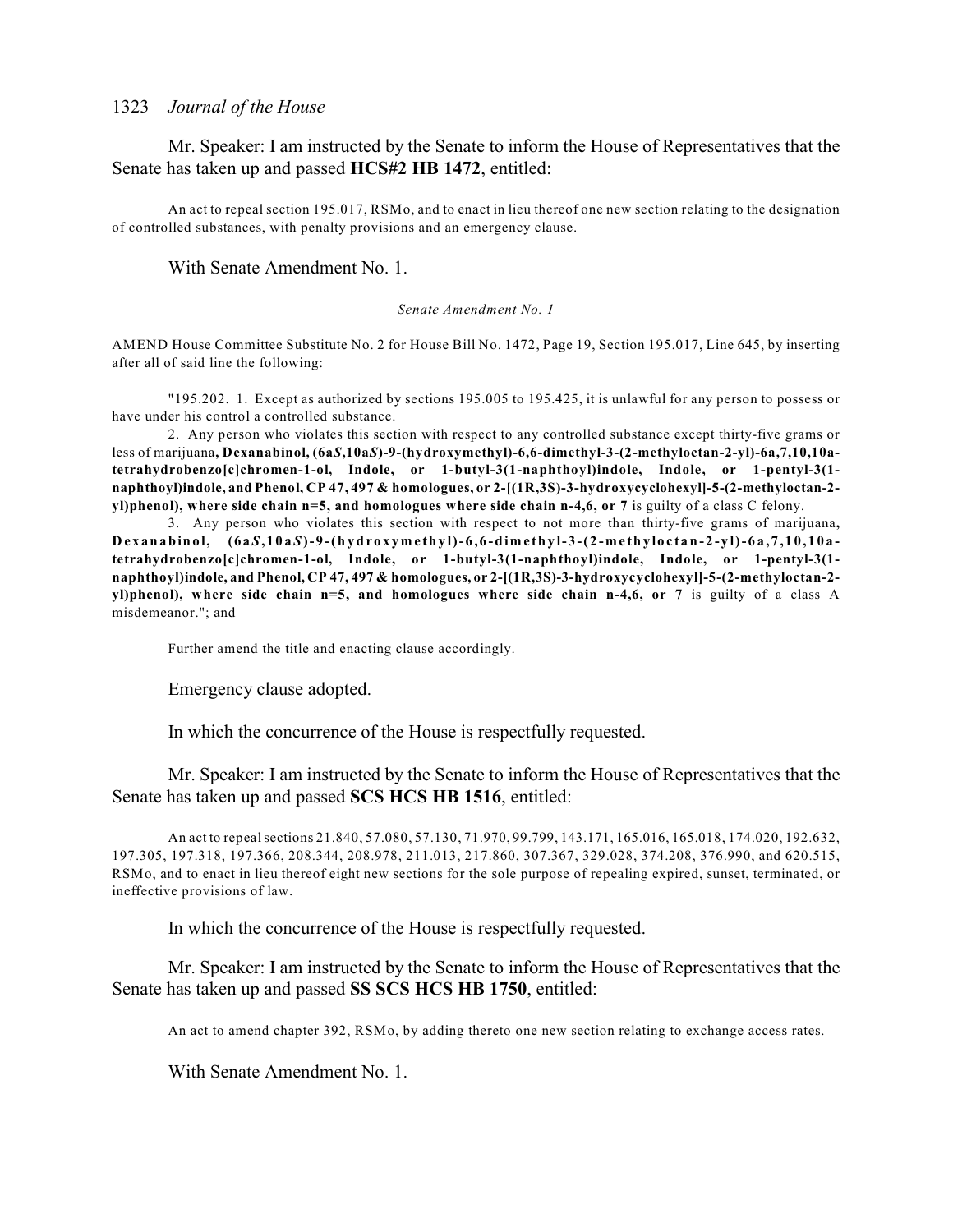*Senate Amendment No. 1*

AMEND Senate Substitute for Senate Committee Substitute for House Committee Substitute for House Bill No. 1750, Page 2, Section 392.605, Line 4, by striking the words "December 31, 2010" and inserting in lieu thereof the following: "**March 1, 2011**"; and

Further amend Lines 5-6 of said page, by striking the words "December thirty-first" and inserting in lieu thereof the following:

"**March first**"; and

Further amend said line by inserting at the end of said line the following:

"**Between January fifteenth and January thirtieth of each year following a rate reduction required under this section, any company whose intrastate rates have been impacted by the requirements of this section shall submit a report to the chairperson of the house standing committee selected by the speaker of the house of representatives and the chairperson of the senate standing committee selected by the president pro tem of the senate which report shall describe the company's activities with regard to quality of consumer service, build-out of telecommunications infrastructure, and any other non-proprietary matters requested by the chairpersons of the committees as well as the financial impact of the provisions of this section on the company.**".

In which the concurrence of the House is respectfully requested.

Mr. Speaker: I am instructed by the Senate to inform the House of Representatives that the Senate has taken up and passed **SCS HCS HB 1858**, entitled:

An act to repeal sections 161.415 and 640.240, RSMo, and to enact in lieu thereof two new sections relating to scholarships to be administered by the department of higher education.

In which the concurrence of the House is respectfully requested.

Mr. Speaker: I am instructed by the Senate to inform the House of Representatives that the Senate has taken up and passed **HCS HBs 2262 & 2264**, entitled:

An act to amend chapter 41, RSMo, by adding thereto two new sections relating to the Missouri youth challenge academy, with an emergency clause.

With Senate Amendment No. 1.

*Senate Amendment No. 1*

AMEND House Committee Substitute for House Bill Nos. 2262 & 2264, Page 1, Section 41.206, Line 1, by striking the word "shall" and inserting in lieu thereof the following: "**may**".

Emergency clause adopted.

In which the concurrence of the House is respectfully requested.

Mr. Speaker: I am instructed by the Senate to inform the House of Representatives that the Senate refuses to recede from its position on **SCS HCS HB 2297, as amended**, and grants the House a conference thereon.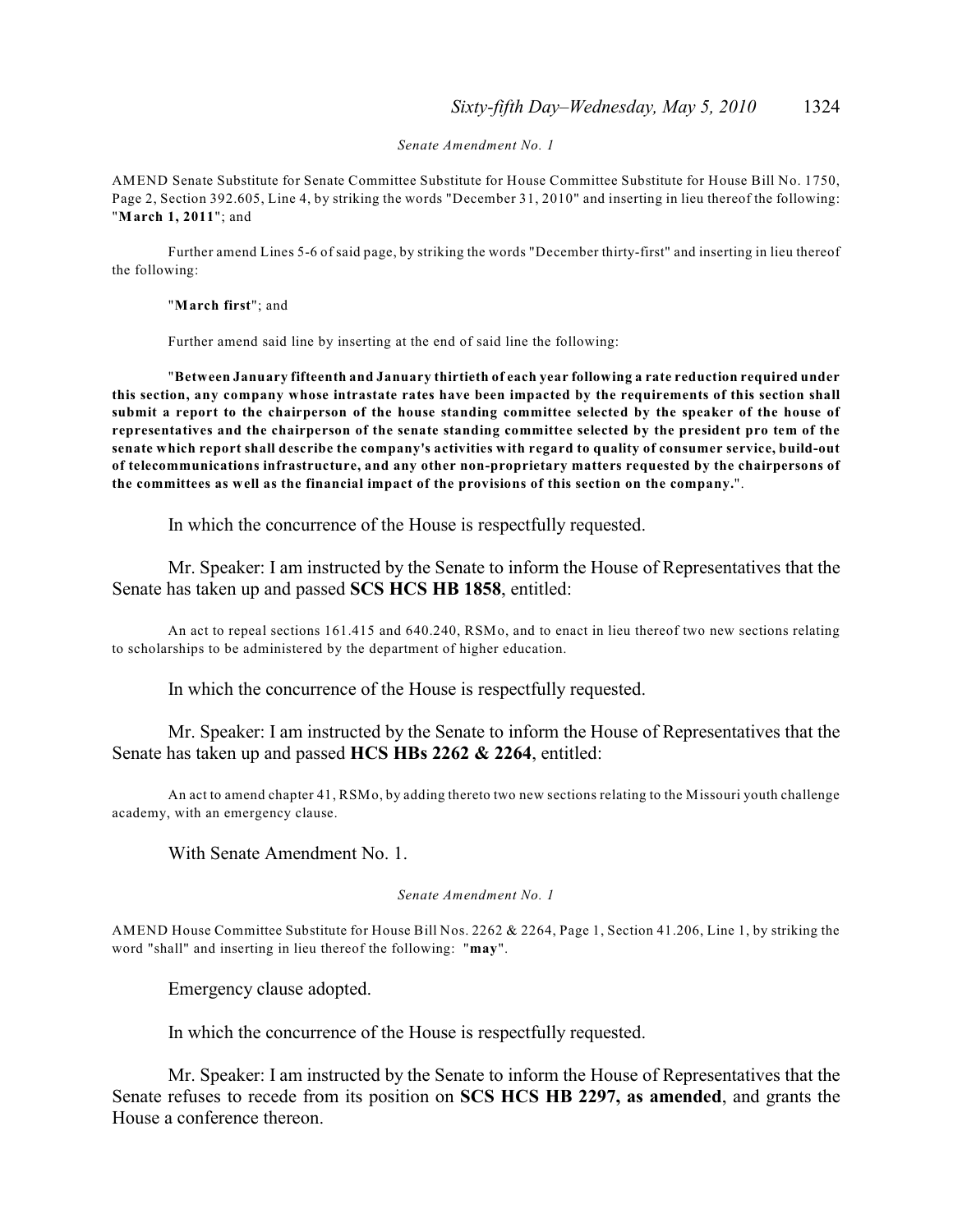Mr. Speaker: I am instructed by the Senate to inform the House of Representatives that the President Pro Tem has appointed the following Conference Committee to act with a like Committee from the House on **SCS HCS HB 2297, as amended**: Senators Wilson, Keaveny, Shields, Pearce and Vogel.

Mr. Speaker: I am instructed by the Senate to inform the House of Representatives that the Senate refuses to concur in **HCS SS SCS SB 605, as amended**, and requests the House recede from its position and failing to do so grant the Senate a conference thereon.

Mr. Speaker: I am instructed by the Senate to inform the House of Representatives that the Senate refuses to concur in **HCS SCS SB 733, as amended**, and requests the House recede from its position and failing to do so grant the Senate a conference thereon.

Mr. Speaker: I am instructed by the Senate to inform the House of Representatives that the Senate has taken up and adopted **HCS SB 739** and has taken up and passed **HCS SB 739**.

Mr. Speaker: I am instructed by the Senate to inform the House of Representatives that the Senate refuses to concur in **HCS SCS SB 754, as amended**, and requests the House recede from its position and failing to do so grant the Senate a conference thereon.

Mr. Speaker: I am instructed by the Senate to inform the House of Representatives that the Senate has taken up and adopted **HCS SB 851** and has taken up and passed **HCS SB 851**.

Mr. Speaker: I am instructed by the Senate to inform the House of Representatives that the Senate refuses to concur in **HCS SB 987, as amended**, and requests the House recede from its position and failing to do so grant the Senate a conference thereon.

## **HOUSE BILL WITH SENATE AMENDMENTS**

**SS SCS HCS HB 1750, as amended**, relating to telecommunications access rates, was taken up by Representative Jones (89).

On motion of Representative Jones (89), **SS SCS HCS HB 1750, as amended**, was adopted by the following vote:

| Allen          | Aull            | Ayres      | Biermann  | <b>Bivins</b> |
|----------------|-----------------|------------|-----------|---------------|
| <b>Brandom</b> | Bringer         | Brown 30   | Brown 50  | Brown 149     |
| <b>Bruns</b>   | Burlison        | Burnett    | Calloway  | Carter        |
| Casey          | Chappelle-Nadal | Colona     | Conway    | Cooper        |
| Corcoran       | Cox             | Cunningham | Curls     | Davis         |
| Day            | Deeken          | Denison    | Dieckhaus | Diehl         |
| Dixon          | Dougherty       | Dugger     | Dusenberg | Emery         |
| Englund        | Ervin           | Faith      | Fallert   | Fischer 107   |
| Fisher 125     | Flanigan        | Flook      | Frame     | Franz         |
| Funderburk     | Gatschenberger  | Grill      | Grisamore | Guernsey      |
| Guest          | Hobbs           | Hodges     | Holsman   | Hoskins 121   |
| Hummel         | Icet            | Jones 63   | Jones 89  | Jones 117     |
| Kander         | Keeney          | Kelly      | Kingery   | Kirkton       |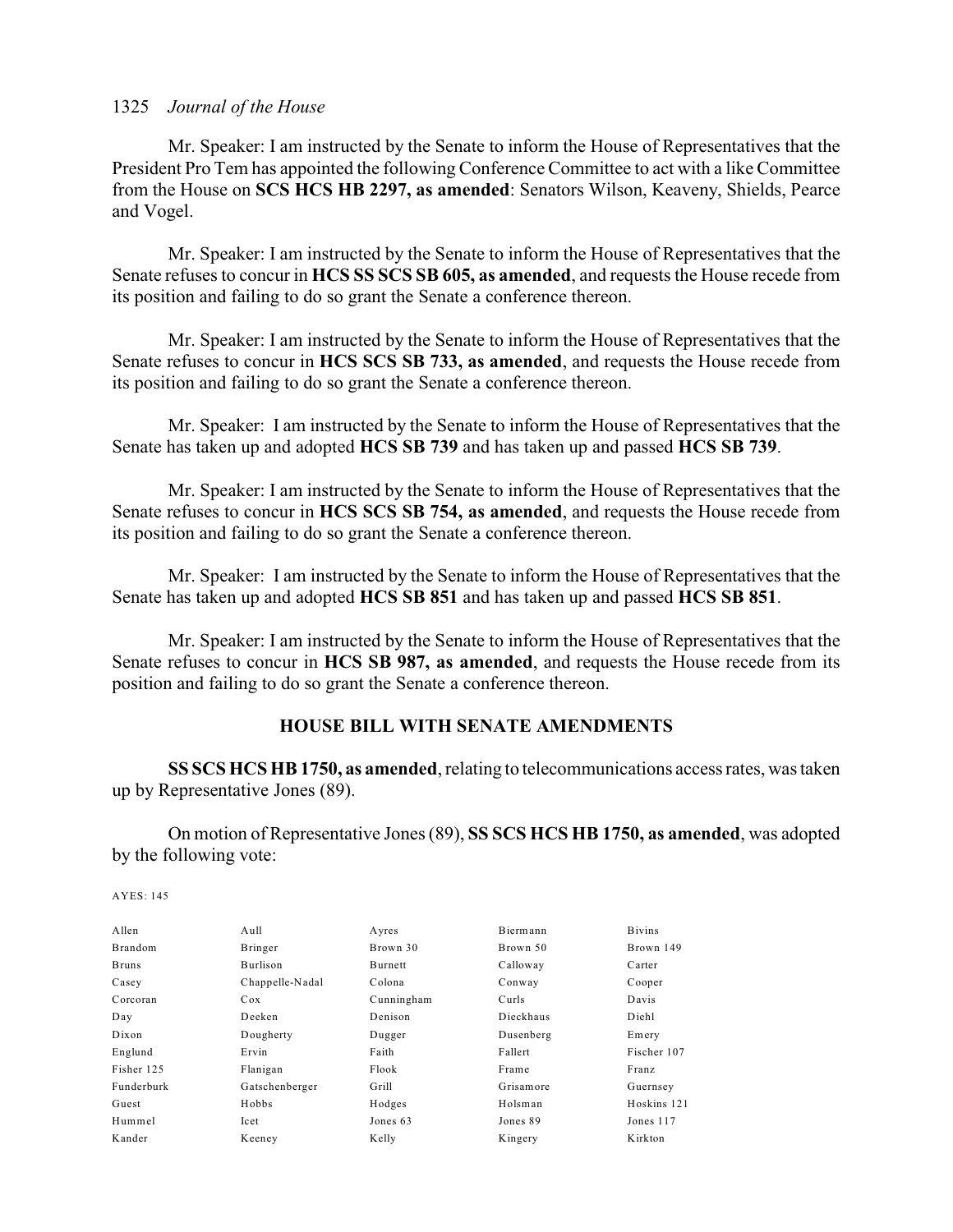## *Sixty-fifth Day–Wednesday, May 5, 2010* 1326

| Koenig                        | Komo        | Kratky     | Kraus      | Kuessner    |
|-------------------------------|-------------|------------|------------|-------------|
| Lair                          | Lampe       | Largent    | Leara      | LeBlanc     |
| LeVota                        | Liese       | Lipke      | Loehner    | McClanahan  |
| McDonald                      | McGhee      | McNary     | Meadows    | Meiners     |
| Molendorp                     | Morris      | Munzlinger | Nance      | Nasheed     |
| Newman                        | Nieves      | Nolte      | Norr       | Parkinson   |
| Parson                        | Pollock     | Pratt      | Ouinn      | Riddle      |
| Roorda                        | Rucker      | Ruestman   | Ruzicka    | Sander      |
| Sater                         | Schaaf      | Schad      | Schieffer  | Schlottach  |
| Schoeller                     | Schoemehl   | Schupp     | Self       | Silvey      |
| Skaggs                        | Smith 14    | Smith 150  | Spreng     | Still       |
| Storch                        | Stream      | Sutherland | Swinger    | Talboy      |
| Thomson                       | Todd        | Tracy      | Viebrock   | Wallace     |
| Walsh                         | Walton Gray | Wasson     | Webb       | Webber      |
| Wells                         | Weter       | Whitehead  | Wilson 119 | Wilson 130  |
| Wright                        | Yaeger      | Zerr       | Zimmerman  | Mr Speaker  |
| <b>NOES: 009</b>              |             |            |            |             |
| Atkins                        | Dethrow     | Harris     | McNeil     | Oxford      |
| Pace                          | Scavuzzo    | Shively    | W itte     |             |
| PRESENT: 000                  |             |            |            |             |
| <b>ABSENT WITH LEAVE: 008</b> |             |            |            |             |
| Hoskins 80                    | Hughes      | Low        | Salva      | Scharnhorst |
| Stevenson                     | Tilley      | Vogt       |            |             |

VACANCIES: 001

On motion of Representative Jones (89), **SS SCS HCS HB 1750, as amended**, was truly agreed to and finally passed by the following vote:

| Allen         | Atkins       | Aull            | Ayres          | Biermann   |
|---------------|--------------|-----------------|----------------|------------|
| <b>Bivins</b> | Brandom      | Bringer         | Brown 30       | Brown 50   |
| Brown 149     | <b>Bruns</b> | Burlison        | <b>Burnett</b> | Calloway   |
| Carter        | Casey        | Chappelle-Nadal | Colona         | Conway     |
| Cooper        | Corcoran     | Cox             | Cunningham     | Curls      |
| Davis         | Day          | Deeken          | Denison        | Dieckhaus  |
| Diehl         | Dixon        | Dougherty       | Dugger         | Dusenberg  |
| Emery         | Englund      | Ervin           | Faith          | Fallert    |
| Fischer 107   | Fisher 125   | Flanigan        | Flook          | Frame      |
| Franz         | Funderburk   | Grill           | Grisamore      | Guernsey   |
| Guest         | Hobbs        | Hodges          | Holsman        | Hoskins 80 |
| Hoskins 121   | Hummel       | Icet            | Jones 63       | Jones 89   |
| Jones 117     | Kander       | Keeney          | Kelly          | Kingery    |
| Kirkton       | Koenig       | Komo            | Kratky         | Kraus      |
| Kuessner      | Lair         | Lampe           | Largent        | Leara      |
| LeBlanc       | LeVota       | Liese           | Lipke          | Loehner    |
| McClanahan    | McDonald     | McGhee          | McNary         | McNeil     |
| Meadows       | Meiners      | Molendorp       | Morris         | Munzlinger |
| Nance         | Nasheed      | Newman          | Nieves         | Nolte      |
| Norr          | Pace         | Parkinson       | Parson         | Pollock    |
| Pratt         | Quinn        | Riddle          | Roorda         | Rucker     |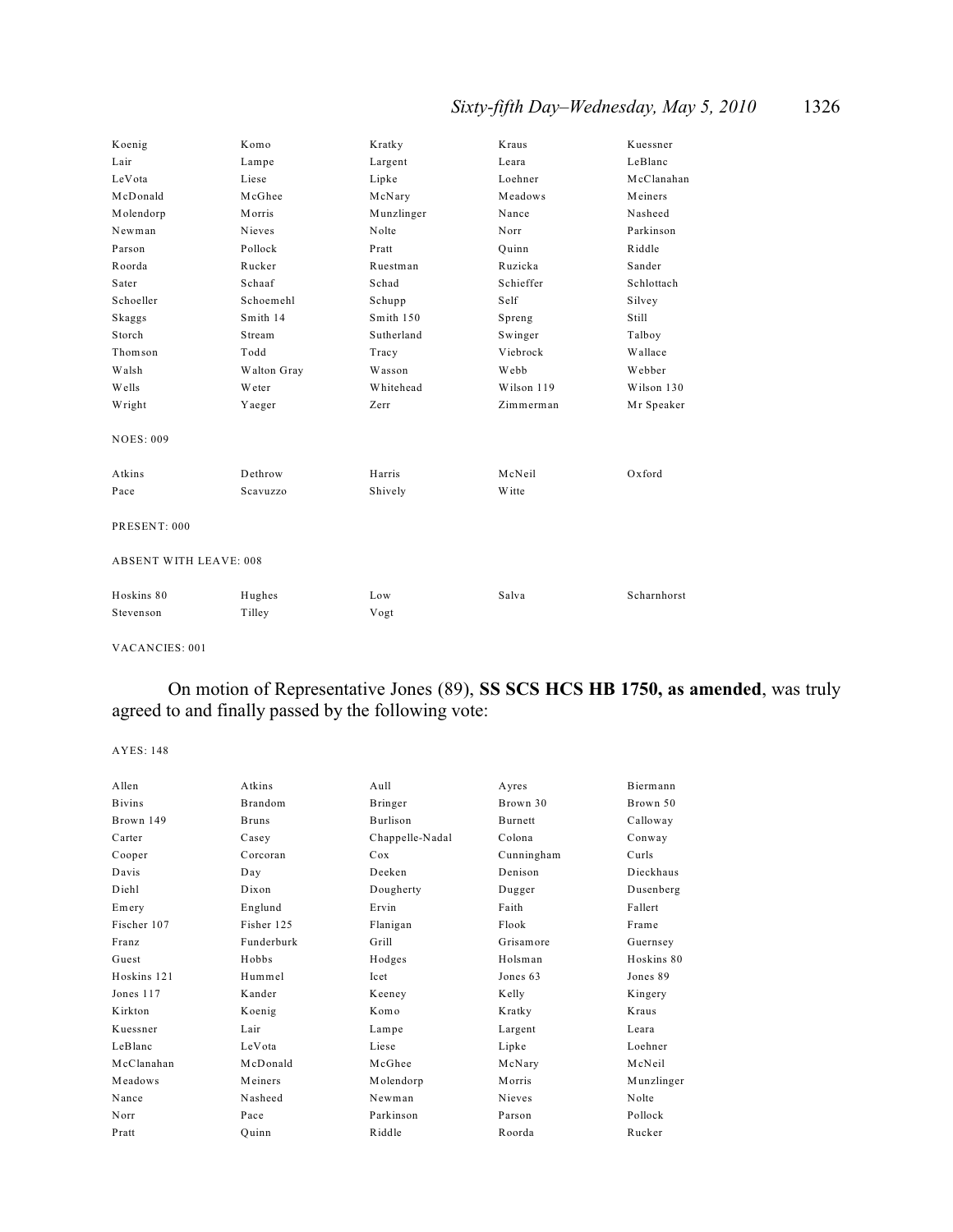| Ruestman                      | Ruzicka          | Sander     | Sater     | Schaaf      |  |
|-------------------------------|------------------|------------|-----------|-------------|--|
| Schad                         | Schieffer        | Schlottach | Schoeller | Schoemehl   |  |
| Schupp                        | Self             | Shively    | Silvey    | Skaggs      |  |
| Smith 14                      | Smith 150        | Spreng     | Still     | Storch      |  |
| Stream                        | Sutherland       | Swinger    | Talboy    | Thomson     |  |
| Todd                          | Tracy            | Viebrock   | Vogt      | Walsh       |  |
| Walton Gray                   | Wasson           | Webb       | Webber    | Wells       |  |
| Weter                         | Whitehead        | Wilson 130 | Wright    | Yaeger      |  |
| Zerr                          | Zimmerman        | Mr Speaker |           |             |  |
| <b>NOES: 007</b><br>Dethrow   | Harris           | Oxford     | Scavuzzo  | Wallace     |  |
| Wilson 119                    | Witte            |            |           |             |  |
| PRESENT: 000                  |                  |            |           |             |  |
| <b>ABSENT WITH LEAVE: 007</b> |                  |            |           |             |  |
| Gatschenberger<br>Stevenson   | Hughes<br>Tilley | Low        | Salva     | Scharnhorst |  |

VACANCIES: 001

Speaker Pro Tem Pratt declared the bill passed.

## **BILLS CARRYING REQUEST MESSAGES**

**HCS SCS SB 754, as amended**, relating to professional registration, was taken up by Representative Wasson.

Representative Wasson moved that the House refuse to recede from its position on **HCS SCS SB 754, as amended**, and grant the Senate a conference.

Which motion was adopted.

**HCS SS SCS SB 605, as amended**, relating to county classifications and sales tax, was taken up by Representative Stevenson.

Representative Stevenson moved that the House refuse to recede from its position on **HCS SS SCS SB 605, as amended**, and grant the Senate a conference.

Which motion was adopted.

**HCS SCS SB 733, as amended**, relating to higher education student assistance, was taken up by Representative Kingery.

Representative Kingery moved that the House refuse to recede from its position on **HCS SCS SB 733, as amended**, and grant the Senate a conference.

Which motion was adopted.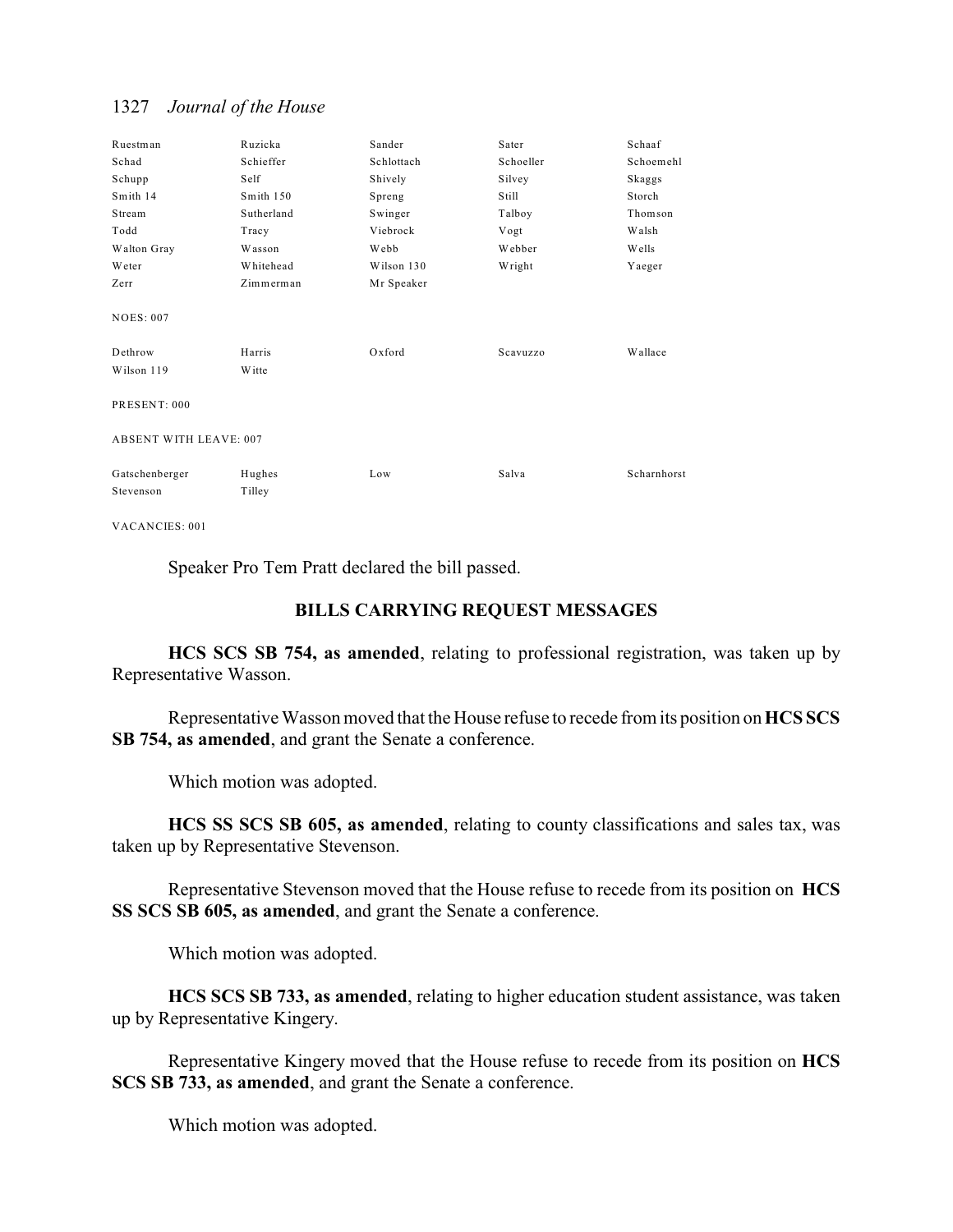## **THIRD READING OF SENATE BILL**

**HCS SCS SBs 842, 799 & 809, as amended**, relating to the MO HealthNet Program, was again taken up by Representative Stream.

Representative Stream moved for the adoption of the emergency clause on **HCS SCS SBs 842, 799 & 809, as amended**.

Which motion was adopted by the following vote:

AYES: 139

| Allen                         | Atkins          | Aull           | Ayres      | Biermann      |  |  |
|-------------------------------|-----------------|----------------|------------|---------------|--|--|
| <b>Bivins</b>                 | Brandom         | Bringer        | Brown 30   | Brown 50      |  |  |
| Brown 149                     | <b>Bruns</b>    | Burlison       | Calloway   | Carter        |  |  |
| Casey                         | Chappelle-Nadal | Colona         | Conway     | Cooper        |  |  |
| Cox                           | Cunningham      | Curls          | Day        | Deeken        |  |  |
| Denison                       | Dieckhaus       | Diehl          | Dixon      | Dugger        |  |  |
| Dusenberg                     | Emery           | Englund        | Faith      | Fallert       |  |  |
| Fischer 107                   | Fisher 125      | Flanigan       | Flook      | Frame         |  |  |
| Franz                         | Funderburk      | Grill          | Guernsey   | Guest         |  |  |
| Hobbs                         | Hodges          | Holsman        | Hoskins 80 | Hoskins 121   |  |  |
| Hummel                        | Icet            | Jones 63       | Jones 89   | Jones 117     |  |  |
| Kander                        | Keeney          | Kelly          | Kingery    | Kirkton       |  |  |
| Koenig                        | Komo            | Kratky         | Kraus      | Kuessner      |  |  |
| Lair                          | Lampe           | Largent        | Leara      | LeBlanc       |  |  |
| LeVota                        | Liese           | Lipke          | McClanahan | McDonald      |  |  |
| McGhee                        | McNary          | McNeil         | Molendorp  | Morris        |  |  |
| Munzlinger                    | Nance           | Nasheed        | Newman     | <b>Nieves</b> |  |  |
| Nolte                         | Norr            | Pace           | Parkinson  | Parson        |  |  |
| Pollock                       | Pratt           | Quinn          | Riddle     | Roorda        |  |  |
| Rucker                        | Ruestman        | Ruzicka        | Sander     | Sater         |  |  |
| Scavuzzo                      | Schaaf          | Schieffer      | Schlottach | Schoeller     |  |  |
| Schoemehl                     | Schupp          | Self           | Shively    | Silvey        |  |  |
| Skaggs                        | Smith 14        | Smith 150      | Stevenson  | Still         |  |  |
| Storch                        | Stream          | Sutherland     | Swinger    | Talboy        |  |  |
| Thomson                       | Todd            | Tracy          | Viebrock   | Wallace       |  |  |
| Walsh                         | Walton Gray     | Wasson         | Webb       | Weter         |  |  |
| Whitehead                     | Wilson 119      | Wilson 130     | Witte      | Wright        |  |  |
| Yaeger                        | Zerr            | Zimmerman      | Mr Speaker |               |  |  |
| <b>NOES: 010</b>              |                 |                |            |               |  |  |
| Burnett                       | Davis           | Dethrow        | Ervin      | Harris        |  |  |
| Meadows                       | Oxford          | Schad          | Spreng     | Webber        |  |  |
| PRESENT: 000                  |                 |                |            |               |  |  |
| <b>ABSENT WITH LEAVE: 013</b> |                 |                |            |               |  |  |
| Corcoran                      | Dougherty       | Gatschenberger | Grisamore  | Hughes        |  |  |
| Loehner                       | Low             | Meiners        | Salva      | Scharnhorst   |  |  |
| Tilley                        | Vogt            | Wells          |            |               |  |  |

VACANCIES: 001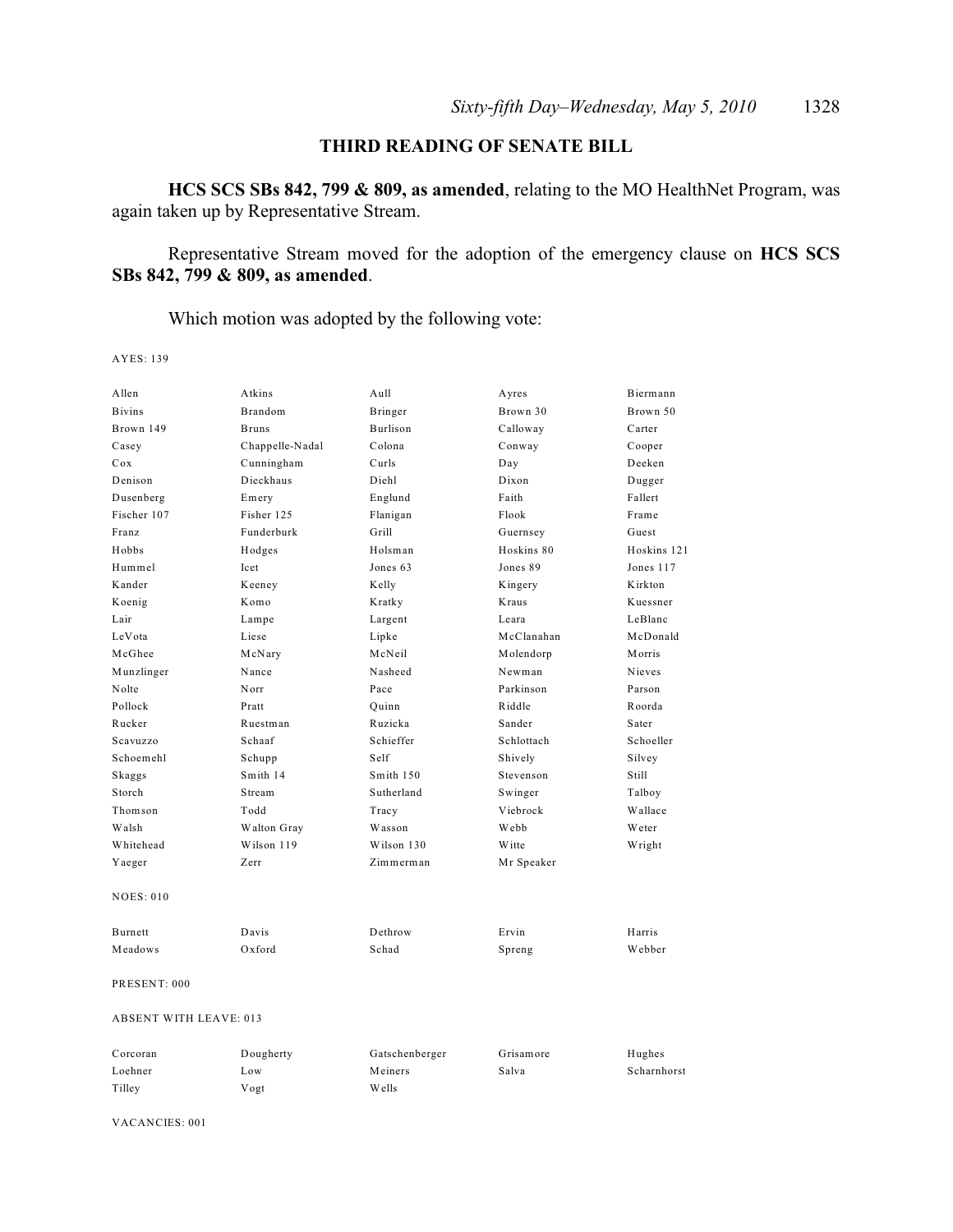## **REFERRAL OF SENATE BILLS**

The following Senate Bills were referred to the Committee indicated:

**HCS SB 686** - Fiscal Review (Fiscal Note) **HCS SB 981** - Fiscal Review (Fiscal Note) **SS SCS SB 884** - Special Standing Committee on General Laws

## **COMMITTEE REPORTS**

### **Special Standing Committee on Children and Families**, Chairman Davis reporting:

Mr. Speaker: Your Special Standing Committee on Children and Families, to which was referred **SB 693**, begs leave to report it has examined the same and recommends that it **Do Pass with House Committee Substitute**, and pursuant to Rule 25(32)(f) be referred to the Committee on Rules.

**Special Standing Committee on Health Insurance**, Chairman Wilson (130) reporting:

Mr. Speaker: Your Special Standing Committee on Health Insurance, to which was referred **SB 894**, begs leave to report it has examined the same and recommends that it **Do Pass with House Committee Substitute**, and pursuant to Rule 25(32)(f) be referred to the Committee on Rules.

The following members' presence was noted: Low and Scharnhorst.

### **ADJOURNMENT**

On motion of Representative Jones (89), the House adjourned until 10:00 a.m., Thursday, May 6, 2010.

## **COMMITTEE MEETINGS**

ELEMENTARY AND SECONDARY EDUCATION Thursday, May 6, 2010, Hearing Room 7 upon morning adjournment. Executive session will be held.

FISCAL REVIEW Thursday, May 6, 2010, 9:00 a.m. House Chamber south gallery. All bills referred to committee. Executive session may follow.

HIGHER EDUCATION Thursday, May 6, 2010, 8:00 a.m. Hearing Room 5. Executive session. Public hearing to be held on: SS SJR 44, SS#3 SCS SJR 45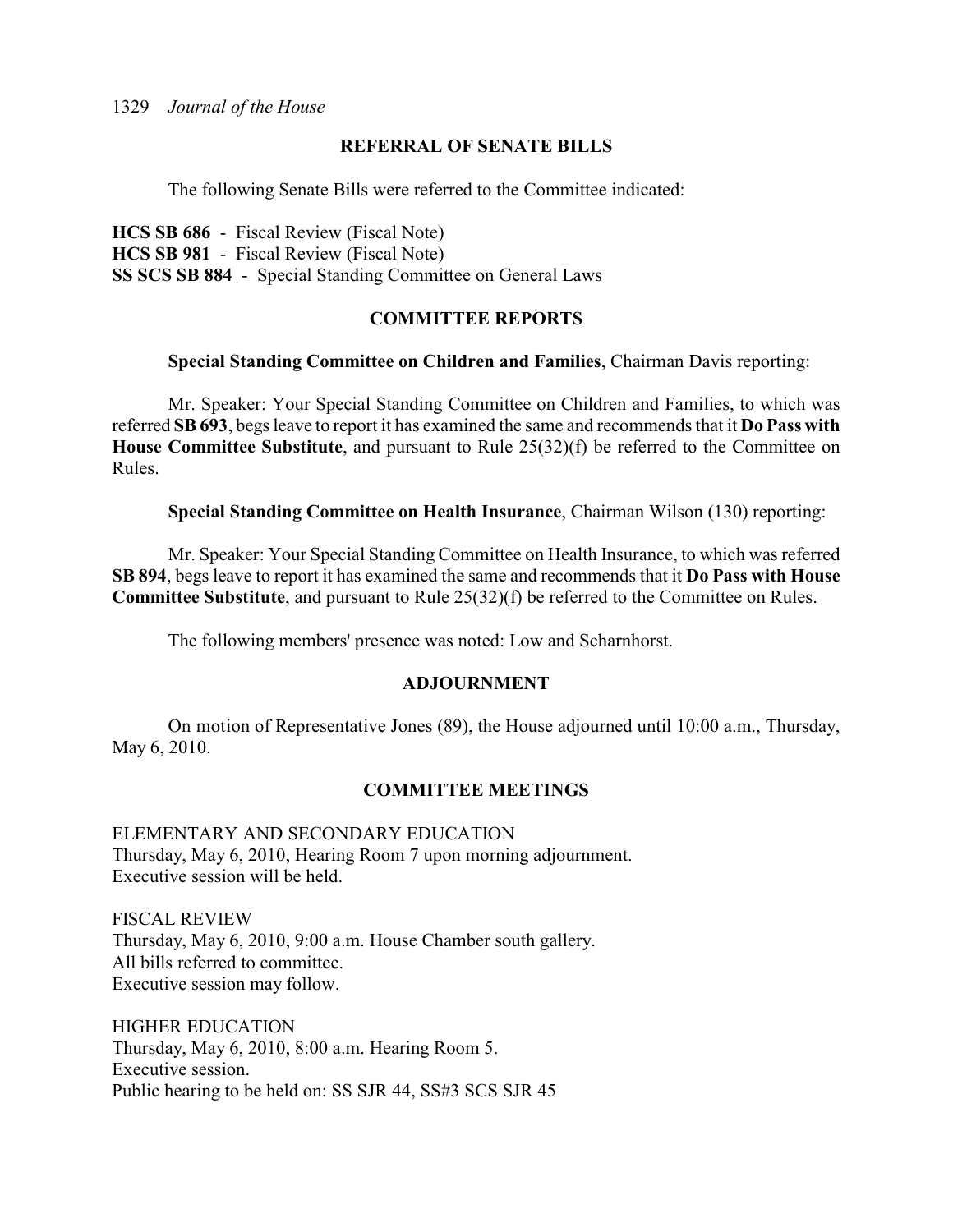INTERNATIONAL TRADE AND IMMIGRATION Thursday, May 6, 2010, House Chamber south gallery upon morning adjournment. This will be an Executive session.

RULES - PURSUANT TO RULE 25(32)(f) Thursday, May 6, 2010, 9:00 a.m. Hearing Room 4. Any bills referred to committee. Possible Executive session.

SPECIAL STANDING COMMITTEE ON GENERAL LAWS Thursday, May 6, 2010, 8:00 a.m. Hearing Room 7. Executive session.

SPECIAL STANDING COMMITTEE ON GOVERNMENTAL ACCOUNTABILITY AND ETHICS REFORM Thursday, May 6, 2010, 8:00 a.m. Hearing Room 1. Executive session may follow. Public hearing to be held on: SB 845

SPECIAL STANDING COMMITTEE ON WORKFORCE DEVELOPMENT AND WORKPLACE **SAFETY** Thursday, May 6, 2010, Hearing Room 6 upon morning adjournment. Executive session may follow. Public hearing to be held on: SB 1026

TAX REFORM Thursday, May 6, 2010, 9:00 a.m. Hearing Room 6. Executive session may be held. Public hearing to be held on: SB 945

## **HOUSE CALENDAR**

SIXTY-SIXTH DAY, THURSDAY, MAY 6, 2010

## **HOUSE JOINT RESOLUTIONS FOR PERFECTION**

HCS HJRs 45, 69 & 70 - Kingery

## **HOUSE BILLS FOR PERFECTION**

- 1 HCS HB 1684, as amended, HA 2, pending Zerr
- 2 HCS HB 2026 Hobbs
- 3 HB 1254 Wilson (119)
- 4 HCS HB 2053 Wallace
- 5 HB 1960 Ruestman
- 6 HCS#2 HB 1812 Kingery
- 7 HCS HB 1905 Wilson (130)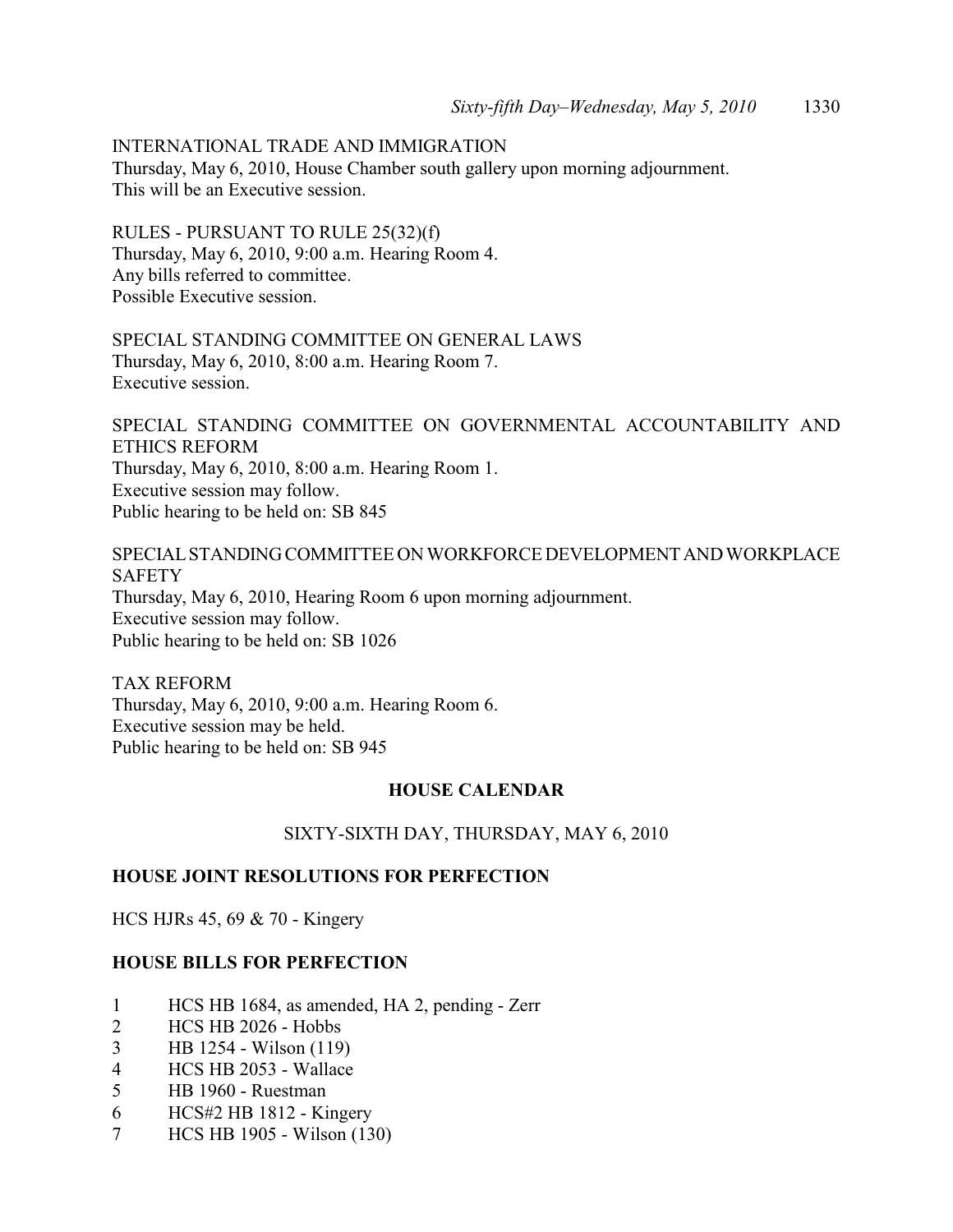- HB 1945 Brown (149)
- HB 2250 Curls
- HCS HB 1238 Davis
- HCS HB 1383 Nolte
- HCS HB 1451 Lipke
- HCS HB 1833 Munzlinger
- HCS HB 2388 Wasson
- HB 1647 Cooper
- HB 1911 Schad
- HCS HB 2042 Brown (30)
- HCS HB 2102 Munzlinger
- HCS HB 2152 Hobbs
- HCS#2 HB 2225 Loehner
- HCS HB 1583 Jones (117)
- HCS HB 1725 Davis
- HB 2255 Jones (89)

## **HOUSE CONCURRENT RESOLUTIONS FOR THIRD READING**

HCR 77, (4-21-10, Pages 1036-1037) - Franz

## **HOUSE JOINT RESOLUTIONS FOR THIRD READING**

HCS HJR 63 - Parson

## **HOUSE BILLS FOR THIRD READING**

HCS HB 2156 - Molendorp

## **HOUSE BILLS FOR THIRD READING - INFORMAL**

HCS HB 1994 - Zerr

## **HOUSE CONCURRENT RESOLUTIONS**

- HCR 67, (4-29-10, Pages 1179-1182) Sutherland
- HCR 79, (4-27-10, Pages 1097-1098) Webb

## **SENATE BILLS FOR THIRD READING**

- HCS SS SCS SBs 586 & 617 Emery
- SB 771 Wilson (119)
- HCS SCS SB 774 Riddle
- HCS SCS SB 777 Jones (89)
- HCS SB 791, E.C. Emery
- HCS SB 686, (Fiscal Review 5-5-10), E.C. Sutherland
- HCS#2 SCS SB 778, E.C. McGhee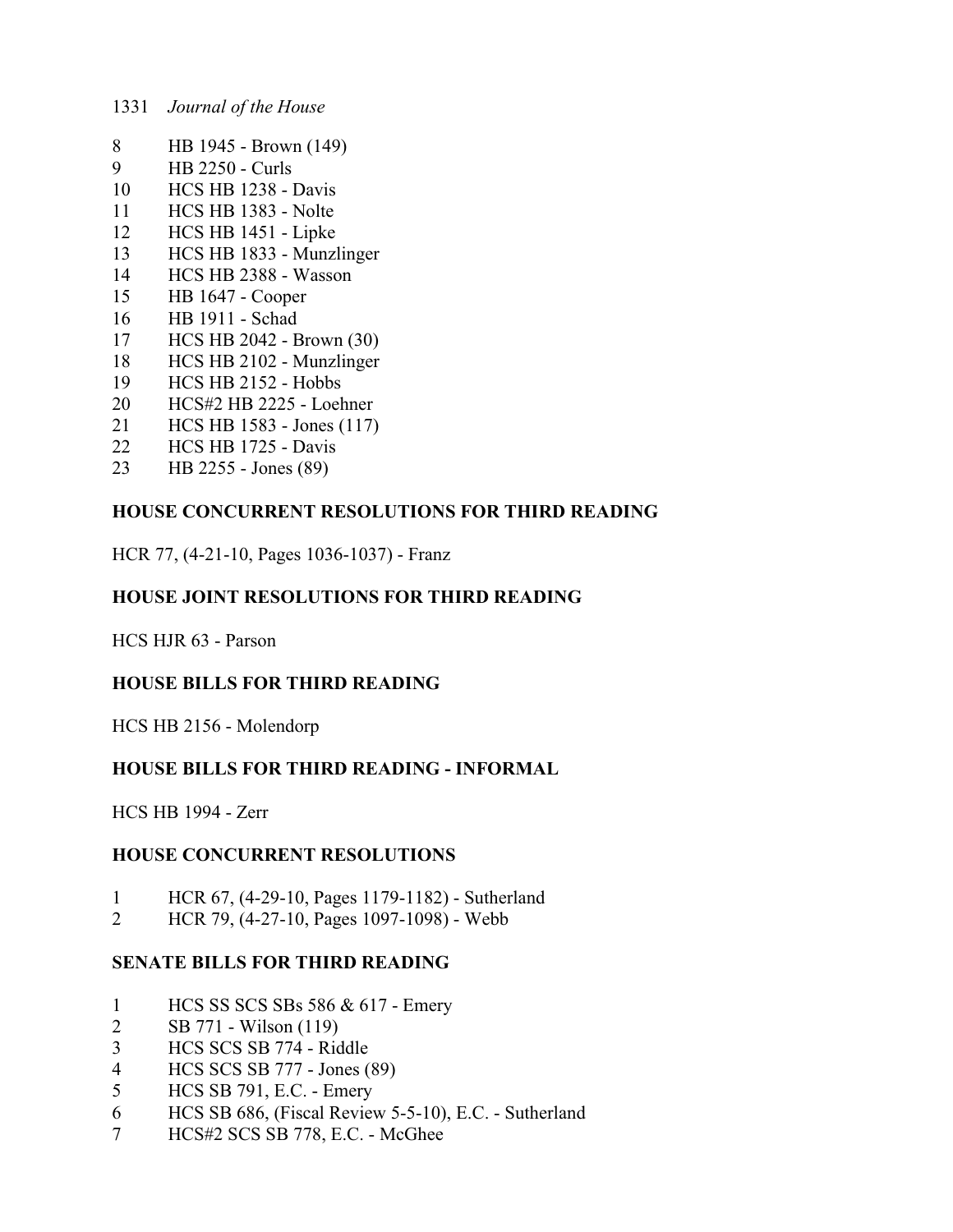- HCS SCS SB 808, E.C. Sutherland
- HCS#2 SB 848, E.C. Loehner
- HCS SS SCS SB 920 Stevenson
- HCS SB 981, (Fiscal Review 5-5-10), E.C. Sutherland

## **HOUSE BILLS WITH SENATE AMENDMENTS**

- SCS HB 1677, E.C. Hoskins (80)
- HB 1336, SA 1 Brandom
- HB 1691, SA 1, SA 2 Kraus
- SCS HB 1941, as amended Parson
- HB 1942, SA 1 Parson
- HB 1643, SA1, SA2 Brown (50)
- SS HCS HB 1806, as amended, E.C. Franz
- SCS HB 1612 Molendorp
- HCS HB 1977, SA1, SA2 Wasson
- SS SCS HB 2317, as amended, E.C. Tracy
- SCS HB 1392 Kirkton
- SCS HB 1892 Nasheed
- SS HCS HB 1848 Holsman
- SCS HCS HB 1903, E.C. Icet
- SS#2 HB 1268, as amended, E.C. Meiners
- SS HB 1713, (Fiscal Review 5-5-10) Sander
- SCS HCS HB 1831 Jones (117)
- SS SCS HCS HB 1764 Diehl
- HCS#2 HB 1472, SA 1, E.C. Franz
- HCS HBs 2262 & 2264, SA 1, E.C. Day
- SCS HCS HB 1516 Smith (150)
- SCS HCS HB 1858 Zimmerman
- HCR 38, SCA 1 Icet

## **BILLS CARRYING REQUEST MESSAGES**

HCS SB 987, as amended, (request House recede/grant conference), E.C. - Hobbs

## **BILLS IN CONFERENCE**

- SS SCS HB 1442, as amended, E.C. Jones (89)
- SCS HCS HB 2297, as amended Molendorp
- HCS SCS SB 754, as amended Wasson
- HCS SS SCS SB 605, as amended, E.C. Stevenson
- HCS SCS SB 733, as amended, E.C. Kingery